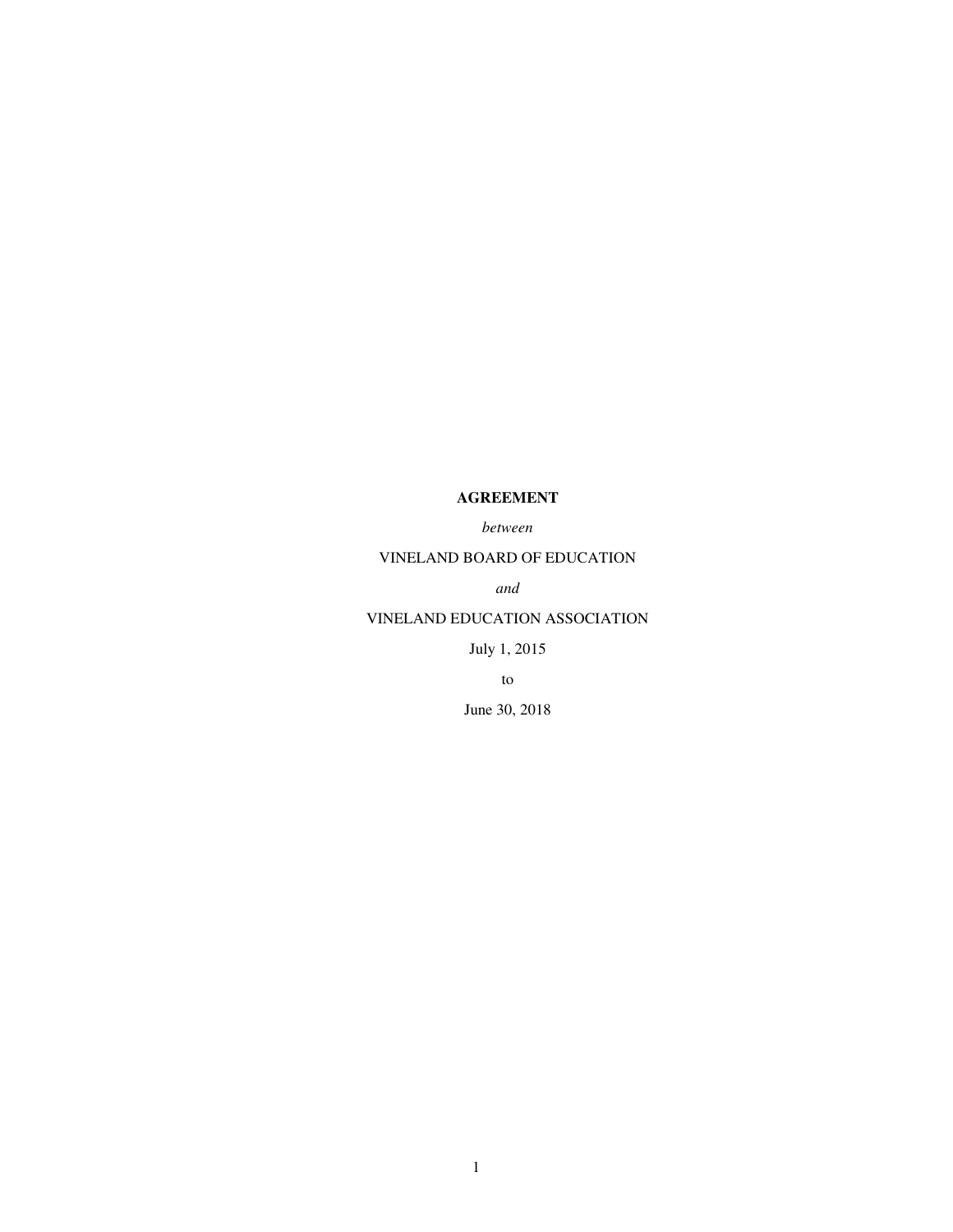| Article 1  | 4                                             |
|------------|-----------------------------------------------|
| Article 2  | 4                                             |
| Article 3  | $4-6$                                         |
| Article 4  | 7                                             |
| Article 5  | $7 - 8$                                       |
| Article 6  | 8                                             |
| Article 7  | 9                                             |
| Article 8  | $9-10$                                        |
| Article 9  | 10-12                                         |
| Article 10 | 12                                            |
| Article 11 | 13-14<br>29-31<br>32-38<br>49-41<br>$42 - 44$ |
| Article 12 | $14-16$                                       |
| Article 13 | $16-18$                                       |
| Article 14 | 18                                            |
| Article 15 | 18-20                                         |
| Article 16 | 20                                            |
| Article 17 | 21                                            |
| Article 18 | $22 - 23$                                     |
| Article 19 | 23                                            |
| Article 20 | 23                                            |
| Article 21 | 23-24                                         |
| Article 22 | 24                                            |
| Article 23 | 24-25                                         |
| Article 24 | 25                                            |
| Article 25 | 25                                            |
| Article 26 | $25 - 26$                                     |
| Article 27 | 26                                            |
| Article 28 | 26-27                                         |
| Article 29 | 27                                            |
| Article 30 | 27-28                                         |

# **INDEX**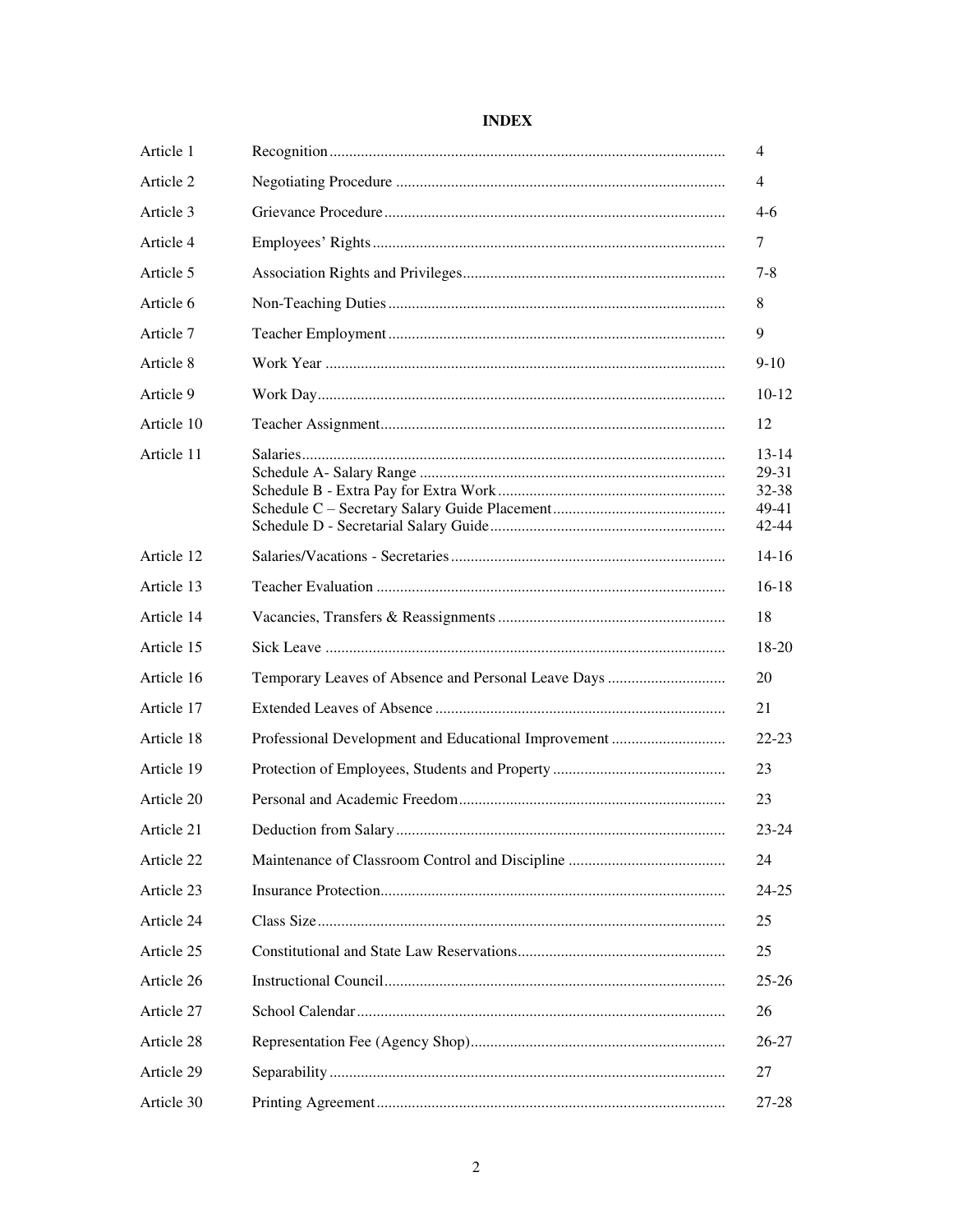| Article 31 | 28 |
|------------|----|
| Article 32 | 28 |
| Article 33 | 28 |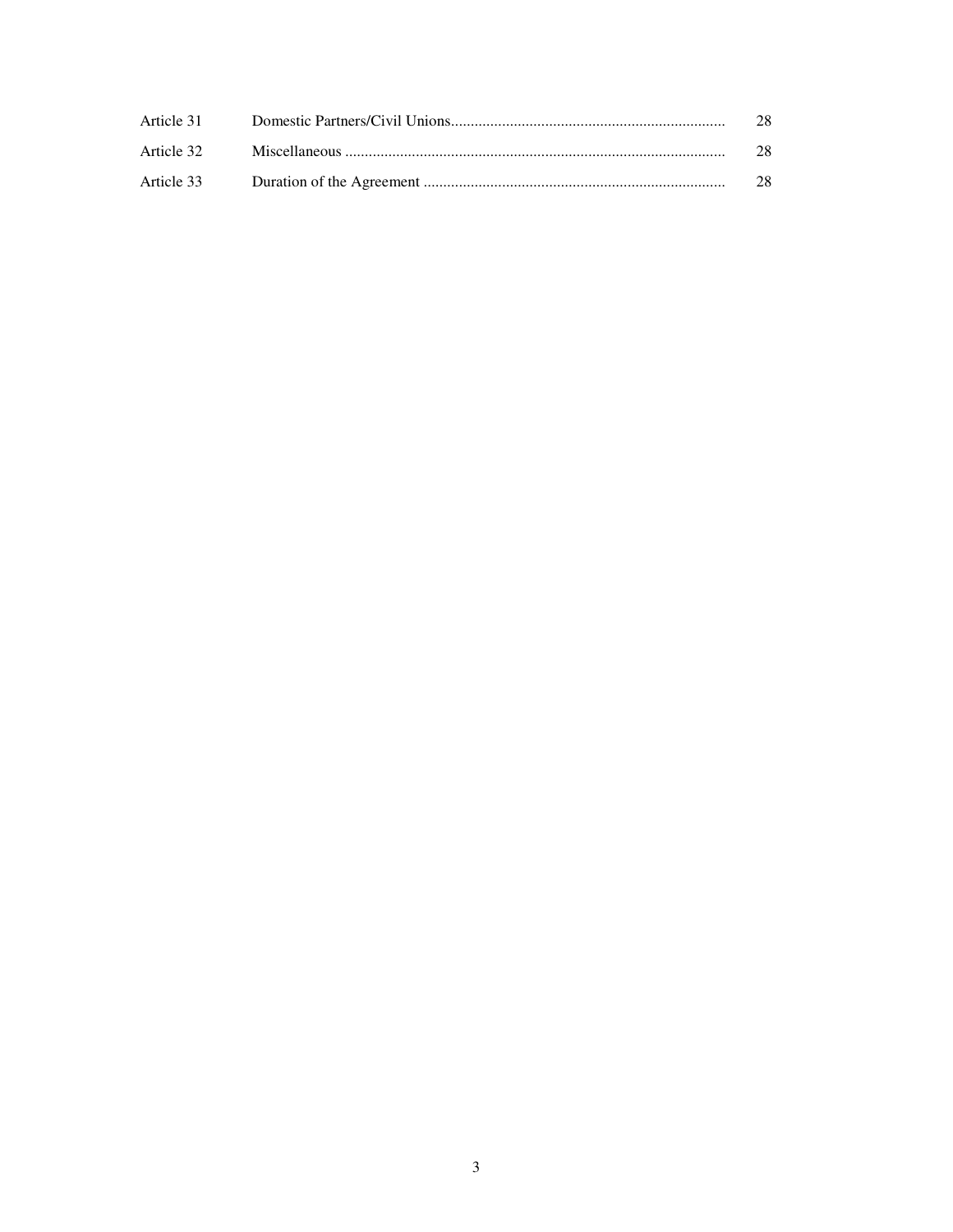### **Article 1 RECOGNITION**

A. The Vineland Board of Education recognizes the Vineland Education Association as the designated representative for purposes of collective negotiations, according to law, for all certificated personnel under contract, or on official leave employed by the Board, and all clerical staff members including full-time and permanent parttime clerical employees; but excluding the Superintendent, Assistant Superintendents and Board Secretary, Executive Directors, Director of Personnel, Principals, Assistant Principals, Psychologists, Coordinators, Directors, Supervisors, Secretary to the Superintendent of the Schools, Secretaries to all Assistant Superintendents, Payroll Supervisor, Supervising Clerk/Typist Vineland High School 11/12, Supervising Account Clerk/Typist Vineland High School 9/10, Accounting Assistant, Principal Personnel Clerk who supervises all personnel clerks and senior personnel clerks within the administrative building and Principal Personnel Clerk-Typist within the Personnel Department.

B. Unless otherwise indicated, the term "employees" when used hereinafter in this Agreement shall refer to all employees represented by the Association in the negotiating unit as above defined and references to male teachers shall include female teachers.

## **Article 2 NEGOTIATING PROCEDURE**

A. In accordance with existing laws, the parties agree to meet at reasonable times and reasonable intervals for the purposes of collective negotiations and to reduce to writing proposals deemed by the parties appropriate matters for negotiations. The parties may by mutual agreement establish the date for the commencement of negotiations, as per mitted by N.J.A.C. 19; 12-2.1(a). The agreement reached as a result of these negotiations will be reduced to writing and signed by the parties.

B. Neither party in any negotiations shall have any control over the selection of the negotiating representative of the other party. The parties mutually pledge that their representative shall be clothed with all necessary power and authority to make proposals, consider proposals, and make counter-proposals in the course of negotiations.

C. This agreement shall not be modified in whole or in part by the parties, except by an instrument in writing duly executed by both parties.

D. The Board agrees not to negotiate concerning said employees in the negotiating unit as defined in Article 1 of the Agreement with any organization other than the Association for the duration of this Agreement.

## **Article 3 GRIEVANCE PROCEDURE**

## **A. Definitions**

1. A grievance is an allegation by an employee, employees, or the Association that there is a violation in the interpretation, application or administration of the terms of this Agreement. A grievance may also be an allegation by an employee, employees or the Association concerning an administrative decision of the principal.

Such grievance may be appealed up to and including Level Three. The decision of the Superintendent shall be final with respect to grievances concerning administrative decisions.

- 2. An "aggrieved person" is the person or persons making the claim.
- 3. A "party in interest" is the person or persons making the claim and any person who might be required to take action or against whom action might be taken in order to resolve the claim.

#### **B. Purposes**

The purpose of this procedure is to provide for the resolution of differences concerning the parties' rights under this Agreement. Both parties agree that these proceedings will be kept informal and confidential at any level of the procedure.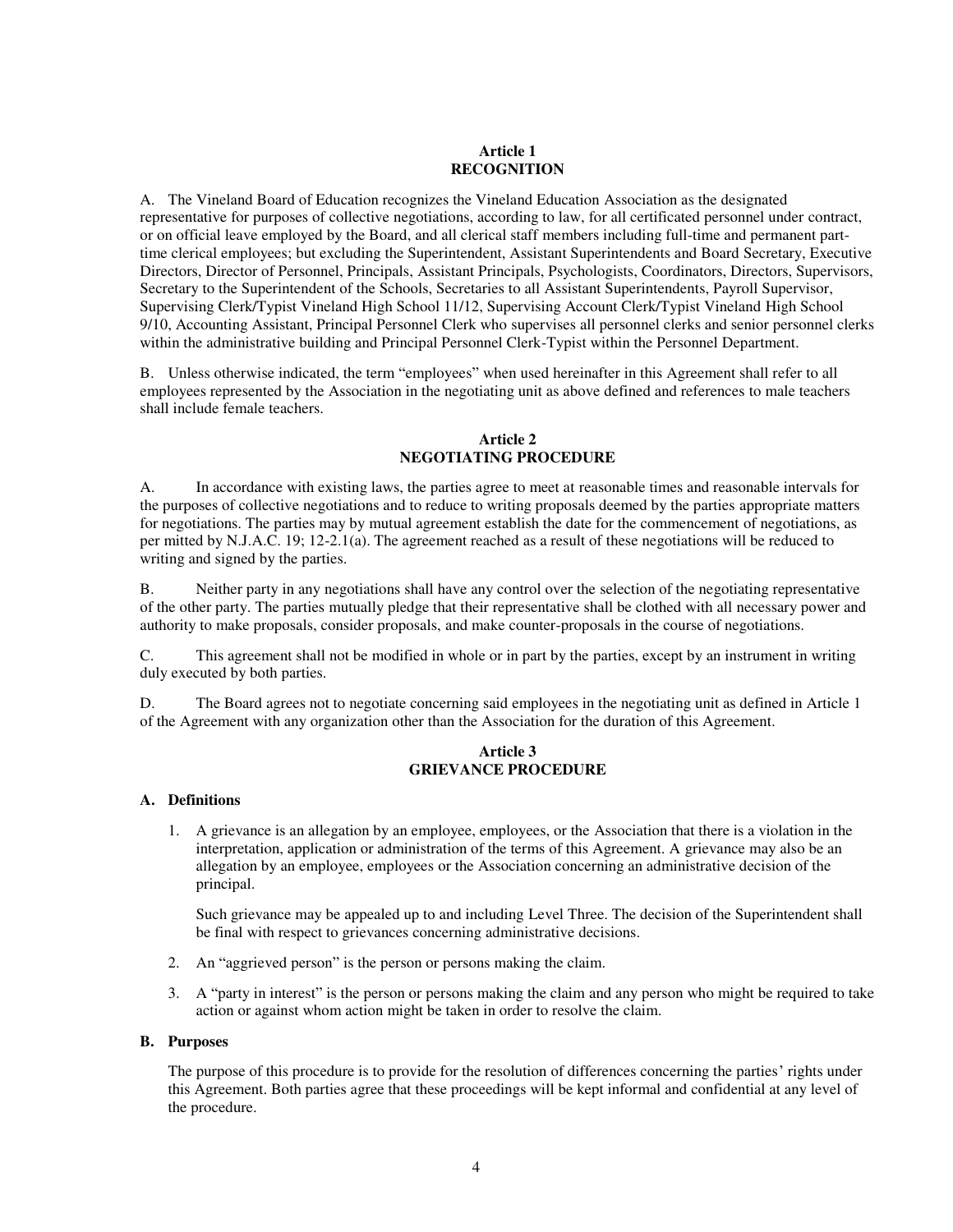### **C. Procedure**

- 1. Since it is important that grievances be processed as rapidly as possible, the number of days indicated at each level should be considered as a maximum and every effort should be made to expedite the process. The time limits specified may, however, be extended by mutual agreement, as confirmed in writing.
- 2. In the event a grievance is filed at such a time that it cannot be processed through all the steps in this grievance procedure by the end of the school year and, if left unresolved until the beginning of the following school year, could result in irreparable harm to a party in interest, the time limits set forth herein shall be reduced so that the grievance procedure may be exhausted prior to the end of the school year or as soon thereafter as is practicable.
- 3. (a) Any aggrieved person may be represented at all stages of the grievance procedure beyond Level One by himself or, at his option, by a representative selected or approved by the Association.

(b) If a grievance affects a group or class or employees, the Association may submit such grievance in writing to the Superintendent directly and the processing of such grievance shall be commenced at Level Two.

### 4. (a) **Level One**

1. An employee with a grievance shall set forth his grievance in writing to his principal or immediate supervisor, either directly or through the Association's designated representative, with the objective of resolving the grievance informally.

2. The grievance shall be filed within thirty (30) school days after the grievance occurred.

3. The written grievance shall specify the nature of the grievance, the extent of injury or loss, the specific Article of this Agreement applicable and the requested remedy.

4. The principal or immediate supervisor shall render his decision within ten (10) school days, which shall be communicated to the employee in writing with a copy to the Association.

## (b) **Level Two**

1. Within ten (10) school days following the decision rendered at Level One, or within twenty (20) school days following the filing of the Level One grievance, if no decision is rendered at Level One, the aggrieved person may, if not satisfied by the Level One disposition, file the grievance with the Superintendent.

2. The Level Two grievance shall be in writing, in the form set forth under subsection 4 (a) (3).

3. The Superintendent, or his designated representative, who may be an Assistant Superintendent or the Director of Personnel, shall render his decision in writing within twenty (20) school days of the filing of the grievance. The decision of the Superintendent with respect to appeal of a grievance regarding an administrative decision shall be final and not subject to further appeal.

#### (c) **Level Three**

If the aggrieved person is not satisfied with the disposition of his grievance at Level Two, or if no decision has been rendered within ten (10) school days after the grievance was delivered to the Superintendent, he may, within five (5) school days after a decision by the Superintendent or fifteen (15) school days after the grievance was delivered to the Superintendent, whichever is sooner, submit his grievance in writing to the Board of Education. The Board of Education at the request of the Association and/or the grievant shall hold a hearing subject to the following conditions:

(1) Said hearing shall be scheduled pursuant to the mutual agreement of the parties, not later than following the next two regularly scheduled Board meetings (excluding Board work sessions). The scheduling of said hearing may be further extended only by mutual agreement in writing.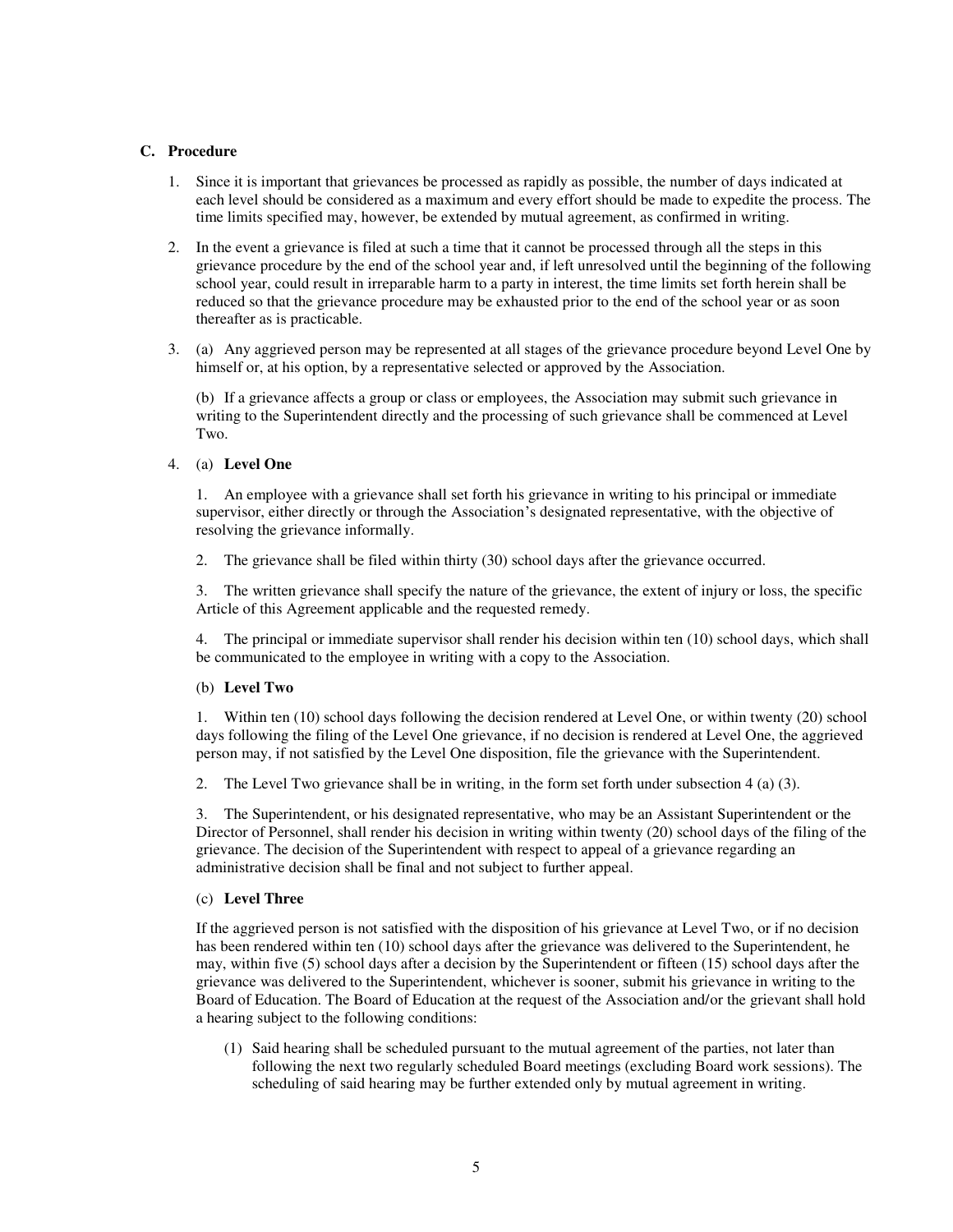- (2) Said hearing shall not exceed thirty (30) minutes in duration unless the Board of Education allows a continuation.
- (3) A maximum of three (3) grievances may be presented at any one hearing.
- (4) The Association shall be represented by no more than three (3) persons selected by the above.
- (5) The Board of Education may require the grievant's presence in addition to the persons selected by the above.
- (6) Said hearing shall be scheduled prior to the start of the regularly scheduled Board meeting or to start no later than 9 p.m. of the regularly scheduled Board meeting.

The Board shall review the grievance and within a period of thirty (30) calendar days shall render a decision in writing to the aggrieved person.

#### (d) **Level Four**

If the decision of the Board does not resolve the grievance to the satisfaction of the employee, the Association may request a review by a third party. Such request must be made in writing to the Board of Education through the Superintendent's office within ten (10) school days of the Association's receipt of the Board's decision. The Board of Education shall not be required to give reasons for its decisions, and the Board's decision in the following matters shall be final and not subject to appeal to a third party;

(1) Any matter subject to any rule or regulation of the State Commissioner of Education or covered by Title 18A N.J.S.A.; or

(2) A complaint of a non-tenured employee which arises by reason of his not being reemployed; or

(3) Any matter subject to any Civil Service rule, Civil Service regulation or Civil Service law or any matter within the jurisdiction of the New Jersey Dept. of Personnel; or

- (4) A complaint of a temporary or provisional employee which arises by reason of his termination.
- 5. (a) The following procedure will be used to secure the services of an arbitrator:

 The parties will secure the services of an arbitrator through the Public Employment Relations Commission in accordance with the rules and regulations of the Public Employment Relations Commission, found at Title 19, Chapter 12, subchapter 5 of the New Jersey Administrative Code (N.J.A.C. 19:12-5, et seq.)

(b) The arbitrator shall limit himself to the issues submitted to him and shall consider nothing else. He can add nothing to nor subtract anything from the Agreement between the parties or any policy of the Board of Education. The recommendation of the arbitrator shall be binding on the parties. Only the Board and the aggrieved and his representatives shall be given copies of the arbitrator's report of findings and recommendations. This shall be accomplished within thirty (30) calendar days of the completion of the arbitrator's hearings.

### **D. Miscellaneous**

- 1. Each party will bear the total cost incurred by themselves.
- 2. The fees and expenses of the arbitrator are the only costs which will be shared by the two parties and such costs will be shared equally.
- 3. It is understood that employees shall, during and notwithstanding any pending grievance, continue to function in their duties until such grievance or any effect thereof shall be fully determined.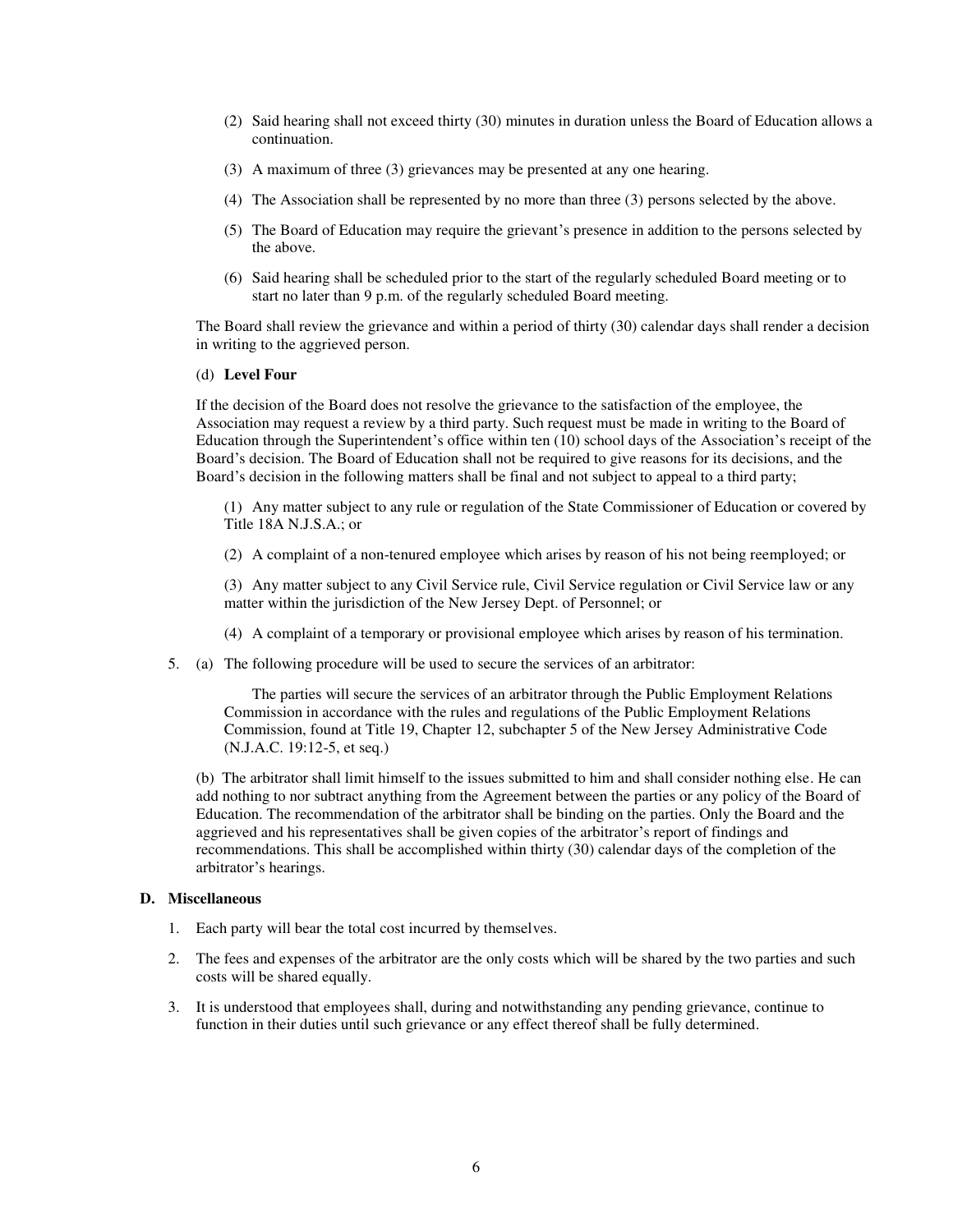#### **Article 4 EMPLOYEES' RIGHTS**

A. In accordance with existing laws, the Board hereby agrees that every employee of the Board shall have the right freely to organize, join and support the Association and its affiliates for the purpose of engaging in collective negotiations and other concerted activities for mutual aid and protection. As a duly selected body exercising governmental power under color of law of the State of New Jersey, the Board undertakes and agrees that it shall not directly or indirectly discourage or deprive or coerce any employee in the employment of any rights conferred by Chapter 123, Public Laws of 1975, or other laws of New Jersey or the constitution of New Jersey and the United States; that it shall not discriminate against any employee with respect to hours, wages or any terms or conditions of employment by reason of his membership in the Association and its affiliates, his participation in any activities of the Association and its affiliates, collective negotiations with the Board, or his institution of any grievance, complaint or proceeding under this Agreement or otherwise with respect to any terms or conditions of employment.

B. Nothing contained herein shall be construed to deny or restrict any employee such rights as he may have under New Jersey School laws or other applicable laws and regulations. The rights granted to employees hereunder shall be deemed to be in addition to those provided elsewhere.

C. Subject to law, no employee shall be disciplined, reprimanded, reduced in rank or compensation, have a salary increment withheld or deprived of any professional advantage without just cause. Any such action asserted by the Board, or any agent or representative thereof, shall be subject to the grievance procedure herein set forth.

D. Whenever any employee is directed to appear before the Superintendent, Board or any committee or member thereof concerning any matter which could adversely affect the continuation of that employee in his office, position or employment, or the salary or any increments pertaining thereto, then he shall be given prior written notice of the reasons for such meeting or interview at least twenty-four hours in advance and shall be entitled to have a representative of the Association present to advise him and represent him during such meeting or interview.

E. An employee shall have the right to once annually review the contents of his personnel file. An appointment for such review shall be made on one week's written notice to the Superintendent of Schools or his designee. The Board of Education shall furnish, immediately following the employee's examination of the file, any materials in the file if permitted by law. An employee shall be entitled to have a representative(s) of the Association accompany him during such review.

No personnel file shall be made available for review to co-workers, except that the employee's supervisor(s) and principal, the personnel director, assistant superintendents, superintendent, board members or legal counsel may review said file. No file shall be made available for review by anyone not employed by the Board of Education, except to the extent disclosure may be required by law, statute or regulation.

## **Article 5 ASSOCIATION RIGHTS AND PRIVILEGES**

A. The Board, subject to law and subject to its policies, agrees to furnish to the Vineland Education Association in response to a reasonable request such available information that may assist the Association and the Board in the determination of proper subject matter for negotiation.

B. Whenever any representative of the Association or any employee is mutually scheduled by the parties to participate during working hours in negotiations, grievance proceedings, conferences or meetings, he shall suffer no loss in pay.

C. Subject to the approval of the Board, the Association and its representatives shall have the right to use school buildings for Association meetings. No such meetings shall interfere with or interrupt normal school activities.

D. The Association shall have the right to use the inter-school mail facilities and school mail boxes subject to the approval of the Superintendent or his designee.

E. The Board shall grant leave with pay to the President of the Association as requested during his term of office subject to the Superintendent's approval. Such approval shall not be unreasonably withheld.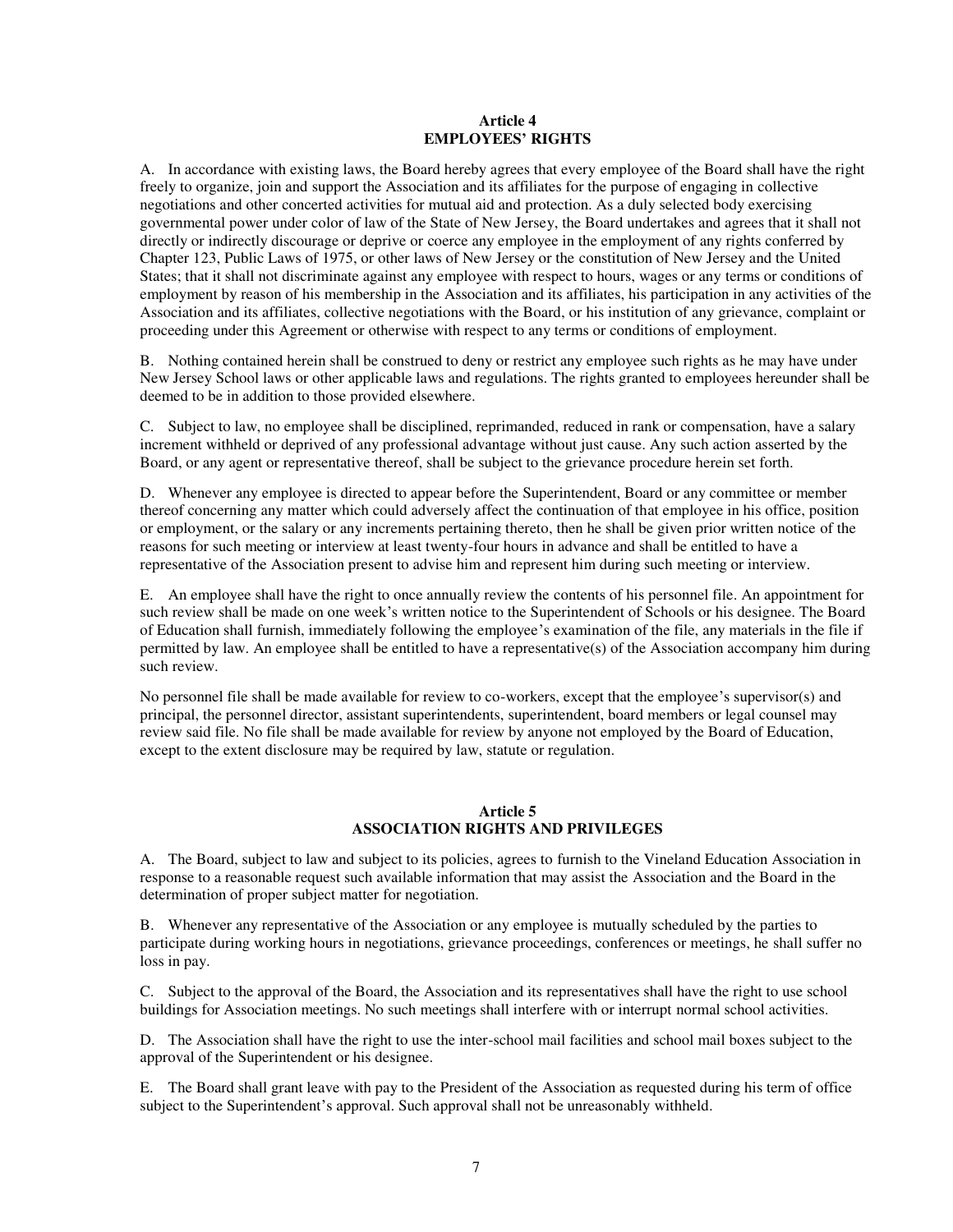F. Representatives of the Association, the New Jersey Education Association and the National Education Association shall be permitted to transact official Association business on school property at all reasonable times provided that this shall not interfere with or interrupt formal school operations. The Superintendent or other authorized individual shall receive notice of such Association business, which shall be subject to approval by the Superintendent or his designee, which approval shall not be unreasonably withheld.

G. The Board shall provide a bank of ten (10) Association business days per year, allocated five (5) Association business days for certificated personnel and five (5) Association business days for non-certificated personnel. Association business days for certificated and non-certificated personnel shall not be transferred between the two enumerated groups of personnel. Use of such Association business days shall be approved by the Superintendent or his designee. Association business days shall not be cumulative from year to year.

## **Article 6 NON-TEACHING DUTIES**

A. The Board and the Association acknowledge that the teacher's primary responsibility is to teach and that his energy should, to the fullest extent possible, be utilized to this end. It is also recognized by the Board and the Association that the teacher has a responsibility to students and the profession which entails the performance of duties extending beyond assigned instructional class periods.

B. The Board will employ the services of teacher aides to relieve all elementary teachers from the following nonteaching duties dependent upon availability of personnel:

- 1. supervision of lunchroom
- 2. supervision of playgrounds

C. The Board will employ the services of teacher aides to relieve all secondary teachers from the following nonteaching duties dependent upon availability of personnel:

1. supervision of lunchroom

D. Notwithstanding any provision of this Article to the contrary, no teacher shall be required to perform lunchroom or playground supervision. However, nothing contained herein shall be construed so as to prevent teachers from accepting these assignments voluntarily with the expressed understanding that no teacher shall be coerced in any manner into accepting such assignments.

- E. 1. Teachers shall not be required to drive students to activities which take place away from the school building. A teacher may do so voluntarily, however, with the advance approval of his principal or immediate supervisor. He shall be compensated for the use of his own automobile in accordance with existing Board policies.
	- 2. The Board shall maintain secondary motor vehicle insurance to cover and to protect the teacher against any claim which may not be covered by his/her motor vehicle policy, arising out of the authorized use of his/her own automobile in the performance of school duties and assignments.

F. Association members shall have a professional responsibility to and shall utilize the School District's technology, including but not limited as follows to submit attendance, grades and online progress reports, participate in online surveys, prepare lesson plans to electronic format, and to access and check School District email and voicemail at least once each school day. The School District shall be responsible to provide Association members access to its technology. No Association member shall be disciplined or shall receive an adverse evaluation in situations where the School District has not provided access to its technology.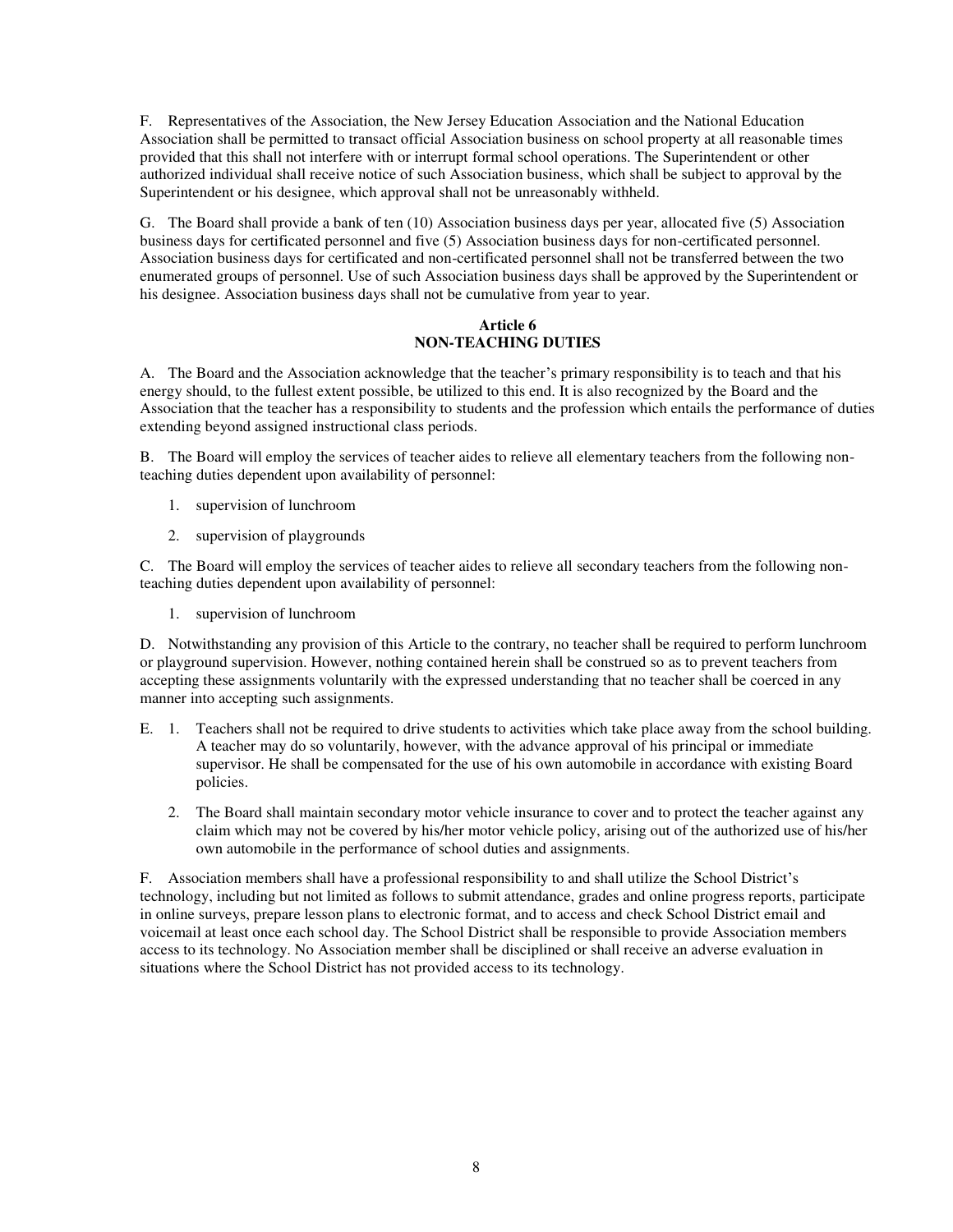### **Article 7 TEACHER EMPLOYMENT**

A. Any employee covered by the collective bargaining agreement between the Vineland Board of Education and the Vineland Education Association who has been credited with working or who has received compensation for one-half of the required working days of any one (1) school year shall be given full credit for one (1) year of service toward the next increment step for the following year.

B. No newly hired teacher shall be placed on the salary guide on a step which is higher than an existing employee with the same number of years of experience in public education except when the new hire possesses special skills or credentials not presently possessed by a currently employed Board teacher. In those instances, the new hire shall be placed on the salary guide as recommended by the Superintendent and approved by the Board of Education, but no higher than 3 Steps above their public school experience. Initial placement shall control movement through the salary guide.

C. Teachers shall be notified of their contract and salary status for the ensuing year not later than May 15.

D. All teachers shall receive by October 1 a written statement of their accumulated sick days as of the close of the prior school year.

### **Article 8 WORK YEAR**

A. The work year for the teacher shall consist of 185 days duration as follows:

180 days for pupil instruction

1 day for opening activities for teachers

1 day for closing activities for teachers

3 full days for in-service training, workshops or other professional development.

B. In the first year of employment, teachers new to the district may be required to attend up to three days of orientation sessions prior to the opening week of school. Effective August, 2005 and thereafter, teach ers entering the second and third years in the district shall be required to attend two days of orientation/training sessions. Said sessions for second and third year teachers shall be no longer than six (6) hours (including lunch) or five (5) hours (excluding lunch). Said second and third year teachers shall be compensated at the rate of \$20.00 per hour, not to exceed five (5) hours of compensation per day. Teachers new to the district, as set forth in the first sentence of this sub-article 8.B, shall attend orientation sessions without compensation.

C. In addition to the three (3) full days for in-service training, workshops or other professional development, as set forth in paragraph A above, half day sessions, defined as any day in which pupils are dismissed early, may also be required for the same purposes.

D. Additional in-service days may be added to the calendar if more than provided for herein are mandated by the State of New Jersey.

E. The following terms and conditions of employment shall apply to twelve (12) month positions, including but not limited to high school guidance chairpersons, District Testing Coordinator, Technology Coordinator and middle school guidance chairpersons:

- 1. Salary shall be calculated on an index of 1.1 times the appropriate guide step and column. (Article 11)
- 2. Twelve (12) month positions shall be granted fourteen (14) sick days. (Article 15)
- 3. Twelve (12) month positions shall granted five (5) personal days. (Article 16)
- 4. Twelve (12) month positions shall be granted twelve (12) vacation days. (Article 12)
- 5. The work year for twelve (12) month employees shall be the same as ten (10) month teachers during the student academic year.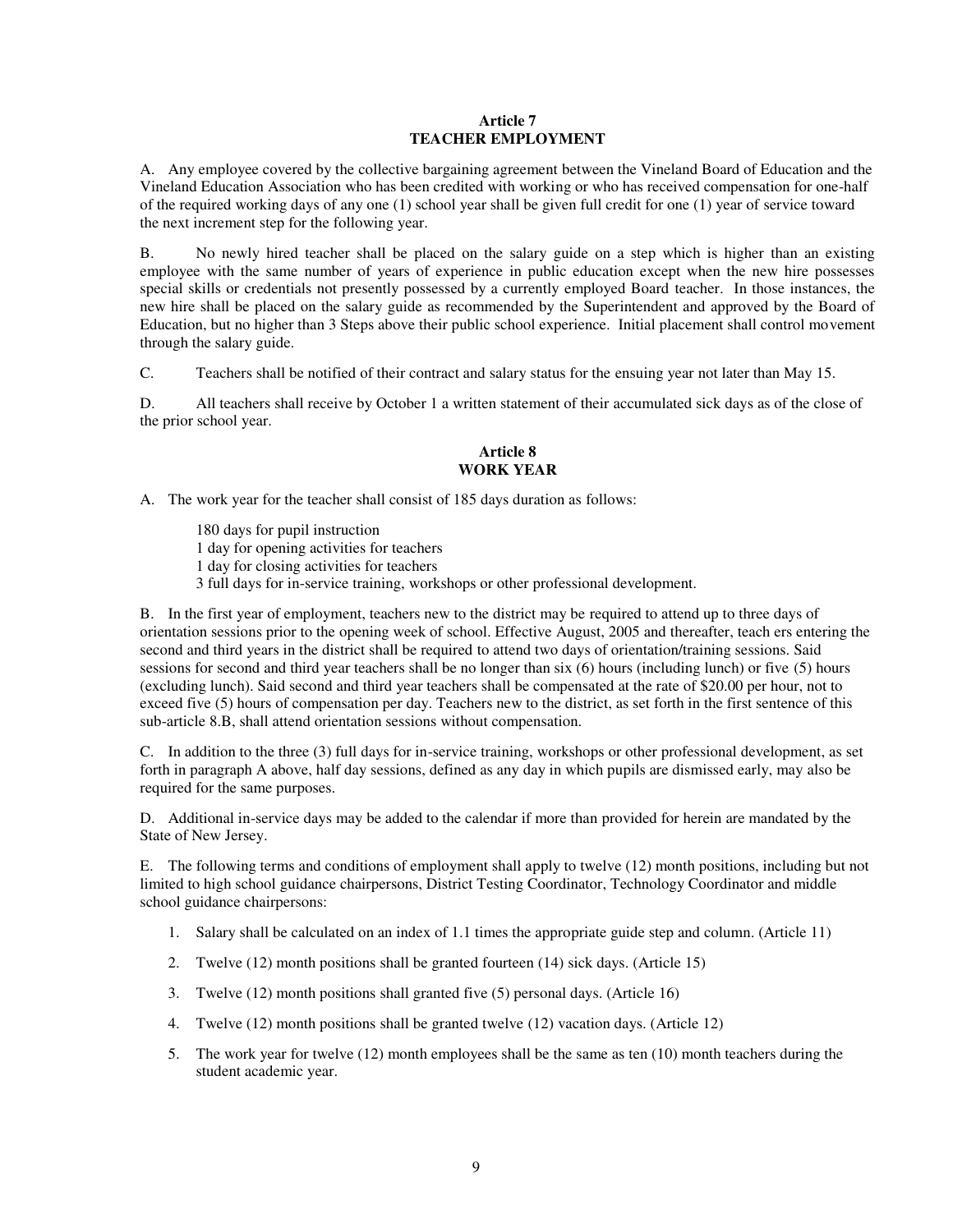- F. Work Schedule for Secretarial Staff
	- 1. All Secretarial Staff:

Off all legal holidays. Also off at the close of the school day on the day prior to Thanksgiving and at the close of the last school day preceding Christmas.

2. Secretarial Staff working in Administrative Offices:

In addition to the above, secretarial staff working in Administrative Offices shall be off during the Christmas recess, except as noted, the Friday following Thanksgiving Day and the Monday following Easter.

**NOTE:** Selected personnel will be asked to work during the Christmas recess. For any days worked, such employees will be paid on a pro-rata basis.

Any secretarial staff working in Administrative Offices employee who plans to attend the NJEA Convention is required to report attendance in accordance with Title 18A:31-2.

3. Secretarial Staff working in the Schools:

Off when teachers are not required to report to duty within the pupil calendar.

- 4. The normal work week for all Secretaries shall be thirty-five (35) hours exclusive of lunch, seven (7) hours per day. Any part-time regularly employed staff member shall be compensated on a pro-rata basis with this base. Overtime payment at the rate of time and one-half shall be paid employees who work their assigned duties entirely outside the regular hours of work and shall commence when the employee has worked 35 hours in a given calendar week. In calculating said thirty-five (35) hours in a given calendar week, all paid sick days, vacation days, holidays and temporary/ personal leave days shall be counted and included as time worked for the purposes of the calculation of overtime. All overtime shall be rounded off to the nearest fifteen (15) minutes at the end of each pay period. This will be remunerated at the rate of time and one-half the hourly rate and payment be made not later than the second pay day if possible.
- 5. The work year shall be:

- 6. The ten (10) month employees may be required to report for work up to five (5) working days before the teachers arrive for the new school year. For those days prior to September 1, the secretary shall be compensated on a pro-rata basis for each such day worked. The application of this rule shall apply for any days worked after June 30. Each elementary supervisory area shall have designated by the Board one secretarial employee who shall be a twelve (12) month employee. Existing designations of twelve (12) month secretaries at the intermediate and secondary level shall not be affected by this sub-article.
- 7. Secretaries shall be provided three days of professional development each work year. The time, place and content of such professional development shall be at the discretion of the Superintendent and /or his designee.

### **Article 9 WORK DAY**

A. Except as set forth in subparagraph A.4, and except as extended by weather conditions or emergency situations, the teacher work day shall be seven (7) hours in length and shall include lunch time, conference/preparation time, pupil contract time, twenty (20) minutes prior to the start of the student day and twenty (20) minutes after the student dismissal bell.

1. Certificated personnel may be assigned duties during said twenty (20) minute periods at the discretion of and by the School Principal. Such duties shall be related to the safety and discipline of the school, its staff and/or students, and may include bus duty, hall duty, monitoring of homerooms and/or classrooms and duties of a like nature.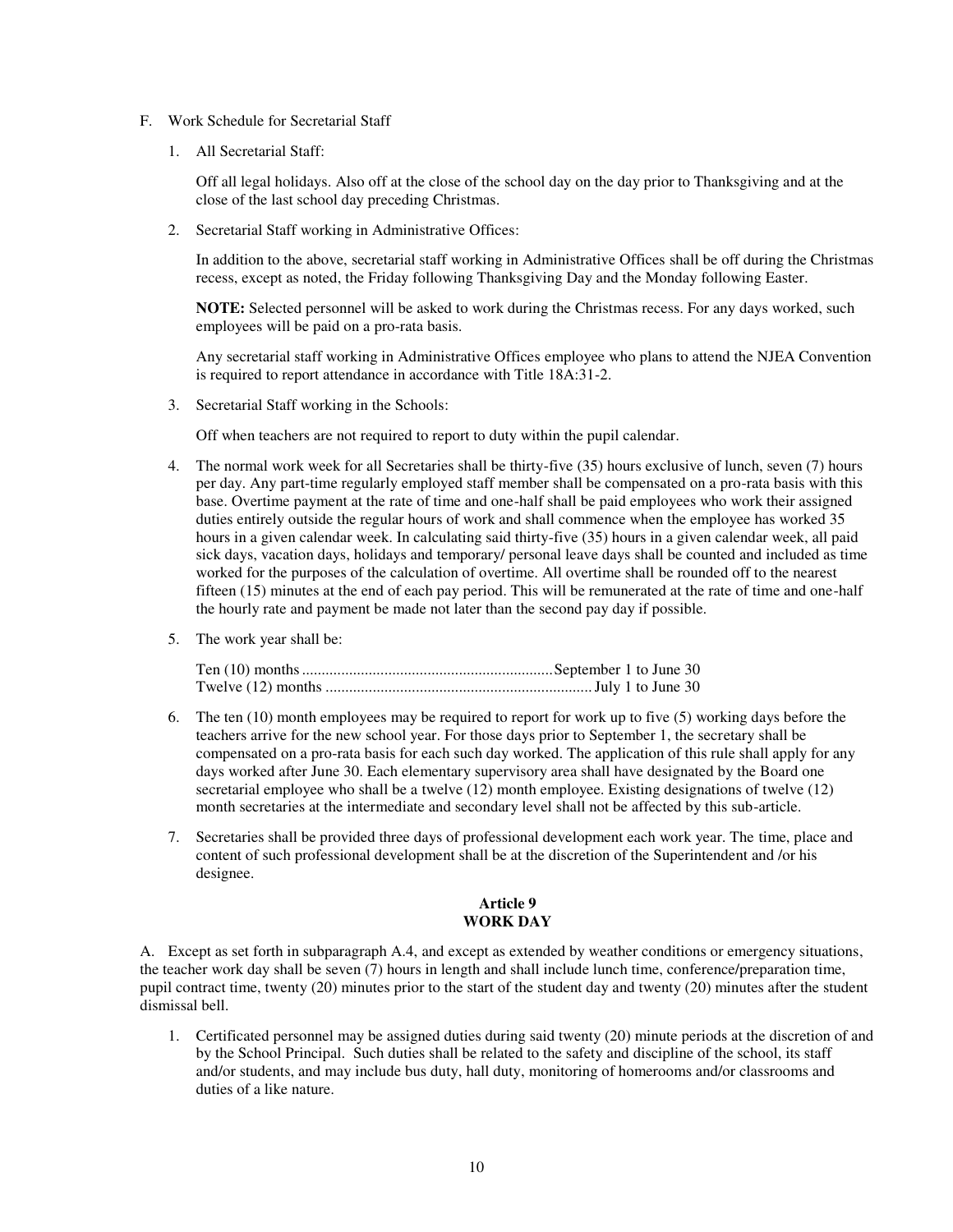- 2. Through mutual agreement between the affected teacher and principal, instructional activities may be assigned to speech therapists, supplemental instructors and compensatory education teachers in lieu of other assignments during the twenty (20) minute periods, as applicable. Nothing contained herein shall be construed so as to prevent teachers from accepting these assignments voluntarily with the expressed understanding that no teacher shall be coerced in any manner into accepting or not accepting such assignments.
- 3. Teachers in grades 6, 7 and 8 may, at the sole discretion of the Board, through the superintendent, assistant superintendents, supervisors and principals, be assigned to teach up to, but not exceeding, six instructional class periods per day.
- 4. The teacher work day for teachers in grades 9 through 12 shall be seven (7) hours in length and shall include lunch time, conference/ preparation time, pupil contact time, ten (10) minutes prior to the start of the student day and thirteen (13) minutes after the student dismissal bell. Certificated personnel in grades 9 through 12 may be assigned duties during said ten (10) minutes prior to the start of the student day and thirteen (13) minutes after the student dismissal bell at the discretion of and by the school principal. Such duties shall be related to the safety and discipline of the school, its staff and/or students and may include bus duty, hall duty, monitoring of home rooms and/or classrooms and duties of a like nature.
- 5. Teachers in grades 9 through 12 may, at the sole discretion of the Board, through the superintendent, assistant superintendents, supervisors and principals, be assigned to teach up to, but not exceeding, six instruction class periods within an eight period day. The six instruction class limit shall include assignment of teachers to In School Suspension (ISS). This subsection shall not be deemed to affect any past or current policy or practice of assigning teachers in grades Preschool through 5.

Department Heads for grades 9 through 12 may, at the sole discretion of the Board, through the superintendent, assistant superintendents, supervisors and principals, be assigned to teach up to, but not exceeding, five instruction class periods within an eight period day. The five or six instruction class limit shall include assignment of teachers to In School Suspension (ISS).

- 6. Itinerant teaching staff shall be entitled to travel time, which staff shall not be required to utilize during the twenty (20) minutes prior to the start of the student day, the twenty (20) minutes after the student dismissal bell or during conference/preparation time provided for in sub-article B herein below. This section shall not be applicable to teaching staff traveling between Vineland High School North and Vineland High School South. All teachers traveling between Vineland High School North and Vineland High School South shall have a duty period scheduled for the class period immediately prior to the period which the teacher must report to the other building. That duty period shall be divided so that for half of the period, the teacher will be performing the assigned duty and the other half of the period shall be utilized by the teacher to travel from one building to the other.
- B. Teachers shall be provided conference/preparation time according to the following:
	- 1. Teachers assigned to grades 9-12 shall be granted five (5) conference/preparation periods per week of forty five (45) minutes daily.
	- 2. Teachers in grades K-8 shall be granted five (5) conference/preparation periods per week of forty (40) continuous minutes daily.
	- 3. Part-time teachers (as defined in Article 11 D) working a 3/7 day and a 4/7 day respectively shall be granted eighty-five (85) and one hundred fourteen (114) minutes respectively conference/ preparation periods per week, to be scheduled at the sole discretion of the superintendent, assistant superintendents, supervisors and principals.
	- 4. Conference/preparation periods may be utilized by the teachers at their discretion, except that, at the discretion of the principal(s), conference/preparation periods - not to exceed three periods per month, up to the maximum of fifteen (15) per year -shall, as designated and directed by the principal(s), include curriculum programming and implementation, common planning (grade and subject matter) and conferences with students, parents, principals, supervisors and child study team members. Consultation with child study team shall not include annual reviews of students. Those activities for which teachers have been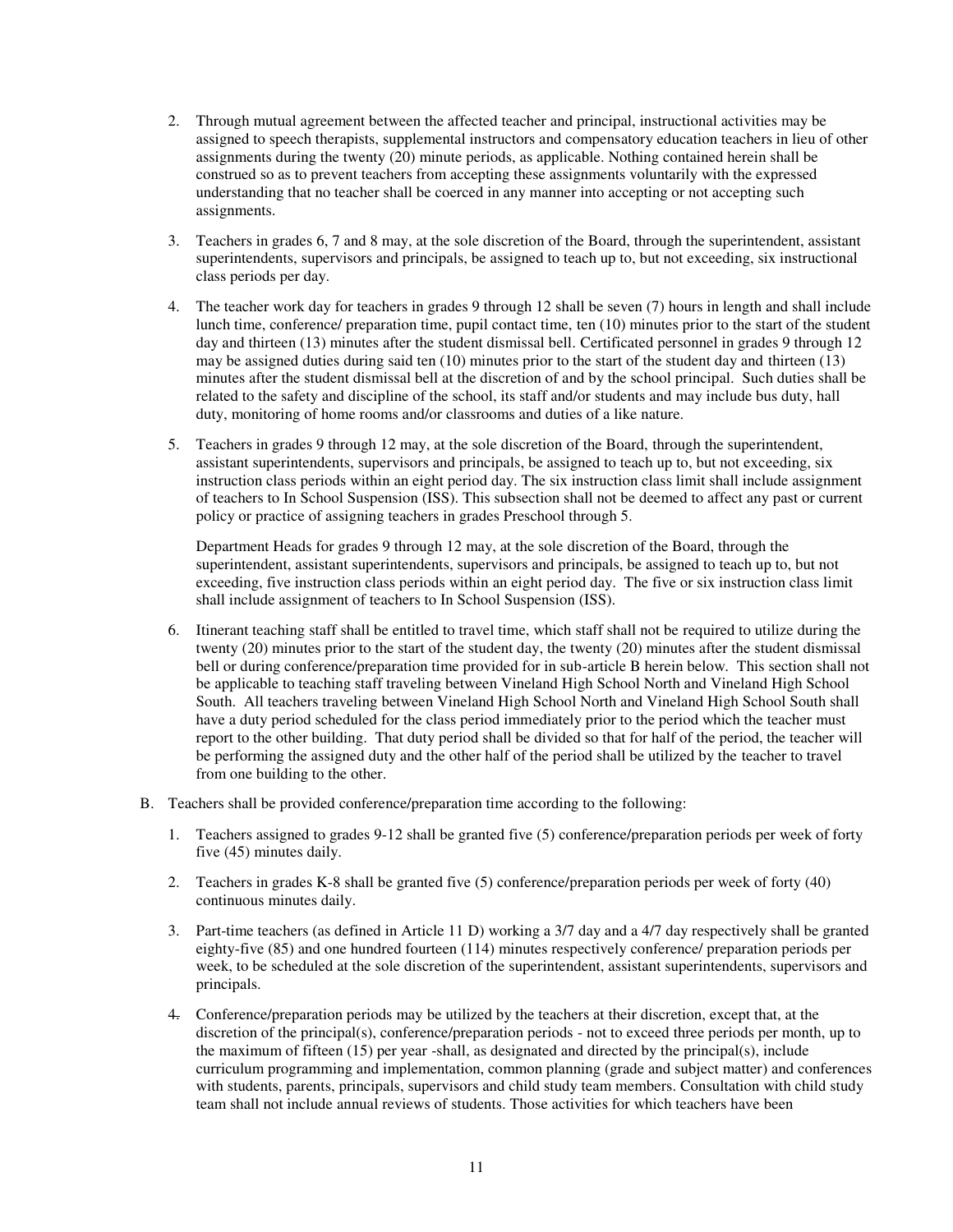compensated in the past or for which release time has been granted shall continue.

C. Any teacher employed in both morning and afternoon sessions shall be entitled to a duty free lunch period during the hours normally used for lunch periods in the school. Such duty free lunch periods shall be 40 minutes in grades 6- 8 and 45 minutes in grades K-5 and grades 9-12. Any guidance counselor, specialist, nurse or other staff with unassigned schedules who are employed in both morning and afternoon sessions shall be entitled to a duty free lunch period which shall be scheduled as follows:

For elementary schools between the hours of 10:30 a.m. and 2:30 p.m.;

For middle schools between the hours of 10:30 a.m. and 2:15 p.m.;

For high schools between the hours of 10:30 a.m. and 1:45 p.m.;

D. Teachers assigned to grades pre-school through twelve (12) may be required to hold parent-teacher conferences four (4) days per year. On any day such conferences are scheduled, pupils shall be dismissed for a one-half (1/2) day session. No more than two (2) of the four (4) parent conference days may be scheduled during the evening hours. Those two (2) shall be scheduled between the hours of 6:00 and 8:00 PM. The other two (2) required days shall be scheduled as follows: grades pre school to 5 - 1:45 to 3:45 P.M., grades 6 to 8 - 1:15 to 3:15 P.M. and grades 9 to 12 - 12:30 to 2:30 P.M. The times set forth above are based on the start and end times of the student instructional day and busing schedules, and may therefore vary.

E. Effective with the 2008 - 2009 school year, teachers assigned to grades 9 through 12 may be required to attend two (2) open houses per school year. Said open houses shall be scheduled during the evening for a period of two hours, the time to be scheduled at the sole discretion of the Superintendent, which end time shall not be later than  $9.00 P M$ 

F. All teachers assigned to evening parent teacher conferences and/or open house/back to school nights shall be excused for any of the following reasons:

(a) taking courses, as paid for by the Board and approved by the Superintendent or his designee pursuant to Article 18.A (including its sub-articles) hereinbelow or courses paid for by the teacher(s), which courses shall be consistent with the criteria set forth in Article 18.A. hereinbelow (including its sub-articles) for the approval of courses by the Superintendent or his designee;

- (b) coaching; and
- (c) documented emergencies.

G. Building faculty meetings may be held a maximum of one (1) per month and shall not exceed forty (40) minutes per meeting except that two (2) meetings per year may be up to sixty (60) minutes in duration. The start time for these faculty meetings will be no later than ten (10) minutes after the student dismissal time faculty meetings may not be used for purposes of curriculum development. The sixty (60) minute faculty meetings may be used for professional development training. Faculty members may be excused from attendance or approved for early dismissal at the discretion of the Principal. Such permission shall not be unreasonably withheld. Morning meetings may only be scheduled at the request and consensus of the building staff. No morning meeting will begin prior to sixty (60) minutes prior to the student's start time.

H. Teachers shall prepare Lesson Plans and have them available for review on the first day of the school week. Lesson Plans will be presented in the morning of the first day except for in-class support teachers who must present them by the end of the first day of the week. The above is subject to the provisions of Article 6 Section F. Further, emergency Lesson Plans shall be presented and shall be on file to be used in emergency circumstances.

### **Article 10 TEACHER ASSIGNMENT**

A. 1. A. All elementary teachers shall be given written notice of any changes in building or grade assignment for the ensuing school year not later than July 31, to the extent administratively feasible.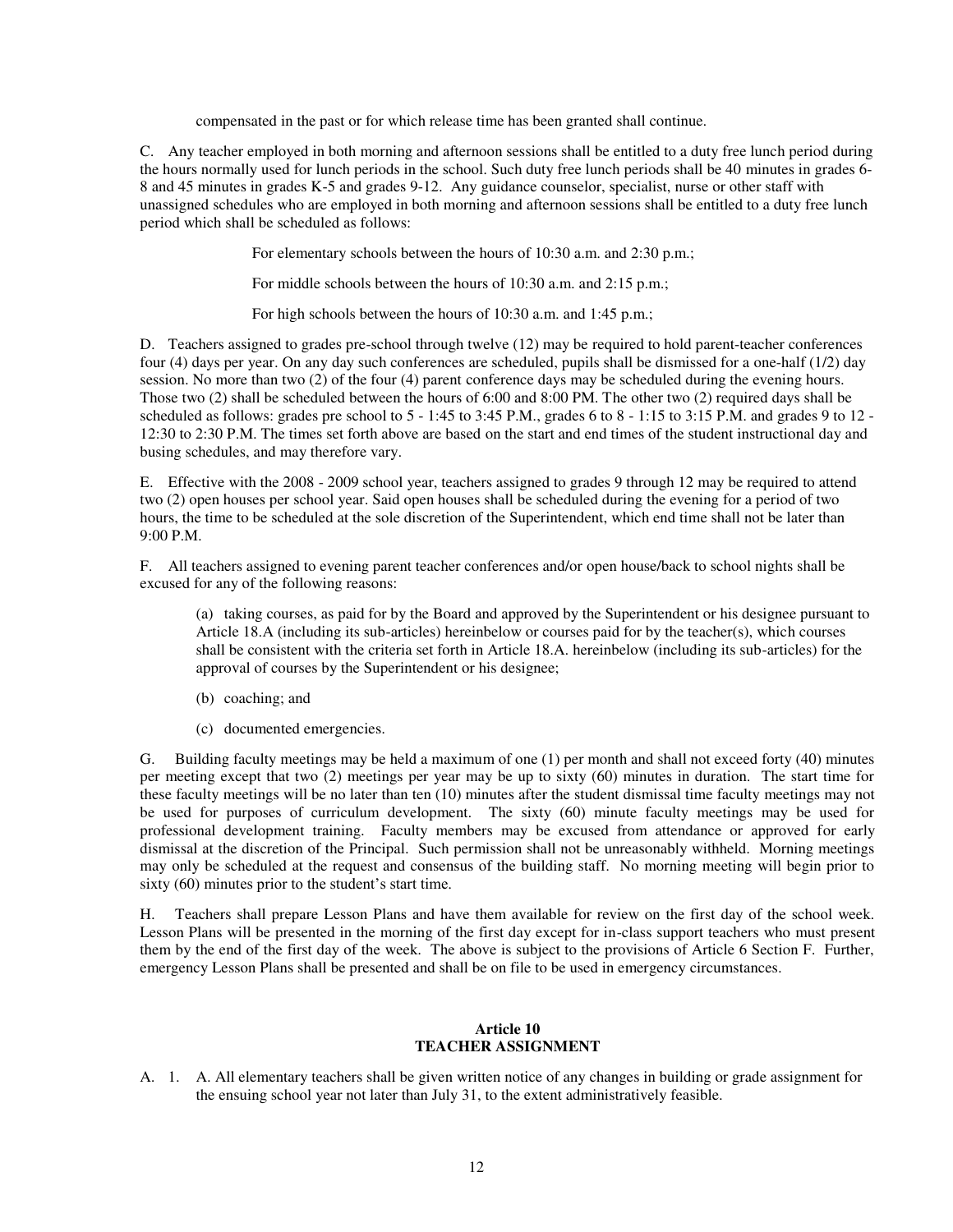- 2. Secondary grade teachers shall be given written notice of any changes in building assignment and subject teaching assignment for the ensuing year not later than July 31, except as provided under Section B.
- 3. A copy of the individual teacher's specific period, schedule, and room assignment for the new school year shall be made available in writing for secondary school teachers by August 15.

B. In the event that changes in such schedules, class and/or subject assignments or room assignments are proposed after July 31, any teacher affected shall be notified promptly in writing, and upon request of the teacher, the changes shall be reviewed between the Superintendent or his representative and the teacher affected and at the teacher's option a representative of the Association may be present. It is recognized, however, that schedules, class and/or subject assignments and room assignments shall be made, at the sole discretion of the Superintendent.

C. Travel allowance for teachers who must travel between assignments as a part of their work day shall be compensated consistent with the Board policy and Department of Education Accountability Regulations then in effect at the time when the travel occurred.

D. Nurses, social workers and learning disabilities specialists shall keep a daily travel log. This log shall be submitted on a monthly basis and reimbursement shall be made in the subsequent month.

#### **Article 11 Salaries**

A. The parties agreed to modify wages paid to bargaining unit employees during the term of the new contract as follows:

## July 1, 2015

1. Effective July 1, 2015, the Board shall provide a 2.5% increase in new money for increased salaries based upon the total amount expended on the scatter-gram of teacher's salaries. Each employee will move one step on the guide. The distribution of new money shall be first allocated to the increment and then remaining dollars as equal dollars on each step.

## July 1, 2016

Effective July 1, 2016, the Board shall provide a 2.5% increase in new money for increased salaries based upon the total amount expended on the scatter-gram of teacher's salaries. Each employee will move one step on the guide. The distribution of new money shall be first allocated to the increment and then remaining dollars as equal dollars on each step.

## July 1, 2017

Effective July 1, 2017, the Board shall provide a 2.5% increase in new money for increased salaries based upon the total amount expended on the scatter-gram of teacher's salaries. Each employee will move one step on the guide. The distribution of new money shall be first allocated to the increment and then remaining dollars as equal dollars on each step.

- 2. Schedule B entitled "Extra Pay for Extra Work" attached to the agreement shall remain unchanged except for the following:
	- i. To clarify that stipends are for one gross payment for all school locations where the teaching staff member provides instruction and not a separate stipend for each school location,
	- ii. The String Ensemble stipend shall be increased to \$3,200
	- iii. A Position of ROTC Instruction/Advisor shall be added and given a stipend of \$2,600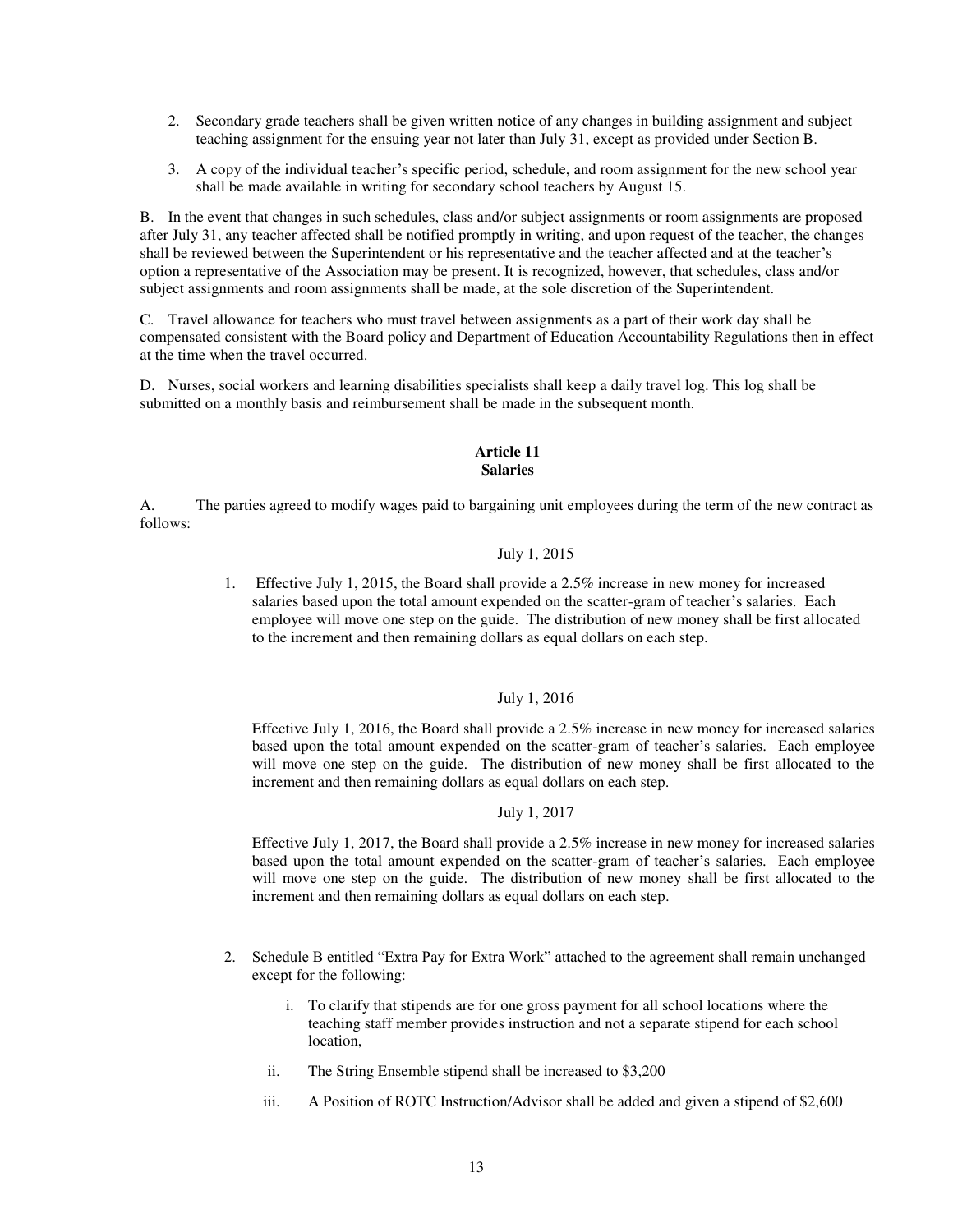under the condition that the military pay \$1,300 of the stipend. In the event the military does not pay \$1,300, the Board will still only pay \$1,300 as the stipend.

- 3. On or after July 1, 2013, the Board may elect to pay employees on a twice-monthly basis. If this election is made, employees shall receive their paychecks in equal amounts on the  $15<sup>th</sup>$  day of each month and the last day of each month. In addition, on or about July 1, 2012, the employees may elect to complete payment of salaries by "direct deposit" in which event upon request each employee shall provide "direct deposit" wiring instructions to the Board's designated agent.
- B. 1. The salaries of all teachers covered by this Agreement are set forth in Schedule "A" which is attached hereto and made a part hereof.
	- 2. Compensation for specified area curricular duties, including coaching, shall be in accordance with Schedule "B" attached hereto and made a part hereof.

## **ALL SALARY GUIDES AND CHARTS ARE LOCATED IN THE BACK OF AGREEMENT BOOK.**

C. Employees shall receive their paychecks bi-weekly in equal amounts every other Friday or the last working day prior to the regular Friday pay day, except as provided for under paragraph A(3) of this Article.

D. Adjustment to the next training level on the salary guide shall occur as follows:

For transcripts submitted by the teacher no later than August 1, the adjustment shall be in September. For transcripts submitted by the teacher no later than January 1, the adjustment shall be in February.

E. Part-time teachers are defined as those teachers teaching less than the seven hour teacher work day set forth in Article 9.A. Such part-time teachers shall be designated as 1/7, 2/7, 3/7, 4/7, 5/7 or 6/7 depending upon whether their work day is 1, 2, 3, 4, 5 or 6 hours. Salary shall be prorated on the Schedule A Salary Range in 1/7 increments as appropriate (e.g. 3/7 teacher shall receive 3/7 of salary reflected on Schedule A for particular step). Part-time teachers designated as 1/7, 2/7 and/or 3/7 shall not receive any health benefits provided under Article 23. Part-time teachers designated as 4/7, 5/7 and/or 6/7 shall receive all health benefits provided under Article 23.

F. Salary for Athletic Trainer shall be calculated on an index of 1.15 times the appropriate step and column.

## **Article 12 SALARIES/VACATIONS - SECRETARIES**

#### **A.** PAY SCHEDULE

The placement of the new hire shall be established by the Executive Director of Personnel, in consultation with the Superintendent and approved by the Board. No newly hired employee shall be placed on the salary guide on a step which is higher than an existing employee in the same title except when the new hire possesses special skills, credentials or experience not presently possessed by a currently employed Board staff member holding the same title as the new hire. However, in no event shall a new hire be placed above Step 3 of the appropriate guide.

Effective July 1, 2015, The Board shall provide a 2.5% increase in new money for increased salaries based upon the total amount expended on the scatter gram of secretaries' salaries. Each employee will move one step on the guide. The distribution of new money shall be first allocated to the increment and then remaining dollars shall be distributed equally among all steps.

Effective July 1, 2016, the Board shall provide a 2.5% increase in new money for increased salaries based upon the total amount expended on the scatter gram of secretaries' salaries. Each employee will move one step on the guide. The distribution of new money shall be first allocated to the increment and then remaining dollars shall be distributed equally among all steps.

Effective July 1, 2017, the Board shall provide a 2.5% increase in new money for increased salaries based upon the total amount expended on the scatter gram of secretaries' salaries. Each employee will move one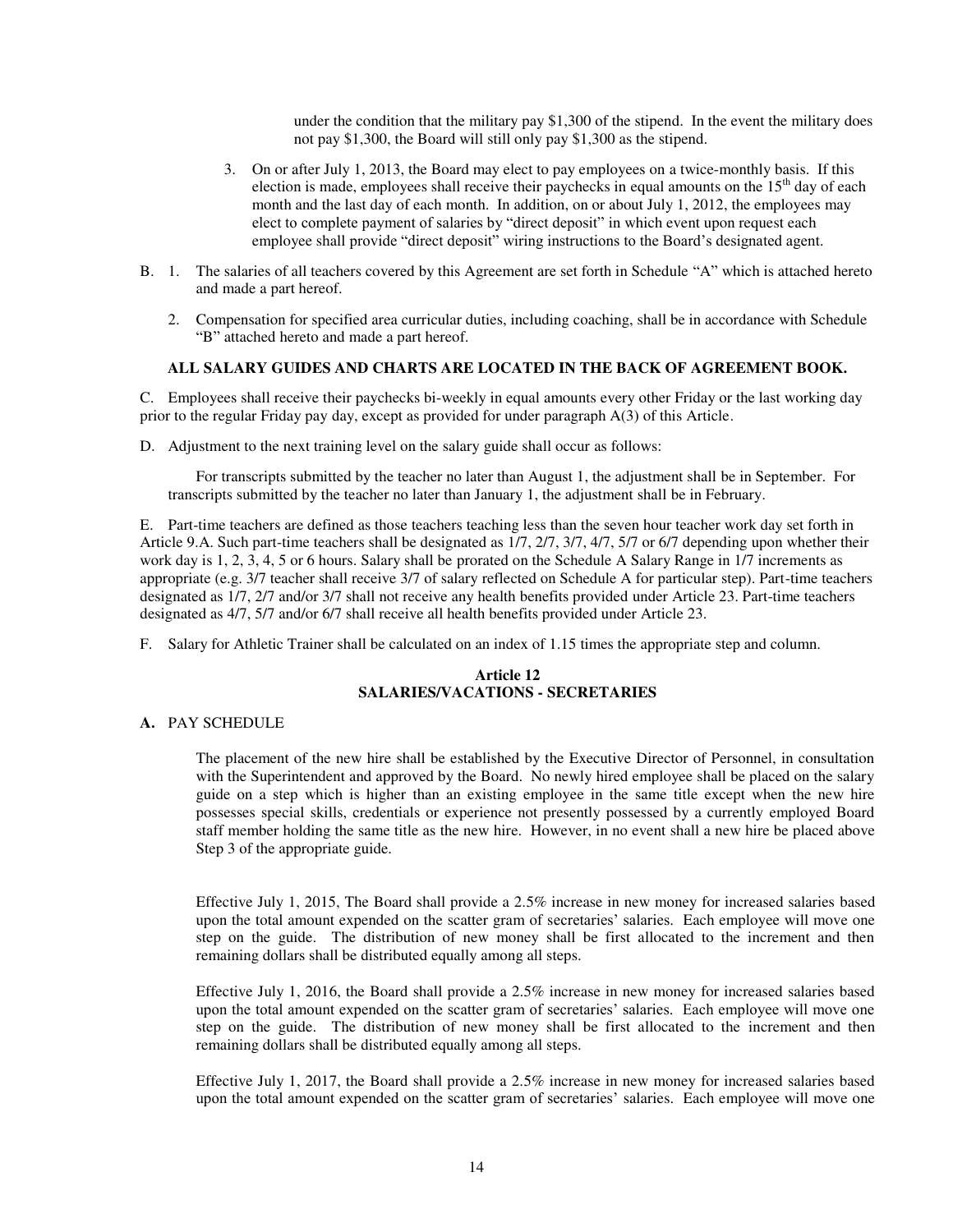step on the guide. The distribution of new money shall be first allocated to the increment and then remaining dollars shall be distributed equally among all steps.

#### **SECRETARY SALARY GUIDES SHALL BE AS LISTED UNDER SCHEDULE D.**

#### **B.** LONGEVITY SCHEDULE FOR SECRETARIES

| 10-14 years local experience \$ 500 beyond base pay  |  |
|------------------------------------------------------|--|
| 15-18 years local experience  \$700 beyond base pay  |  |
| 19-22 years local experience \$1,000 beyond base pay |  |
| 23-26 years local experience \$1,300 beyond base pay |  |
| 27-30 years local experience \$1,600 beyond base pay |  |
| 31-35 years local experience \$1,900 beyond base pay |  |
| 36+ years local experience \$2,220 beyond base pay   |  |

Effective July 1, 2012, Longevity Pay to each eligible employee shall be frozen at the amount paid and in effect on June 30, 2012. New employees hired on or after July 1, 2012 shall not be entitled to Longevity Pay.

#### **C.** VACATION SCHEDULE

All permanent employees or full-time provisional employees shall be entitled to vacation leave based on their years of continuous accumulated service:

(a) Annual vacation leave with pay shall be earned at the rate of one working day of vacation for each month of service during the remainder of the fiscal year following the date of appointment; twelve (12) working days vacation thereafter for every year and up to the tenth year of service; beginning in the eleventh year of service fifteen (15) days vacation; beginning in the sixteenth (16th) year one (1) additional working day vacation for each additional year of service, up to a maximum of twenty (20) working days vacation (as per chart set forth in this sub-article). For year one employees, the half-year convention (i.e., December 31) shall apply in order to determine advancement to the next vacation year plateau. Permanent or provisional part-time employees shall receive vacation credit allowance on a proportionate basis. Leaves of absence for military or national volunteer service, other leaves granted by the Board for interruptions of employment due to involuntary separation because of economic restrictions suffered by the Board of reorganization shall not be considered to break continuity of service for earned service credit; however, the period of separation shall not count as service time. Employees on leave with pay shall continue to earn vacation entitlement. Employees shall be permitted to utilize vacation days as following: during the first two years of employment only as accrued on a monthly basis; thereafter, in each succeeding year at any time after July 1st.

| <b>Beginning Year</b> | Days Earned | <b>Notes</b>                                   |
|-----------------------|-------------|------------------------------------------------|
|                       | 1 day/month | Maximum 12 days                                |
| 2                     | 1 day/month | Maximum 12 days                                |
| 3                     | 12 days     | Granted/Available for use July 1 <sup>st</sup> |
| $4 - 10$              | 12 days     | Granted/Available for use July 1st             |
| 11-15                 | 15 days     | Granted/Available for use July 1st             |
| 16                    | 16 days     | Granted/Available for use Juiy 1st             |
| 17                    | 17 days     | Granted/Available for use July 1st             |
| 18                    | 18 days     | Granted/Available for use July 1st             |
| 19                    | 19 days     | Granted/Available for use July 1st             |
| 20                    | 20 days     | Granted/Available for use July 1st             |

(b) Vacation allowance for twelve (12) month employees must be taken during the months of July and/or August immediately following the year in which earned, or at such times as directed by the Board, or when possible, at other mutually agreed times. No vacation shall be taken during the five (5) work days prior to the opening of school.Ten (10) month employees shall take vacation on such days prior to the end of the work year, as approved by the school principal or supervisor, which approval shall not be unreasonably withheld. Ten (10) month employees shall not be compelled to take vacation during Christmas recess period. Effective July 1, 1995, employees subject to this sub-article may accumulate no more than five (5) vacation days for use in the subsequent year. Vacation entitlement accumulate prior to July 1, 1995, shall remain available to employees affected by this sub-article. Upon termination of employment, accumulated unused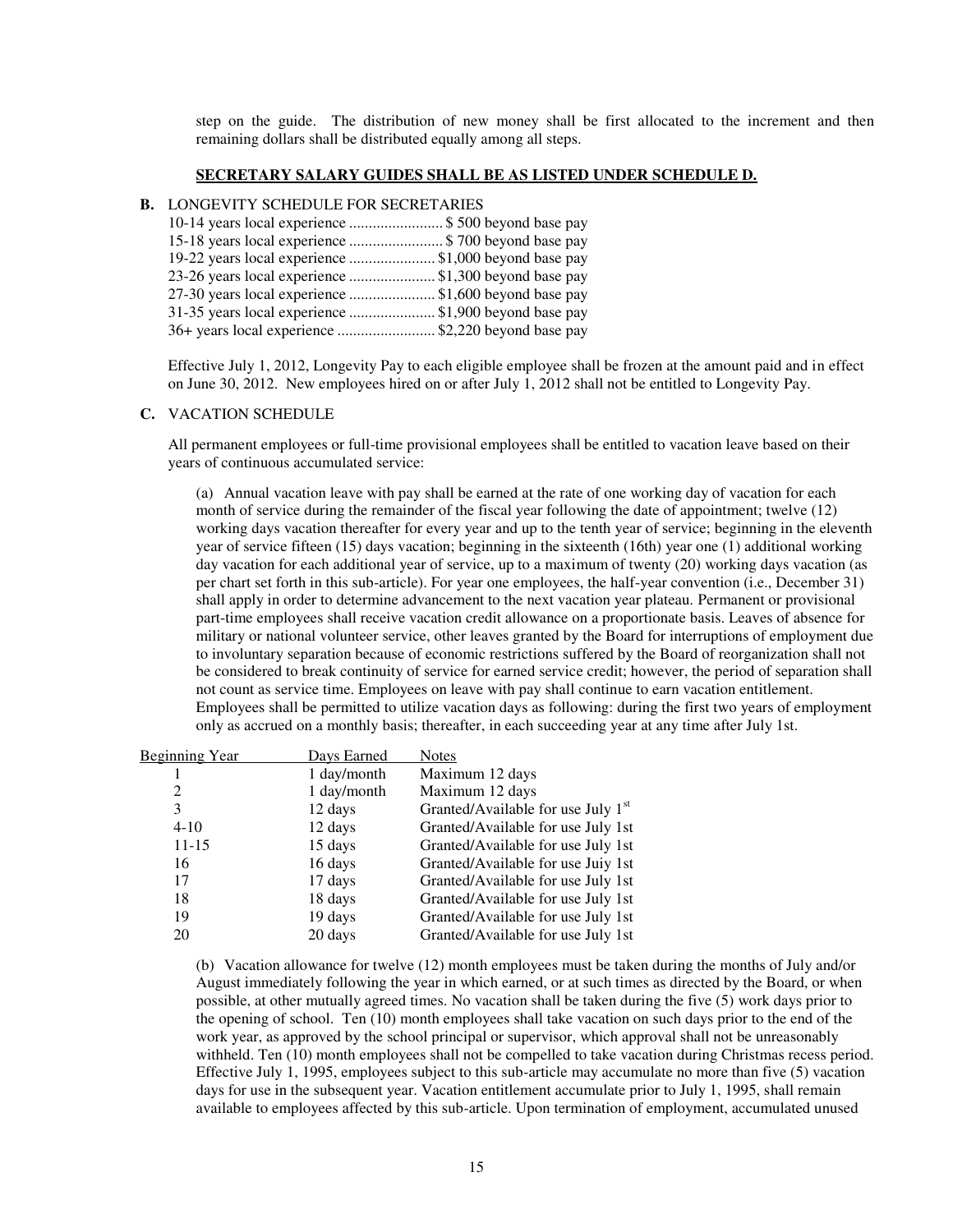vacation days shall be paid on a prorated basis.

#### **D.** PROMOTION

1. A secretary or clerical staff member who is promoted shall receive a salary increase of \$600. The individual shall then be placed on the appropriate salary guide at a step closest to but not less than the employee's salary. The individual shall then receive one additional step. For the purposes of this Article D, a promotion shall mean moving from a "generic" title to a "senior" title or from a "senior" title to a "principal" title. In addition, this language shall only be applicable for promotions where the employee continues to work the same amount of months (i.e., generic 12 to senior 12; senior 10 to principal 10, etc.) For example: Based on the 2015-2016 salary guide, an employee who is a 12 month clerk typist (Generic 12) and is on Step 11 (\$32,149) becomes a 12 month senior clerk typist (Senior 12) would receive \$600 bringing their salary up to \$32,749. The employee would then be placed on the Senior 12 step that is closest to but not less than \$32,749. This would be Senior 12 Step 8 (\$33,274). The employee would then receive an additional step placing them at Senior 12 Step 9 (\$34,065). Therefore, the employee's salary after the promotion would be \$34,065.

2. For employees promoted, as defined in paragraph 1 above, who are also moving from a 10 month position to a 12 month position (i.e., 10 month clerk typist to 12 month senior clerk typist), the first step shall be to divide the employee's 10 month salary by the number of pay periods he/she receives as a ten month employee and then multiply it by the number of pay periods he/she will receive as a twelve month employee. This will be the employee's 12 month salary. Using the new 12 month salary, add \$600 and place the employee on their new guide (here Sr. 12) at the step closest to but not less than the new salary. The employee shall then receive one additional step. For example: Based on the 2015-2016 salary guide, an employee who is a 10 month clerk typist (Generic 10) and is on Step 11 (\$25,965) becomes a 12 month senior clerk typist (Senior 12). The employee's salary of \$25,965 would be divided by 21 – which is the number of pay periods for the 2015-2016 school year (\$1,236.43) and then multiplied by 26 – which is the number of pay periods for a 12 month employee  $(\$1,236.43 \times 26 = \$32,147.14)$ . Then add \$600 to the new salary  $(\$32,147.14 + \$600 = \$32,747)$ . With this new salary place the employee on the Senior 12 step that is closest to but not less than \$32,747. This would be Senior Step 8 (\$33,274). The employee would then receive an additional step placing them at Senior Step 9 (\$34,065). Therefore, the employee's salary after the move to 12 months and a promotion would be \$34,065.

3. For employees who are not promoted, as defined in paragraph 1 above, but move from a 10 month position to a 12 month position (i.e., 10 month clerk typist to 12 month clerk typist), the employee's 10 month salary shall be divided by the number of pay periods he/she received as a ten month employee and then multiplied by the number of pay periods he/she received as a 12 month employee. The employee shall then be placed on the 12 month guide at the step closest to but not less than the calculated salary. For example: Based on the 2015-2016 salary guide, an employee who is a 10 month clerk typist (Generic 10) and is on Step 4 (\$21,532) becomes a 12 month clerk typist (Generic 12). First, divide 10 month salary by 21 – the number of pay periods for a 10 month employee (\$1,025) and then multiply that number by 26 – the number of pay periods for a 12 month employee (\$1,025 x 26 = \$26,659). Then look to the Generic 12 guide and place the employee on the step closest but not less than that number. In this example, it would be Generic 12, Step 5 (\$27,339). Therefore, the employee's salary after the transition from a 10 month employee to a 12 month employee, without any promotion, would be \$27,339.

**E.** Any employee, covered by the collective bargaining Agreement between the Vineland Board of Education and the Vineland Education Association who has been credited with working or who has received compensation for onehalf of the required working days of any one (1) school year shall be given full credit for one (1) year of service toward the next increment step for the following year.

#### **Article 13 TEACHER EVALUATION**

All teacher evaluations, for both non-tenured teaching staff members and tenured teaching staff members, shall be conducted in accordance with the "Teacher Effectiveness and Accountability for Children of New Jersey Act" (P.L. 2012, c. 26) enacted on August 6, 2012.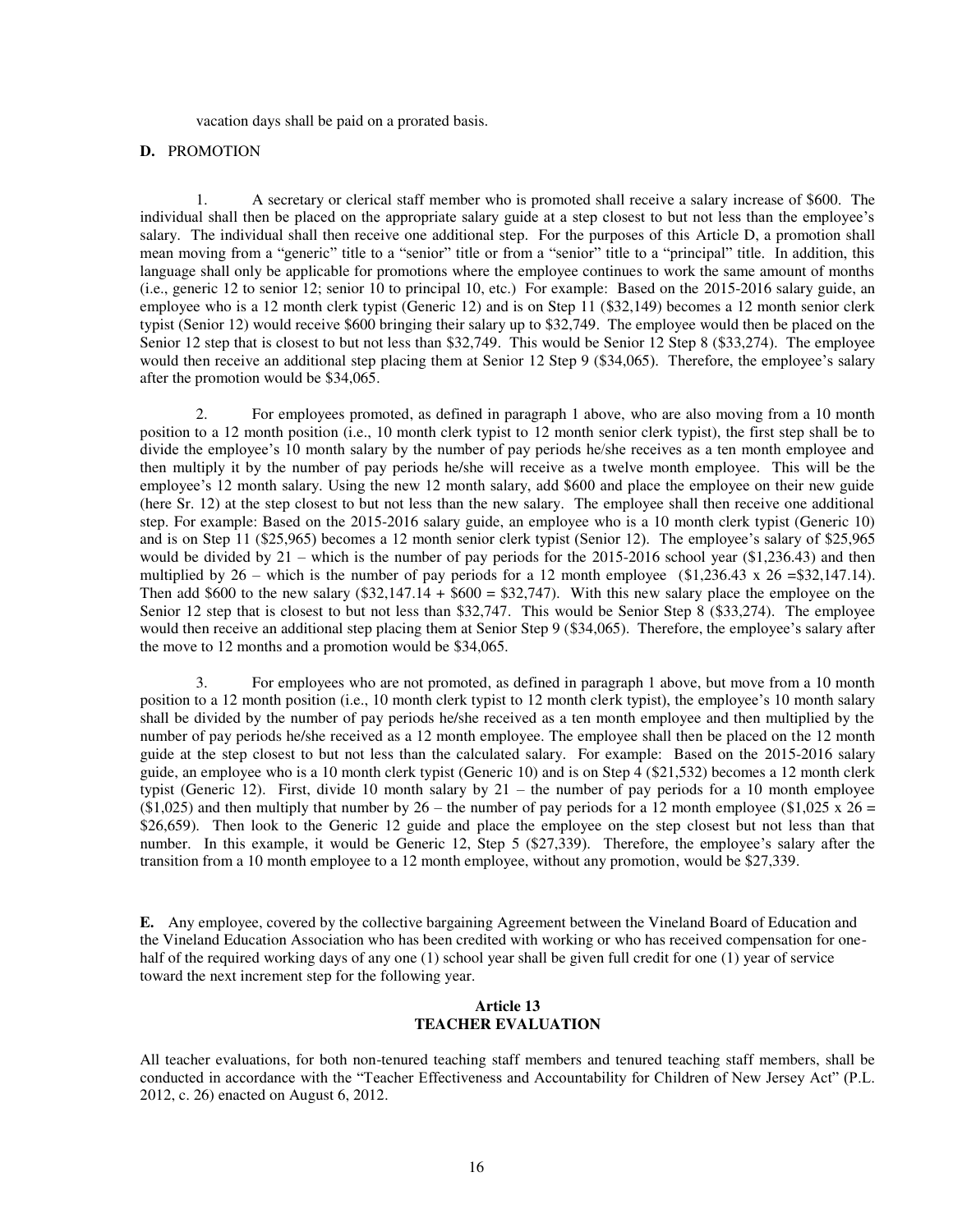A. Supervisors who submit evaluation reports shall be persons certified by the New Jersey State Board of Examiners to supervise instruction.

B. A teacher shall have the right to review and to sign all evaluation reports prepared by his evaluators, and the teacher shall have the right to a copy of any such reports upon request. The signing of the evaluation report by the teacher shall not be construed to be acceptance.

C. All non-tenure teachers shall be evaluated not less than three times each school year; evaluation shall be subject (except as specifically set forth below in this Article 13.C) only to the requirements of N.J.S.A. 18A:27-3.1 and N.J.A.C. 6A:32-4.5. There shall be no notice or pre- conference in advance of the evaluation of non-tenured teachers. With respect to the three evaluations of non-tenured teachers provided for hereinabove, best efforts shall be made to space evaluations a mini mum of fifteen (15) days apart, and ensure that the evaluations be con ducted by a minimum of at least two (2) administrators, with at least one evaluation conducted prior to January 30 and at least one evaluation conducted subsequent to January 30.

D. A conference between the evaluator and the non-tenure teacher shall be had within ten (10) school days of the observation.

#### E. **Tenured Staff Members**

#### 1. **Frequency**

Each tenured teacher shall be formally observed at least once during each school year by a member of the administrative and/ or supervisory staff of the district. Additional observations may be made should the administrator or supervisor deem them necessary. The teacher may also request that an additional observation be held and such a request shall not be unreasonably denied.

### 2. **Observation Process**

(a) The observation shall extend for a period of not less than forty (40) minutes (if not an observation of an instructional block) or for the length of an instructional block. The observation shall include the introduction and/or lesson closure.

(b) All observations/evaluations shall be based on the Professional Evaluation Criteria/Rubric and reported on the Professional Evaluation Performance Report. At the sole discretion of the superintendent and/or his/her designee, additional information from the evaluator may be provided in narrative or other form. No additional information may be added after the post-conference.

(c) A post-conference will be held between the supervisor and teacher within ten (10) school days, not to exceed fifteen (15) calendar days, for the purpose of reviewing and discussing the written valuation.

(d) Following the conference a written report in quadruplicate shall be prepared by the supervisor and signed by the supervisor and the teacher within ten (10) school days of the conference.

(e) The teacher shall have the right to make additional comments or explanations concerning the observation/evaluation report within ten (10) school days. Such comments shall be attached to and be made a part of the formal evaluation.

## F. **Pupil Progress Indicators**

Pupil progress data shall include but not be limited to two or more of the measures defined in N.J.A.C. 6:8-3.4 which include:

Teacher observation, parental or guardian interview, formal and informal evaluation techniques, cumulative pupil records, student performance data collected through local testing programs which meet State criteria, State testing results and visual, auditory, and/ or medical examination.

G. A teacher shall have the right to once annually review the contents of his personnel file. An appointment for such review shall be made on one week's notice to the Superintendent of Schools or his designee. The Board of Education shall furnish, immediately following the teacher's examination of the file, any materials in the file if permitted by law. A teacher shall be entitled to have a representative(s) of the Association accompany him during such review.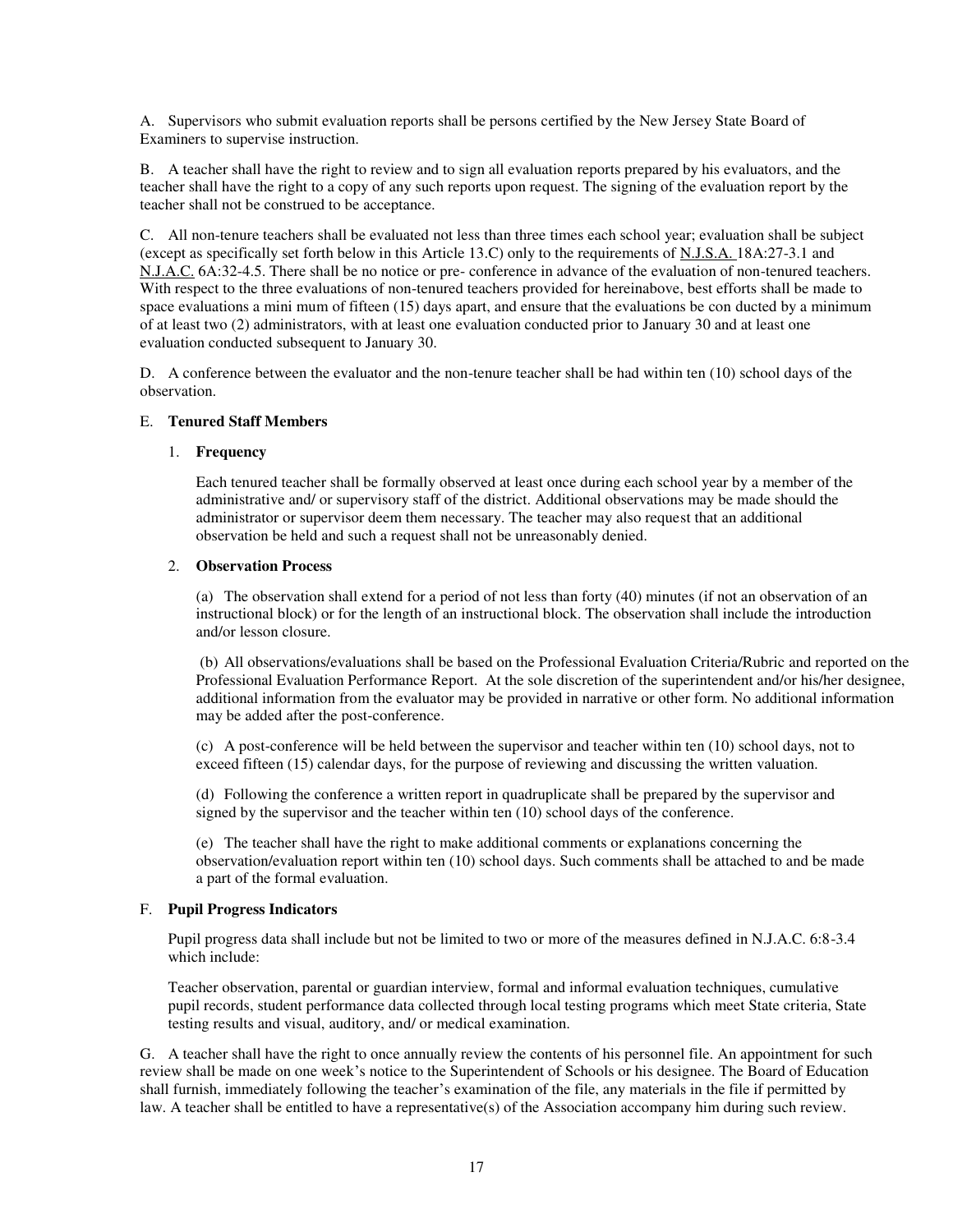H. Any complaints regarding a teacher made to any member of the administration by any parent, student, or other person shall be promptly investigated and the teacher shall be notified in writing within seven (7) school days. The teacher shall be given the opportunity to respond to and/or rebut any such complaint. Notice shall include the nature of the complaint as allowed by law and the name of the complainant as allowed by law.

I. Fines and suspensions imposed as minor discipline shall not constitute a reduction in compensation pursuant to the provisions of N.J.S.A. 18A:6-10. In these cases, where an agreement is made between the VEA and VBE, and with the consent of the impacted teacher, for a teaching staff member to accept a fine or suspension imposed as minor discipline, tenure charges shall not be filed in order to impose minor discipline on a person serving under tenure. For the purposes of this provision, minor discipline is defined as a suspension of less than five (5) days.

## **Article 14 VACANCIES, TRANSFERS AND REASSIGNMENTS**

A. On or before ten (10) working days prior to the last scheduled work day for teachers, the Superintendent shall post in all school buildings and in the School Board Office and concurrently inform the Association of the location and the requirements for teaching positions and vacancies which are anticipated for an ensuing school year. Further, the Superintendent shall post and concurrently inform the association of any promotional opportunity or vacancy which provides for a salary differential, additional compensation or a position which is primarily a non-classroom assignment, such as: administrative or supervisory personnel, guidance counselor, social worker, learning disability specialist, speech therapist and librarian whenever such opportunity or vacancy occurs. No position for advancement shall be filled until all properly submitted applications have been considered.

- B. 1. Teachers who desire a change in grade and/or subject assignment or who may desire to transfer to another building may file a written statement of such desire with the Superintendent not later than March 1 and it shall remain active until September 1. Such statement shall include the grade and/or subject area to which the teacher desires to be assigned and the school or schools to which he desires to be assigned and/or transferred, in order of preference.
	- 2. In the determination of requests for voluntary reassignment and/or transfer, the wishes of the individual teacher shall be honored to the extent that the transfer does not conflict with the instructional requirements and the best interest of the school system. Notwithstanding the above, reassignments and/or transfers shall occur at the sole discretion of the Board.
	- 3. If a teacher's request for transfer has not been granted, a renewed or subsequent request may be submitted and processed under the conditions described above.

C. Teachers shall receive reasonable notice, a concise statement of reasons and a conference, if requested, prior to any transfer or reassignments. Said conference shall be with the Superintendent or his designated representative. The teacher may, at his option, have an Association representative present. Notwithstanding the above, transfers or reassignments shall occur at the sole discretion of the Board.

D. All secretarial vacancies which the Board intends to fill, including new positions or those created by promotions, resignations or transfers, are to be posted. Any secretary who wishes the opportunity to apply for the open position shall apply for said position within one (1) week of the date of announcement; the Board shall not fill the position until after the expiration of the one (1) week period.

### **Article 15 SICK LEAVE**

A. Sick leave is hereby defined to mean the absence from his or her post of duty, of any person because of personal disability due to illness or injury, or because he/she has been excluded from school by the school district's medical authorities on account of a contagious disease or of being quarantined for such disease in his/her immediate household.

Teachers shall be allowed thirteen (13) days of sick leave in any school year without loss of pay (N.J.S.A. 18A:30-2). All days of sick leave not utilized shall be accumulative. (N.J.S.A. 18A:30-3).

B. In the event that a tenured teacher shall have exhausted the specified annual and accumulative sick leave days because of extended illness or quarantine, such teacher may be granted in any school year additional sick leave with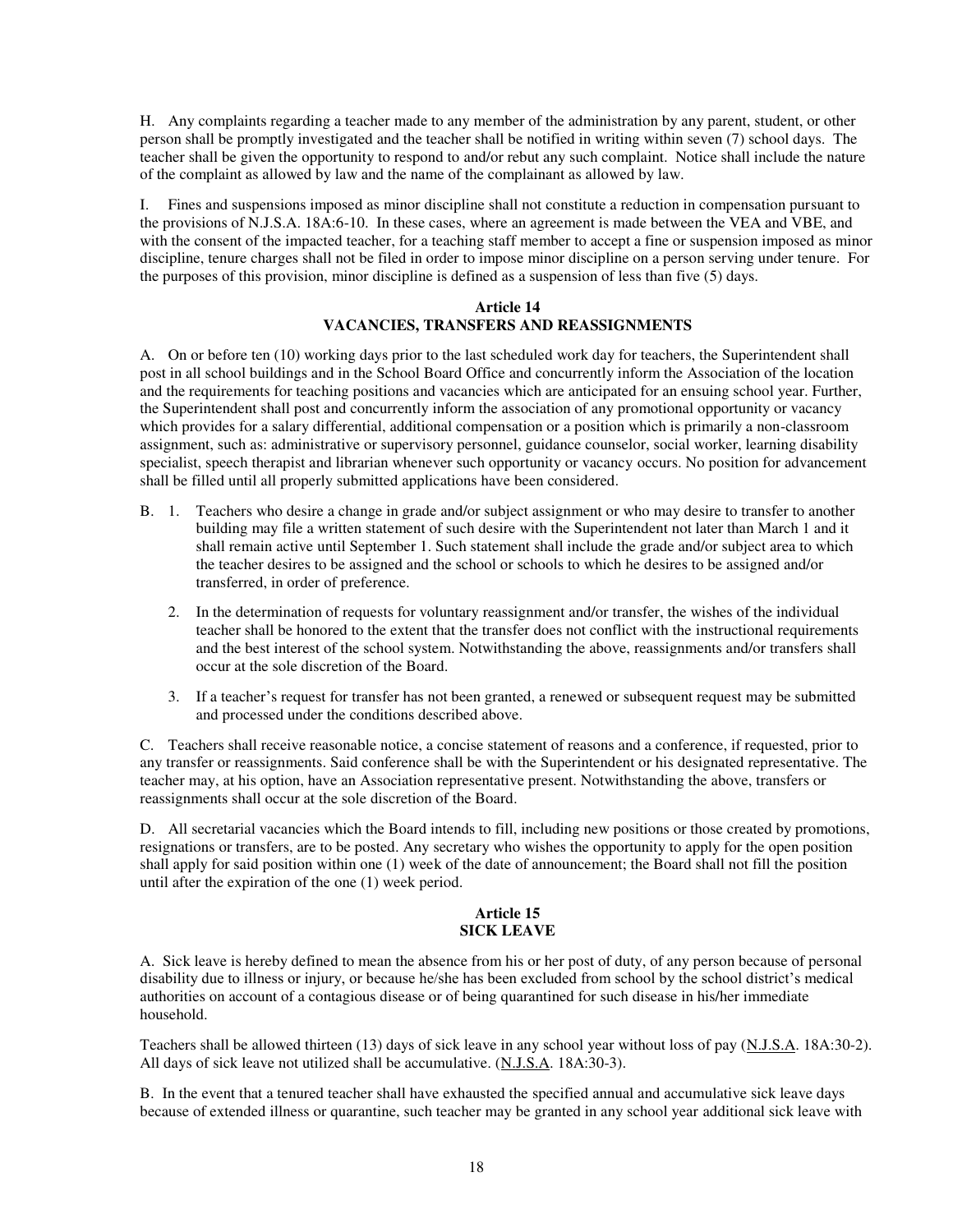adjusted salary payment for each day of such absence. Such cases shall be considered on an individual basis.

The adjusted salary payment shall be on the basis of one-two hundredth of the teacher's annual salary minus the daily pay of a substitute teacher.

C. Any teacher retiring shall receive for each day of unused accumulated sick leave \$70.00 multiplied by the number of such days accumulated with a cap of \$20,000.00. Secretarial reimbursement shall be equal to sixty (60) percent of the teacher reimbursement.

E. Teachers who plan to retire and give written notice before November 1 for the following September 1, or other later date, upon actual retirement, shall be entitled to receive for each day of unused accumulated sick leave the amount set forth in Article 15.C with the \$20,000.00 cap provided for in this Article waived.

Teachers who give notice after November 1 and who present evidence of a documented medical disability, sufficient for disability benefits under federal and/or state law, may also obtain a waiver of the applicable cap. Teachers who do not give notice or obtain a waiver under this Article shall be entitled to receive for each day of unused accumulated sick leave payment per day subject to a cap set forth above in this paragraph. Any teacher who gives notice under this paragraph, but subsequently rescinds such notice, shall be ineligible for the cap waiver provided in this paragraph for that year.

F. Any payment for unused accumulated sick leave shall accrue to the employee's estate should the employee pass away before retirement providing the employee had attained tenure by the time of his demise.

- G. Sick Leave for Secretaries
	- 1. General

(a) All permanent employees or provisional employees shall be entitled to sick leave with pay based on their aggregate years of service.

(b) Sick leave may be utilized by employees when they are unable to perform their work by reason of personal disability due to illness or injury, or because he/she has been excluded from school by the school district's medical authorities on account of a contagious disease or of being quarantined for such disease in his/her immediate household. Sick leave may also be used for short periods, not exceeding five (5) days, because of death in the employee's immediate family or for the attendance of the employee upon a member of the immediate family who is seriously ill.

2. Amount of Sick Leave

(a) The minimum sick leave with pay shall accrue to any permanent or provisional full-time employee on the basis of one (1) working day per month during the remainder of the first fiscal year of employment after initial appointment and fifteen (15) working days in every fiscal year thereafter. Part-time permanent or provisional employees shall be entitled to sick leave on a prorated basis. For the purposes of this provision a full-time employee is one who is under contract and works a full twelve (12) months.

(b) An employee who has been reemployed shall be credited with the total accrued sick leave at the termination of his previous employment.

3. Reporting Absence on Sick Leave

If an employee is absent for reasons that entitle him/her to sick leave, his/her supervisor shall be notified promptly but in no event later than one hour prior to the employee's usual reporting time, except where emergency circumstances prevent the employee from doing so. In those circumstances, the employee shall report their absence as promptly as possible, except in those work situations where notice must be made prior to the employee's starting time.

(a) Failure to so notify his supervisor may be cause of denial of the use of sick leave for that absence and constitute cause for disciplinary action.

(b) Absence without notice for five (5) consecutive days could constitute a resignation not in good standing.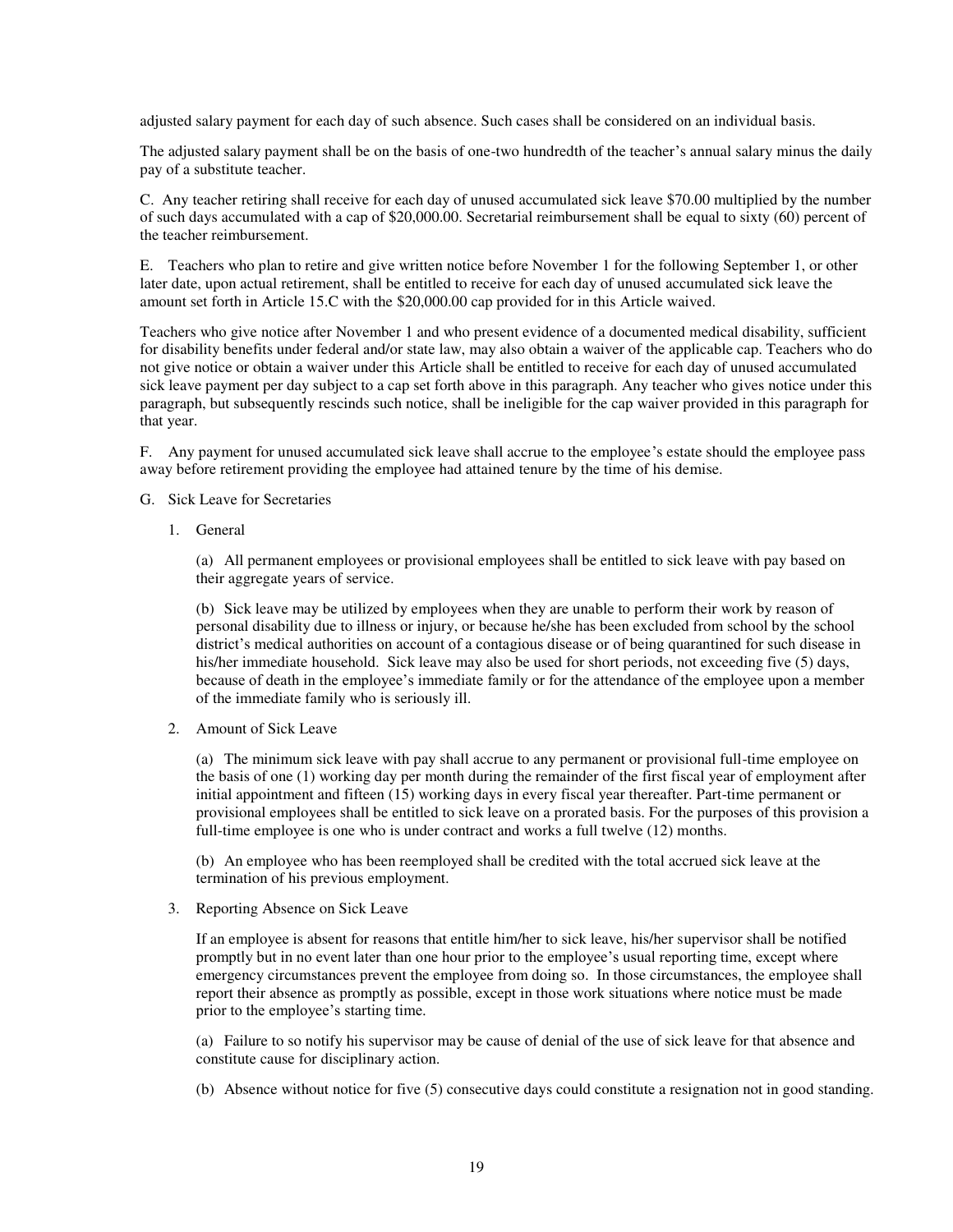4. Verification of Sick Leave

(a) In case of leave of absence due to exposure to contagious disease, a certificate from the Department of Health may be required.

(b) In case of death in the immediate family, reasonable proof may be required.

(c) The Board of Education may require an employee who has been absent because of personal illness, as a condition of his return to duty, to be examined, at the expense of the Board, by a physician designated by the Board. Such examination shall establish whether the employee is capable of performing his normal duties and that his return will not jeopardize the health of other employees.

5. Substitute Employees

Hourly basis substitute employees shall not be entitled to sick leave or vacation leave.

6. Accumulation of Credits

Sick leave and vacation leave credits shall continue to accrue while an employee is on leave with pay. Credits shall not accrue while an employee is on any leave without pay except military leave, unless otherwise mutually agreed to.

7. Absence without Leave

(a) Any unauthorized absence of an employee from duty shall be an absence without leave and may be cause for disciplinary action.

(b) Leave granted for a particular reason and used for a purpose other than that for which such leave has been granted shall be an unauthorized absence and may be cause for disciplinary action.

H. Verification of Sick Leave

The Board of Education may require the employee to file a physician's certificate or other certification, as provided by N.J.S.A. 18A:30-4 and/or Board Policy. Abuse of sick leave may be cause for disciplinary action. This sub-article shall apply to teachers, as well as secretaries.

## **Article 16 TEMPORARY LEAVES OF ABSENCE AND PERSONAL LEAVE DAYS**

A. Teachers and twelve (12) month secretaries shall have five (5) days per year, which they may use for temporary and/or personal leave; ten (10) month secretaries shall have four (4) days per year, which they may use for temporary and/or personal leave. Temporary and/or personal leave days shall not be requested after June 1 of the school year, except for a bona fide reason. Approval of any bona fide request after June 1 shall not be unreasonably withheld.

B. Personal days shall be used for personal matters. The use of personal days shall be preceded by three (3) days written notice to the employee's principal or immediate supervisor and sent to the Director of Human Resources for approval. Advance three (3) days written notice shall be waived by the Director or Human Resources upon receipt of documented verification of the emergent circumstances. Personal days may not be used the last work day before or the first work day after a holiday and/or scheduled closing day. Teachers may not use personal leave days on those days scheduled for in-service, training, workshops or other professional development under Article 8.A.

C. There shall be no accrual of temporary leave of absence and/or personal leave days from one year to another. All unused temporary or personal leave days available in any school year shall be converted to accumulated sick leave, as provided for in Article 15C. Once such days are converted to accumulated sick leave, said days cannot later be utilized for temporary and/or personal leave days. Said temporary and/ or personal leave days must be used or converted in the applicable school year; said temporary and/or personal leave days cannot be used or converted in a subsequent school year.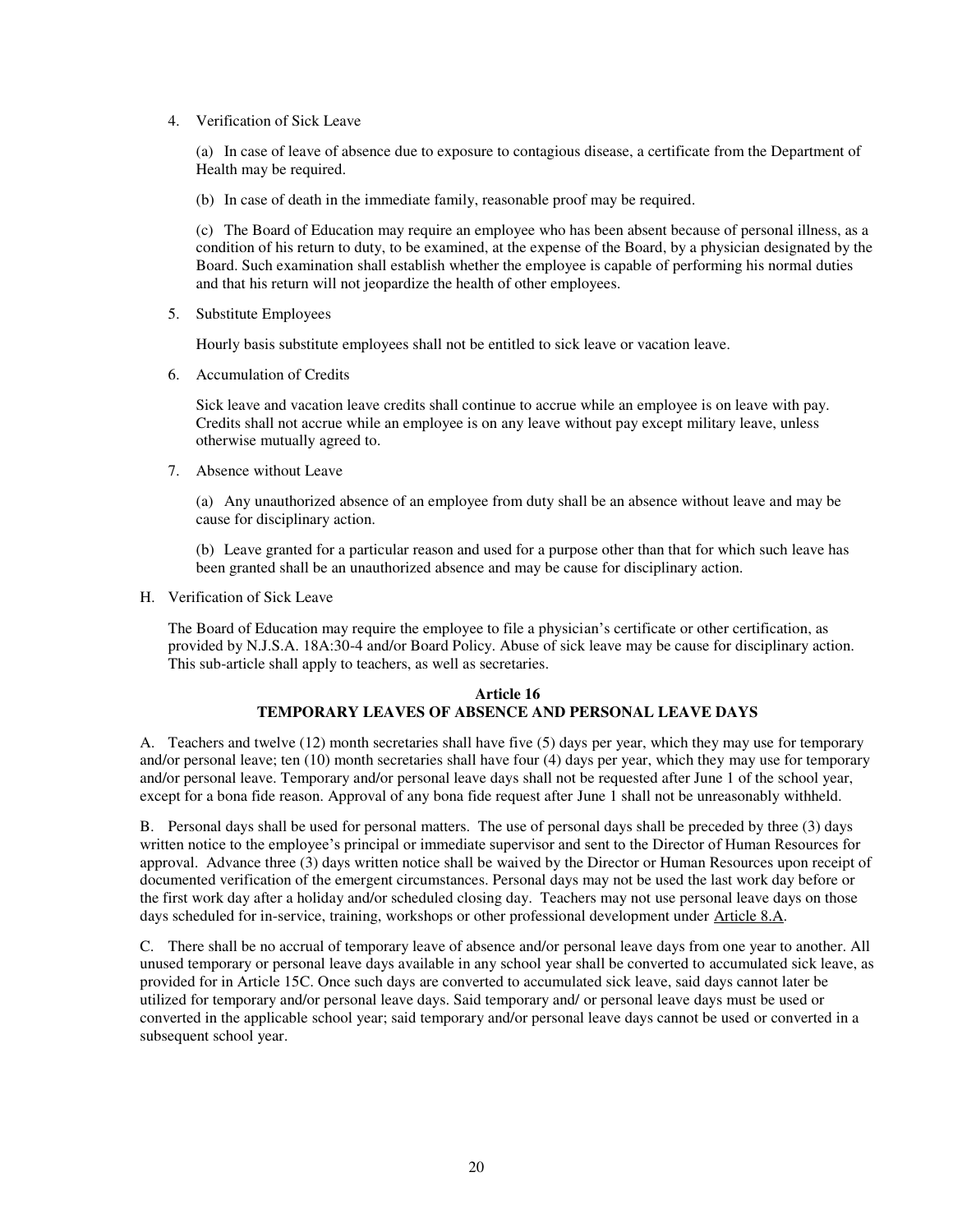## **Article 17 EXTENDED LEAVES OF ABSENCE**

A. An employee on tenure shall be granted a leave of absence without pay for up to two (2) years to study in an accredited college or university, with the recommendation of the Superintendent and the approval of the Board of Education.

B. Disability, maternity and child care leaves shall be permitted as set forth in this subsection:

### **Disability and Maternity Leaves**

- 1. A teacher who anticipates a disability shall notify his/her immediate supervisor in writing of the anticipated commencement of the disability as soon as the employee knows of it.
	- (a) In the case of pregnancy, the teacher shall inform the supervisor of the anticipated delivery date.

(b) No later than 90 days prior to the anticipated delivery date, the teacher shall request a leave of absence while she is disabled, for which accumulated sick leave may be utilized.

2. The Board of Education reserves the right to regulate the commencement and termination dates of anticipated disability and maternity leaves in order to preserve educational continuity. When this occurs, a teacher who is placed on an involuntary unpaid leave shall be entitled to all sick leave and insurance benefits during the period of actual disability, according to the negotiated agreement and the rules of the insurance carrier. However, time spent on unpaid leave shall not be counted for accrual of any benefits.

### **Child Care Leaves**

1. Leave for child rearing purposes may be granted by the Board without pay.

C. Military leave without pay shall be granted to any employee who is inducted or enlists in any branch of the armed forces of the United States for a period of said induction or initial enlistment, or the employee whose spouse is so inducted or who enlists to join him/her for the period of special training in preparation for duty overseas in combat zones.

Leave shall be granted to fulfill the military requirements of regular annual active duty for training with any reserve unit of the Army, Navy, Marine Corps, Coast Guard or the National Guard, provided such obligations cannot be fulfilled on days when school is not in session. A teacher shall be paid his regular pay during the period of this military training.

D. An employee on tenure shall be granted an unpaid leave of absence for the purpose of serving in an elected office of the New Jersey Education Association or the National Education Association. Such leave shall be for as long as an office is held. Upon returning to the district, such individual shall be given the appropriate step on the salary guide. Service shall continue to accrue while on such leave.

E. Other leaves of absence without pay may be granted by the Board for good reasons.

F. All benefits to which an employee on tenure was entitled at the time his leave of absence commenced, including unused accumulated sick leave, shall be restored to him upon his return, and he shall be assigned to the same position which he held at the time said leave commenced, if available, or, if not, to a substantially equivalent position, if available.

G. All extensions or renewals of leaves shall be applied for in writing.

H. An employee on extended leave of absence to study in an accredited college or university shall not be entitled to receive tuition reimbursement.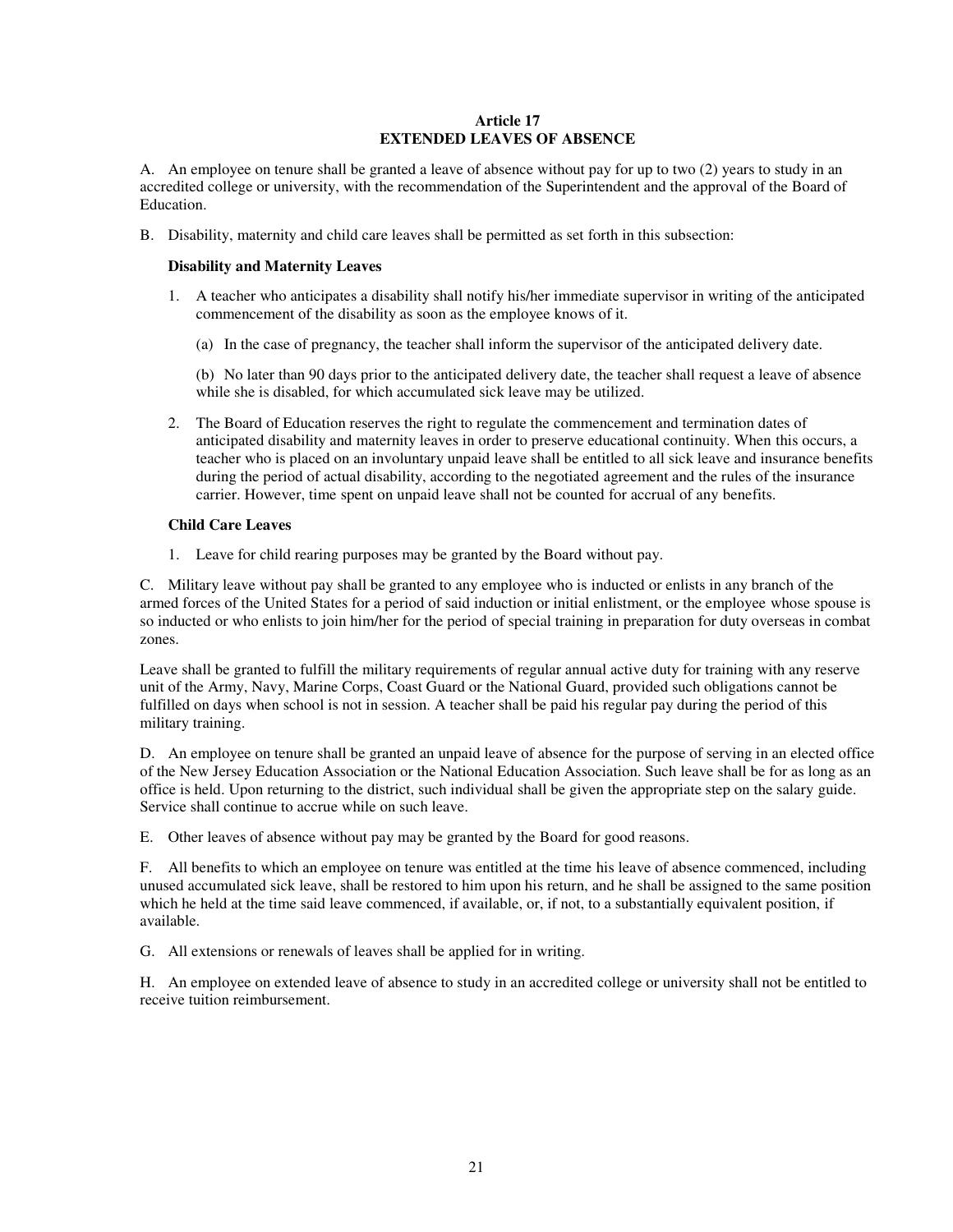#### **Article 18**

#### **PROFESSIONAL DEVELOPMENT AND EDUCATIONAL IMPROVEMENT**

A. The Board of Education agrees to pay the actual tuition costs of courses taken by a teacher at accredited colleges or universities up to three courses per two (2) year fiscal periods from July 1, 2006 to June 30, 2008 and July 1, 2008 to June 30, 2010 respectively, except as follows:

- 1. No teacher may be reimbursed for courses taken during the first year of teaching in Vineland.
- 2. Teachers taking courses in the second and third years of employment in Vineland will not receive remuneration until tenure has been secured. The remuneration will then be retroactive and will be paid to the teacher in a lump sum within sixty (60) days after the teacher has secured tenure.
- 3. All courses must be pre-approved by the Superintendent or his designee subject to the following requirements:
	- (a) A teacher must provide official documentation that he/she has obtained a grade of B or better;

(b) Reimbursement shall be paid only for courses directly related to teacher's teaching field which increase the teacher's content knowledge and are related to the teacher's current certification, as determined by the Superintendent or his/her designee in his/her sole discretion; no reimbursement shall be paid for courses leading to a post graduate or professional degree in a field other than education or teaching. Further, effective September 1, 2010, all newly hired teachers shall not be eligible for reimbursement until they are tenured, and they shall not be eligible for retroactive reimbursement upon gaining tenure for courses taken prior to being tenured.

(c) The maximum total payments to be made by the Board shall not exceed \$130,000.00.

Courses shall be applied for no earlier than the following dates: Summer Session - April 1 Fall/Winter Session - June 1 Spring Session - October 1

Courses must, as set forth hereinabove in this sub-article 18.A.3, be pre-approved by the Superintendent or his designee, prior to the teacher commencing the course(s); and

(d) Teacher taking courses shall sign a contract requiring them to reimburse the Board for all tuition paid for a course if the teacher shall voluntarily leave the employ of the Board within one (1) full school/academic year of completion of said course, except that reimbursement shall not be required when the teacher shall voluntarily leave the employ of the Board due to a significant, documented life change.

4. Tuition reimbursement costs shall be a sum not to exceed the actual cost of college credits charged in an accredited public State college/University of the State of New Jersey.

B. When the Superintendent initiates in-service training courses, workshops, conferences and programs designed to improve the quality of instruction, the cooperation of the Vineland Education Association will be solicited. Notwithstanding the above, the initiation of in-service training courses, workshops, conferences and programs shall be determined solely at the discretion of the Board.

C. One professional leave day may be granted to a teacher upon request, according to the following guidelines:

- 1. The professional day may be for attendance at a workshop, seminar or visit to another school for the expressed purpose of self professional improvement for the job.
- 2. The request shall arrive in the office of the Superintendent of Schools at least ten (10) working days prior to the date requested and shall be reviewed by the immediate supervisor prior to submission. The Board reserves the right to deny a professional leave day before or immediately following a holiday or on a day which by its nature suggests a hardship for providing a substitute.
- 3. No more than two teachers from any one elementary school or from any one department in the secondary schools may be granted a professional leave for a given day.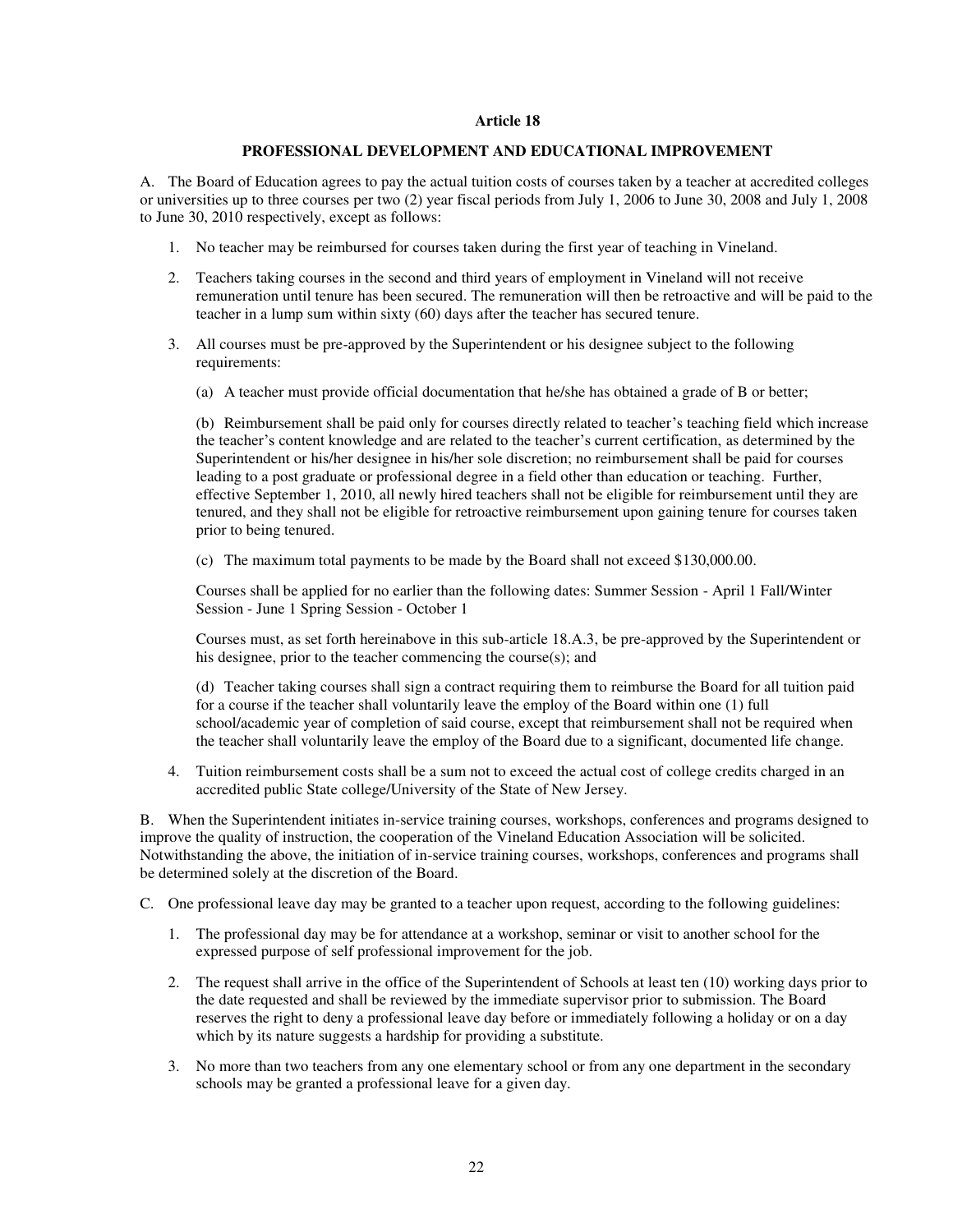- 4. The teacher may be required to submit a report to the Superintendent of Schools, Assistant Superintendent, supervisor (s), principal and staff regarding the activity of the professional day.
- 5. Costs incurred by the teacher for the professional day authorized under this Section shall be the teacher's responsibility.
- 6. A maximum of 90 professional leave days may be authorized for the school year which shall be apportioned as follows: elementary, 35; grades seven and eight, 20; and high school, 35.

D. If the Board initiates a teacher's attendance at a professional workshop, seminar or visit, the expenses shall be the responsibility of the Board. Further, this day shall not be subtracted from the 90 professional leave days granted to teachers of the Association.

E. The Board agrees to pay the full cost of courses taken by secretaries related to skills and knowledge improvement when such courses are required and approved by the Board.

F. The Board and the Association agree that it is important to communicate when developing and implementing current and future learning technologies, including but not limited to distance and on-line learning.

#### **Article 19 PROTECTION OF EMPLOYEES, STUDENTS AND PROPERTY**

The Vineland Board of Education and the Vineland Education Association recognize that certain laws of the State of New Jersey and certain departmental rules and regulations of the Department of Education of the State of New Jersey have been enacted for the protection of employees for actions taken in the course of their employment.

The Vineland Board of Education agrees with the Vineland Education Association that it will afford to all persons subject to this contract full protection of the laws of the State of New Jersey as the same may affect the protection of employees, their property and the students in the Vineland Public School System.

#### **Article 20 PERSONAL AND ACADEMIC FREEDOM**

In accordance with the law as enacted by the legislature of the State of New Jersey and as interpreted by the Courts of the State of New Jersey, the Board of Education agrees with the Vineland Education Association that it will adhere to the law as the same directs the protection of individuals, their conduct and the pursuit of academic freedom.

# **Article 21 DEDUCTION FROM SALARY**

A. The Board agrees to deduct from the salaries of its employees dues "or the Vineland Education Association, the Cumberland County Council of Educational Associations, the New Jersey Education Association and the National Education Association, or any one or any combination of such Associations as said employees individually and voluntarily authorized the Board to deduct. Such deductions shall be made in compliance with Chapter 310, Public Laws of 1967 (NJSA 52:14-19.9e) and under the rules established by the State Department of Education. Said monies together with records of any corrections shall be transmitted to the treasurer of the Vineland Education Association by the 15th of each month following the monthly pay period in which deductions were made. The Association treasurer shall disburse such monies to the appropriate association or associations.

B. An appropriate authorization form as provided by the Board of Education of Vineland shall be signed and executed and filed with the disbursing officer of the Board of Education of Vineland.

C. Upon authorization by the employee, the Board agrees to deduct from the salaries of its employee, monies to be deposited in mutually chosen tax sheltered annuity companies. Said monies shall be disbursed to the specified companies within five working days after such deductions have been made.

D. Employees may individually elect to have monies deducted from their pay. Said deductions may be changed no more than two times during a school year. These funds shall be placed in the Cumberland School Employees Federal Credit Union.

E. The Board will provide for direct deposit of an employee's pay check o a bank of their choice at no cost to the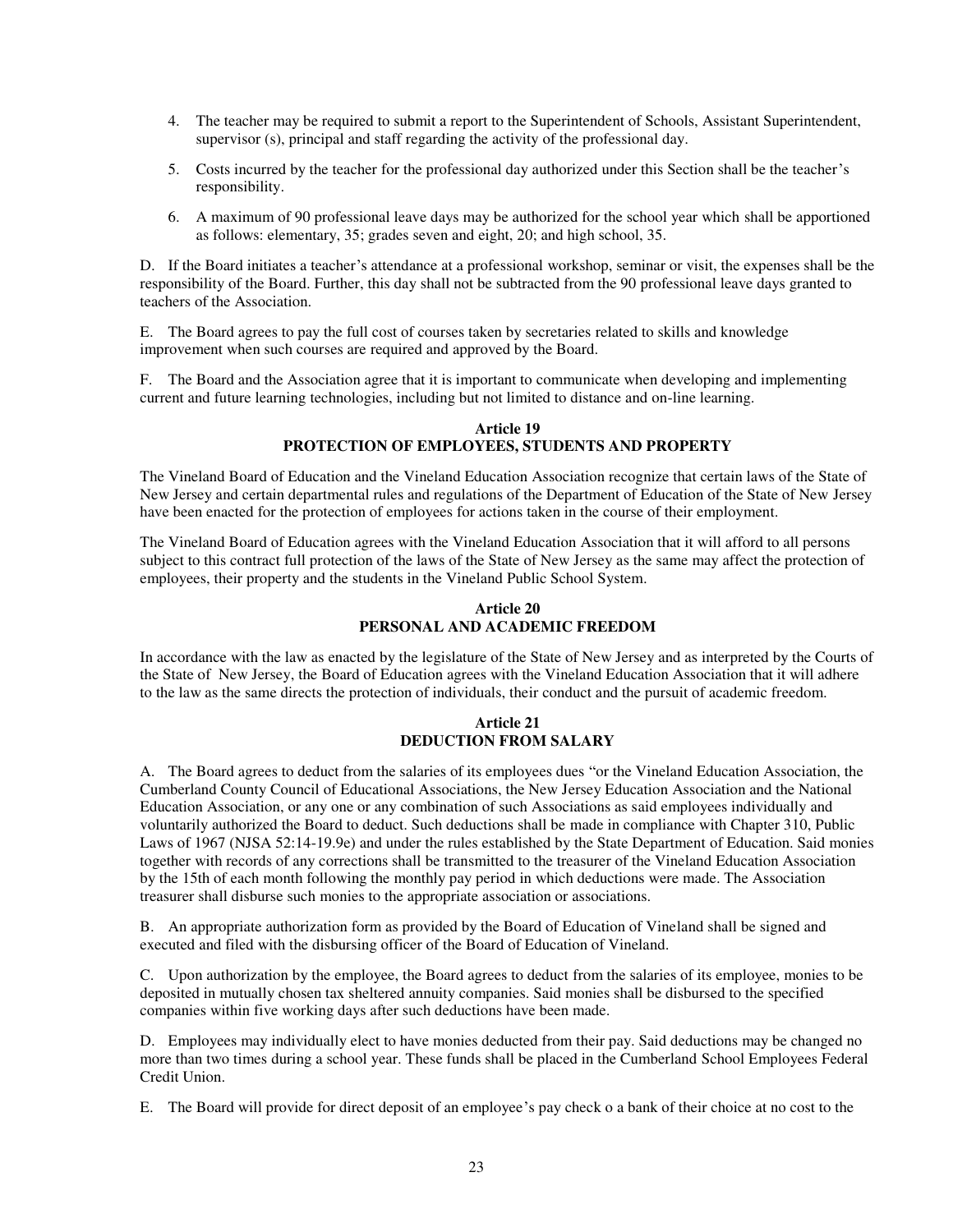employee, to the extent administratively feasible.

## **Article 22 MAINTENANCE OF CLASSROOM CONTROL AND DISCIPLINE**

A. The Vineland Board of Education and the Vineland Education Association agree that it is essential to maintain classroom control and discipline in the schools and that employees, administrators and the Board shall work cooperatively and diligently to attain satisfactory deportment among pupils.

B. The laws of the State of New Jersey and the rules and regulations of the Board of Education in consonance with those laws shall be applicable in the maintenance of classroom control and satisfactory pupil behavior in and around school and at all school related activities.

### **Article 23 INSURANCE PROTECTION**

- A. 1. The Board of Education agrees to provide hospitalization insurance which includes traditional coverage, preferred provider organization and health maintenance organization Effective July 1, 2015, the Aetna 15 plan (or any health benefit plan which is equal to in all material respects), including any changes in co-pays or deductibles that may be implemented by the Aetna 15 plan will become the base plan for all employees and eligible dependents covered by this Agreement. Employees who elect to enroll in a more expensive plan must pay the difference between the premium costs for Aetna 15 and the more expensive plan.
	- 2. (a) Medical coverage, as set forth in subparagraph A1 hereinabove, shall be provided to the step-children of eligible and desirous employees, so long as consistent with the Board's medical coverage plan then in effect, as well as applicable federal and/or state law, statute and/or regulation.

(b) Subject to the Rules and Regulations of the New Jersey State Health Benefits Program Commission eligible employees enrolled in the health insurance coverage plan provided in Article 23A.1 may, if eligible, elect to waive all coverage, provided proof of coverage through another source can be demonstrated. Employees who waive all coverage shall receive an end-of-year payment in the amount of twenty-five (25%) percent of the applicable premium for the insurance plan or \$5,000, whichever is less, in lieu of the insurance, based on the number of months that the insurance was waived during the year. Payment under this Article 23.A.2 (b) which shall be in the amount of twenty-five (25%) percent of the applicable premium, or \$5,000, whichever is less, shall for certificated staff be reduced by \$300.00. Clerical staff shall not be subject to such reduction, which reduction for certificated staff is consistent with Article 23.C. An employee may revoke his or her waiver of coverage and request re-entry into the Employer's plan, subject to a change in status, as provided under Section 125 of the Internal Revenue Code. This provision is contingent upon the existence of a Plan established pursuant to Section 125 of the Internal Revenue Code.

(c) Effective July 1, 2016, in the event spouses or civil union partners are both employed by the Board, the opt out amount paid shall be 12.5% of the applicable premium up to a maximum of \$2,500.

Effective July 1, 2017, no waiver payment will be made to any employee whose spouse or civil union partner is also employed by the Board and receives his/her health insurance from the Board.

## B. **Prescription Plan**

 The Board of Education shall furnish a prescription drug insurance program to all eligible and desirous employees and their eligible dependents and will assume 100% of the cost, except for the employee cost contribution required pursuant to subsection F below. The prescription drug program shall be a co-pay plan without contraceptives in the amounts set forth immediately below:

Retail Co-pay: \$20.00 Brand/\$10.00 Generic

Mail Order Co-pay: \$20.00 Brand/\$10.00 Generic

Effective July 1, 2016, Prescription Co-pays will be as follows:

Retail Co-Pay: \$25 Brand/\$15 Generic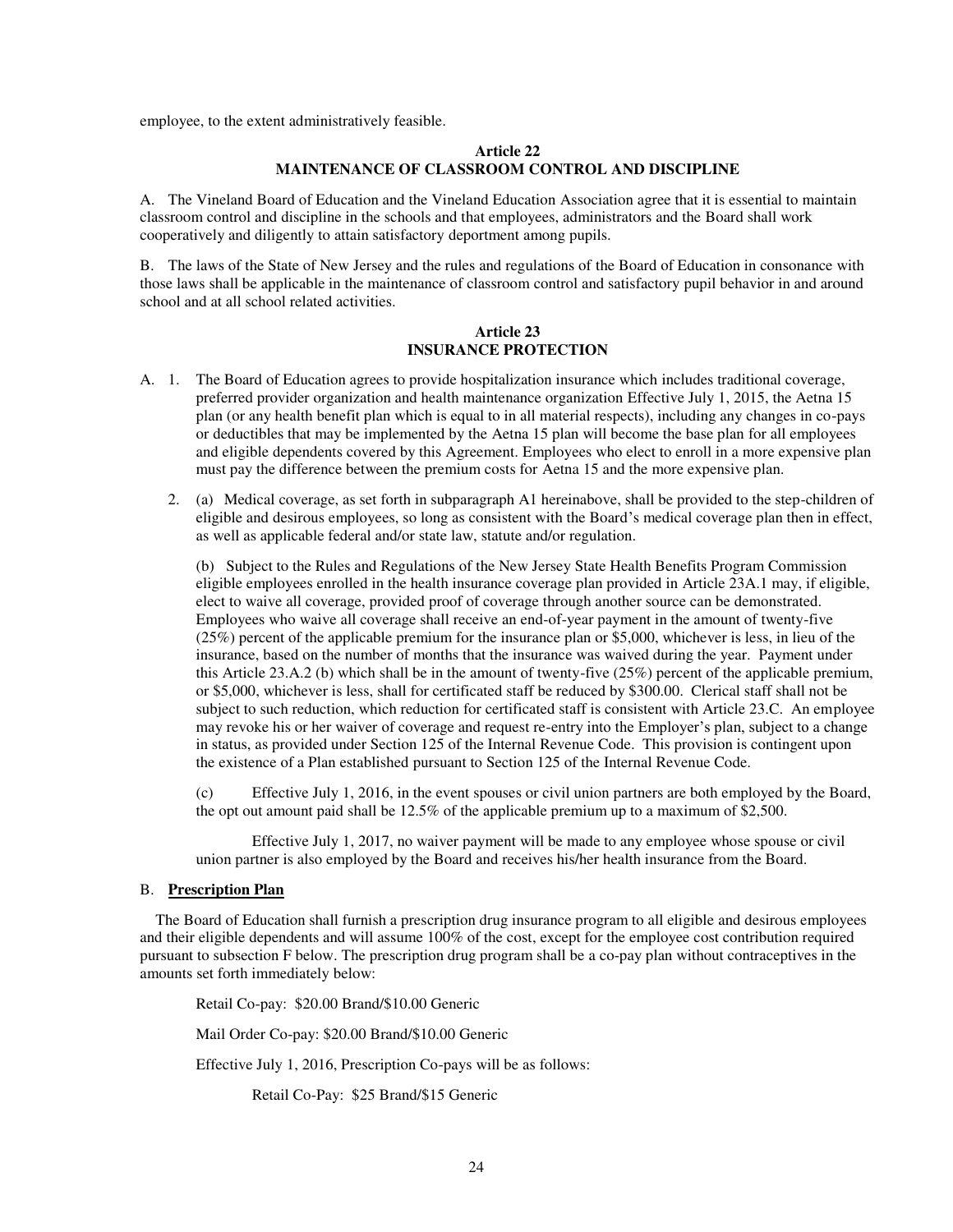### Mail Order Co-Pay: \$25 Brand/\$15 Generic

### C. **Dental Plan**

 The Board shall continue to provide for the employees and/or his/her eligible dependents a dental plan, through Delta Dental (i.e. Delta Dental Premiere Plan or Flagship/Delta Care Plan NJ 6) or an equivalent plan, with the Board to pay the premium, subject to premium co-payment by certificated staff in an amount of \$300.00. Clerical staff shall not contribute to premium co-payment.

## D. **Vision Plan**

 The Board shall continue to provide for the employee and/or his/her eligible dependents a vision plan, Vision Service Plan, non- deductible or an equivalent plan.

## E. **Change of Insurance Provider**

The Board may, at its option, change any of the existing insurance plans or carriers providing such benefits, so long as, the level of benefits provided to the employees and their eligible dependents is at least equal to in all material respects the current level of benefits. The Board further reserves the right, at its option, to self-insure any of said plans and coverages so long as the level of benefits provided to the employees and their eligible dependents is at least equal to in all material respects the current level of benefits. Prior notice of intent to make the change must be made to employees of any change in the above described within thirty (30) days.

F. All employees shall pay a cost contribution for Health Insurance Plan coverages in accordance with P.L. 2011, Chapter 78, Pension and Health Benefits Reform Law adopted June 28, 2011. Payments shall be made by the way of withholdings from each employee's payroll checks. The Board shall establish and adopt a Section 125 Plan so that said contribution would be "pre-tax."

### **Article 24 CLASS SIZE**

It is recognized by the Board that pupil-teacher ratio is an important aspect of an effective educational program. The Board agrees to continue its efforts to keep class sizes at acceptable numbers as dictated by the financial condition of the district, the building facilities available, the availability of qualified teachers, and the best interests of the district as deemed administratively feasible at the discretion of the Board.

### **Article 25 CONSTITUTION AND STATE LAW RESERVATIONS**

Nothing in this Agreement shall be construed so as to alter the obligations and duties of the parties of this agreement who are public employees under Article 1, Paragraph 19 of the Constitution of the State of New Jersey, and nothing in this Agreement shall be interpreted or construed to deny public employees not covered by this Agreement any rights expressly granted by the Constitution or the Public Laws of the State.

### **Article 26 INSTRUCTIONAL COUNCIL**

- A. 1. An Instructional Council shall be established by the Vineland Education Association. The purpose of the Council shall be to lend support to the educational program of the Vineland Public Schools. The Council will work with and be advised by the Superintendent of Schools and his staff on such matters as curriculum improvements, advancement of the profession, educational goals of the district, educational specifications for building, research and experimentation and other related matters concerning the effective operation of the City of Vineland School District.
	- 2. The Council shall encourage the initiation of ideas and suggestions for projects by individual teachers, departments, grade levels, Association committees, administrators, or other interested parties.
- B. 1. The Board of Education shall provide annually \$2,000.00 for the use of the Instructional Council during the period of this contract to help defray costs of the work of the Council.
	- 2. The Association agrees that it will adhere to Board policies and mandated statutory requirements regarding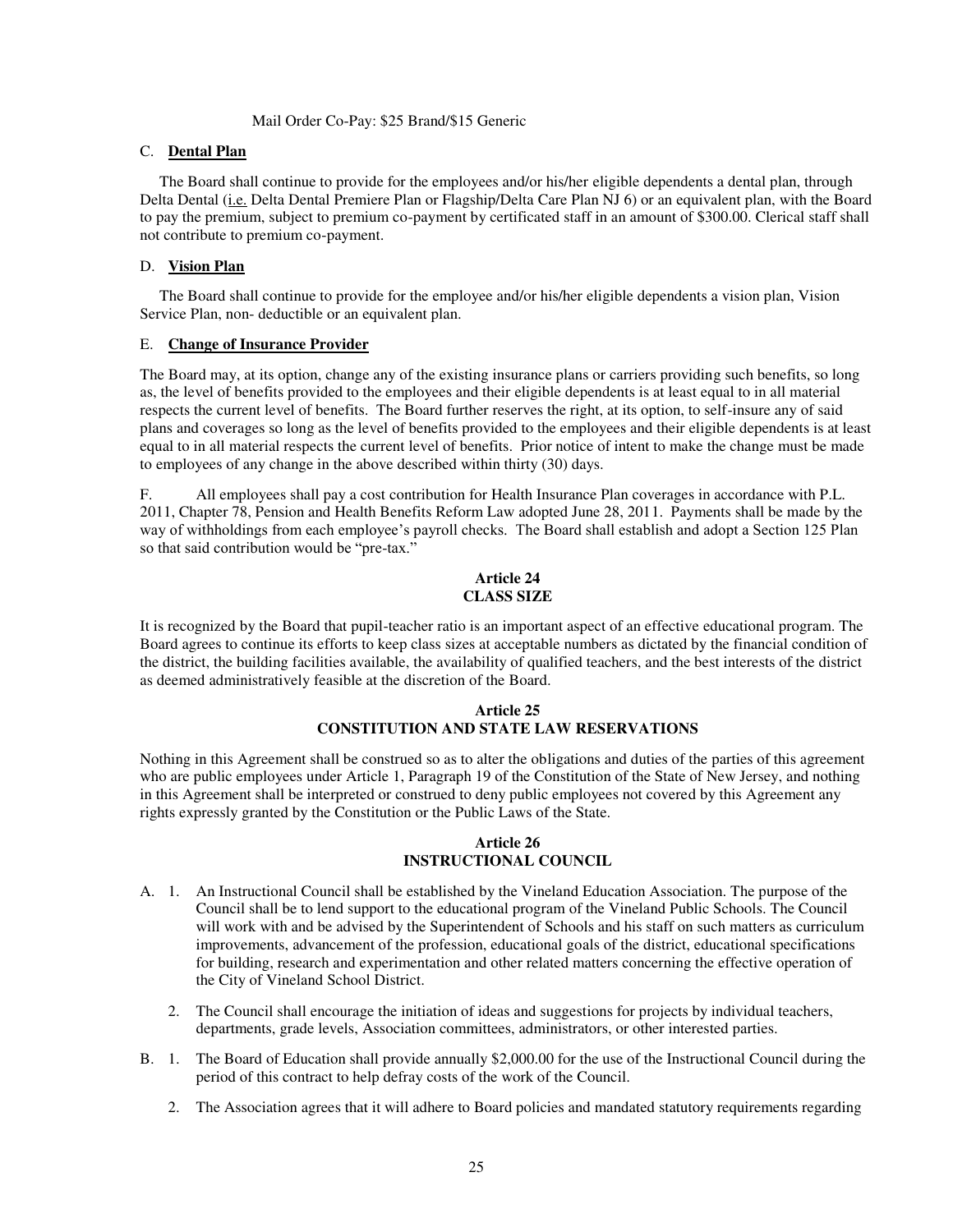the expenditure and accounting of this financial support.

### **Article 27 SCHOOL CALENDAR**

The Association shall meet with the Superintendent of Schools prior to April 1 to submit the recommendations for the school calendar for the forthcoming school year. The school calendar adopted shall be at the sole discretion of the Board.

### **Article 28 REPRESENTATION FEE (Agency Shop)**

#### **A. Purpose of Fee**

If an employee does not become a member of the Association during any membership year (i.e. from September 1 to the following August 31) which is covered in whole or in part by this Agreement, said employee will be required to pay a representation fee to the Association for that membership year. The purpose of this fee will be to offset the employee's per capita cost of services rendered by the Association as majority representative.

#### **B. Amount of Fee**

#### **1. Notification**

Prior to the beginning of each membership year, the Association will notify the Board in writing of the amount of the regular membership dues, initiation fees and assessments charged by the Association to its own members for that membership year. The representation fee to be paid by nonmembers will be determined by the Association in accordance with the law.

#### **2. Legal Maximum**

In order to adequately offset the per capita cost of services rendered by the Association as majority representative, the representation fee should be equal in amount to the regular membership dues, initiation fees and assessments charged by the Association to its own members, and the representation fee shall be set up to 85% of that amount as the maximum presently allowed by law. If the law is changed in this regard, the amount of the representation fee automatically will be increased to the maximum allowed, said increase to become effective as of the beginning of the Association membership year immediately following the effective date of the change.

#### **C. Deduction and Transmission of Fee**

#### **1. Notification**

Once during each membership year covered in whole or in part by this Agreement, the Association will submit to the Board a list of those employees who have not become members of the Association for the then current membership year. The Board will deduct from the salaries of such employees in accordance with paragraph 2, the full amount of the representation fee and promptly transmit the amount so deducted to the Association.

#### **2. Payroll Deduction Schedule**

The Board will deduct the representation fee in equal installments, as nearly as possible, from the paychecks paid to each employee on the aforesaid list during the remainder of the membership year in question. The deductions will begin with the first paycheck paid: (a) 10 days after receipt of the aforesaid list by the Board; or (b) 30 days after the employee begins his or her employment in a bargaining unit position, unless the employee previously served in a bargaining unit position and continued in the employ of the Board in a nonbargaining unit position or was on layoff, in which event the deductions will begin with the first paycheck paid 10 days after the resumption of the employee's employment in a bargaining unit position, whichever is later.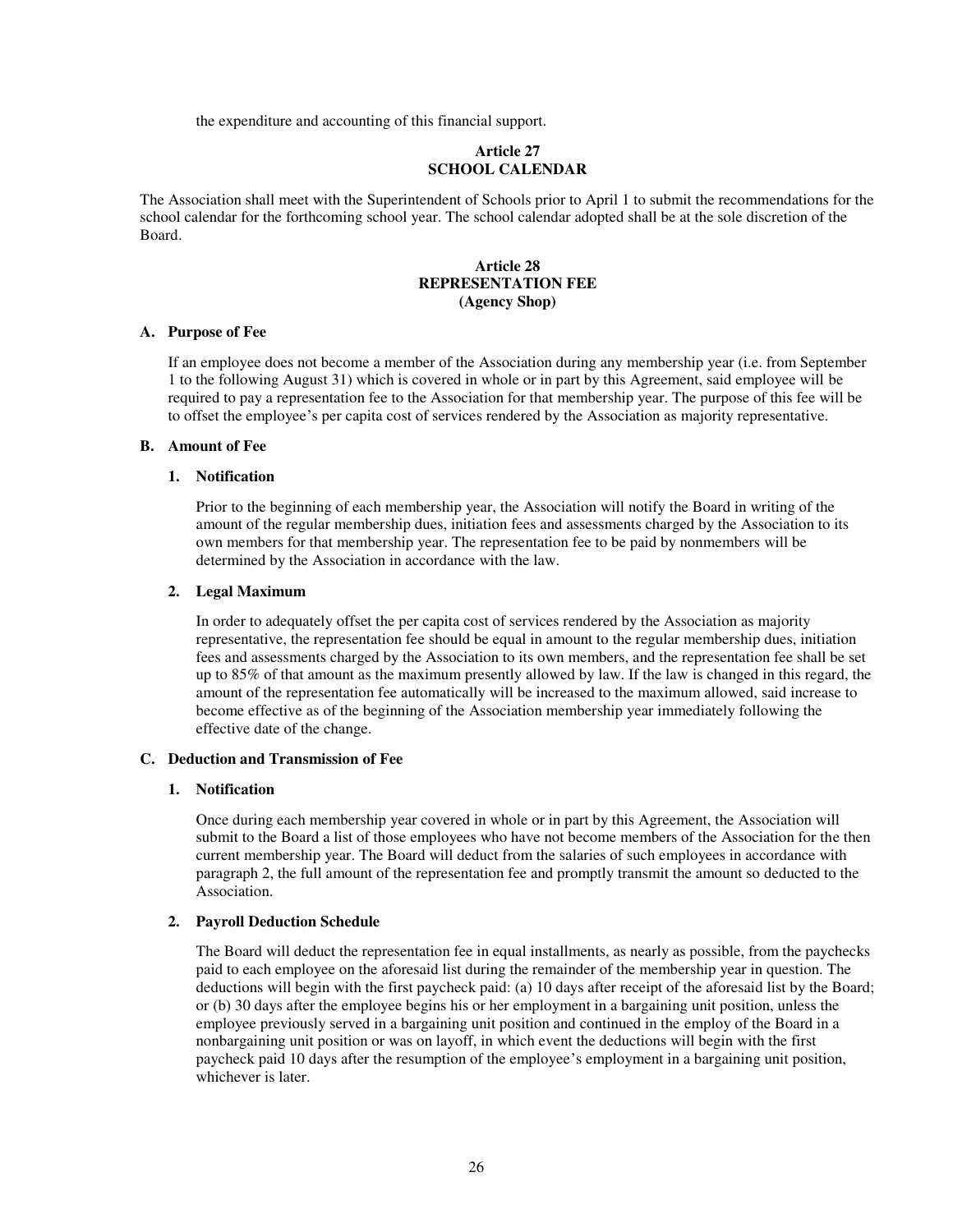#### **3. Termination of Employment**

If an employee who is required to pay a representation fee terminates his or her employment with the Board before the Association has received the full amount of the representation fee to which it is entitled under this Article, the Board will deduct the unpaid portion of the fee from the last paycheck paid to said employee during the membership year in question.

#### **4. Mechanics**

Except as otherwise provided in this Article, the mechanics for the deduction of representation fees and the transmission of such fees to the Association will, as nearly as possible, be the same as those used for the deduction and transmission of regular membership dues to the Association.

#### **5. Changes**

The Association will notify the Board in writing of any changes in the list provided for in paragraph 1 and/or the amount of the representation fee, and such changes will be reflected in any deductions made more than 10 days after the Board received said notice.

#### **6. New Employees**

On or about the last day of each month, beginning with the month this Agreement becomes effective, the Board will submit to the Association a list of all employees who began their employment in a bargaining unit position during the preceding 30 day period. The list will include names, job titles and dates of employment for all such employees.

#### **D. Indemnification**

#### **1. Liability**

The Association shall indemnify and hold the employer harmless against any and all claims, demands, suits and other forms of liability, including liability for reasonable counsel fees and other legal costs and expenses, that may arise out of, or by reason of any action taken or not taken by the Board in conformance with this Article relating to Representation Fee, provided that:

(a) the Board gives the Association timely notice in writing of any claim, demand, suit or other form of liability in regard to which it will seek to implement this sub-article;

(b) if the Association so requests in writing, and the Association then assigns counsel to represent the Board in any proceeding relating to this Article, the Board will surrender to the Association responsibility for the defense of such claim, demand, suit or other form of liability and will cooperate with the Association in gathering evidence, securing witnesses and in all other aspects of said defense.

It is expressly understood that this sub-article will not apply to any claim, demand, suit or other form of liability which may arise as a result of any type of willful misconduct by the Board

#### **2. Exception**

It is expressly understood that paragraph 1 will not apply to any claim, demand, suit or other form of liability which may arise as a result of any type of willful misconduct by the Board.

### **Article 29 SEPARABILITY**

If any provision of this agreement or any application of this agreement to any employee or group of employees is held to be contrary to law, then such provision or application shall not be deemed valid and subsisting, except to the extent permitted by law, but all other provisions or applications shall continue in full force and effect.

## **Article 30 PRINTING AGREEMENT**

Copies of this Agreement shall be printed by the Association and may include its constitution and by-laws in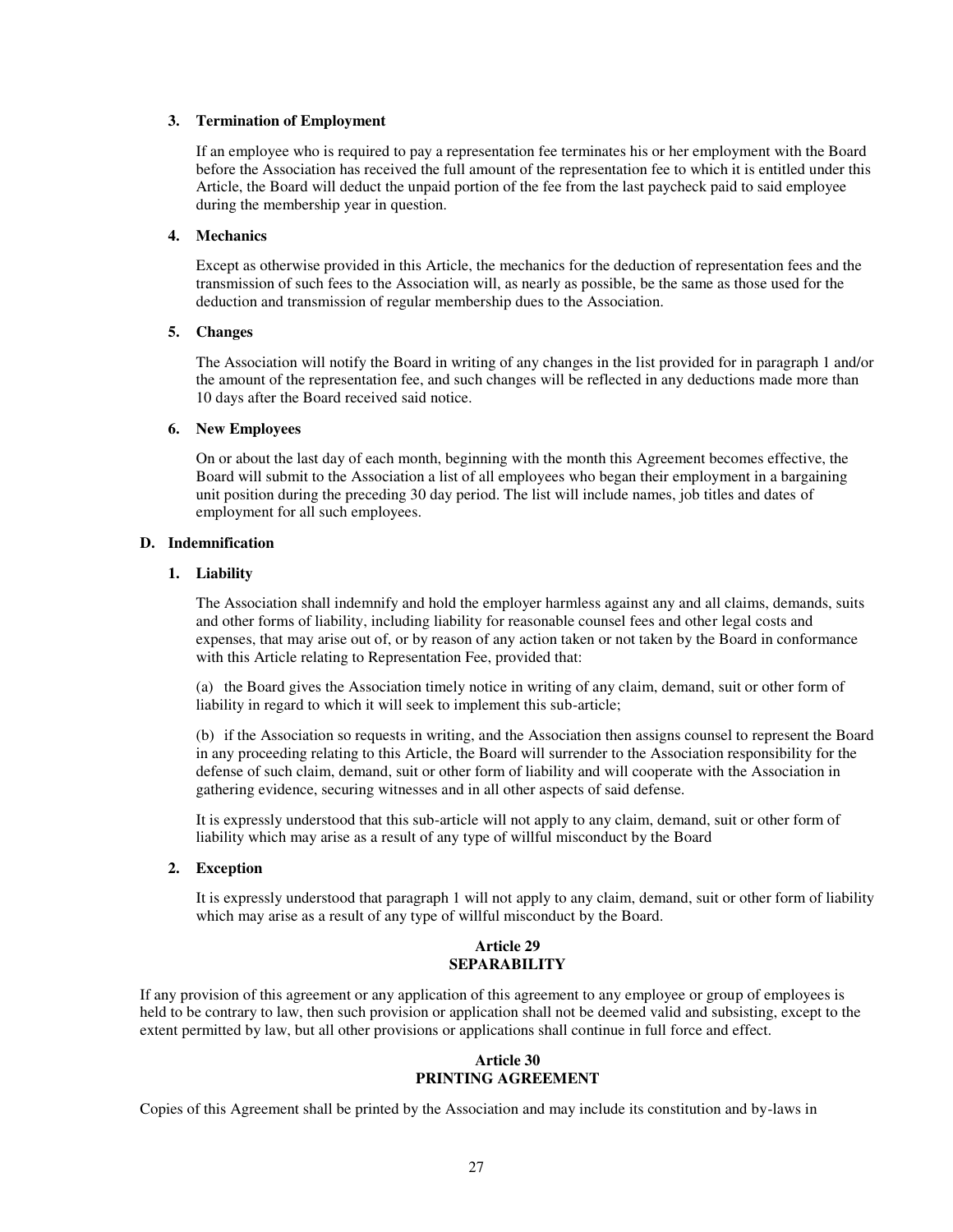conjunction with the Agreement. The cost of such printing shall be borne equally by the two parties.

## **Article 31 DOMESTIC PARTNERS/CIVIL UNIONS**

All benefits available to association members, including certificated personnel and clerical staff, and their eligible dependents and all references in this Agreement to members of the families of Association members shall be deemed to cover those persons specifically referenced and/or protected under New Jersey statutes relating to domestic partners and civil unions, N.J.S.A. 26:8A-1 et. seq. and NJ.S.A. 37:1-28 et. seq. respectively. All benefits and coverage extended by this Agreement shall be subject to such statutes and conditions set forth by third-party benefit providers in any agreements which the Board of Education maintains with said third-party benefit providers.

### **Article 32 MISCELLANEOUS**

1. The Board and VEA acknowledge that Article 9 permits the Board to decrease the amount of time between class periods, thereby increasing each class period by one minute. The Board agrees that the workday shall remain seven (7) hours in length and shall continue to include pupil contact time, a duty free lunchtime in accordance with subsection C and conference/preparation time in accordance with subsection B.

### **Article 33 DURATION OF THE AGREEMENT**

This Agreement shall become effective the 1st day of July, 2015, and shall continue in full force and effect until the 30th day of June, 2018.

IN WITNESS WHEREOF, the Vineland Education Association has caused this Agreement to be signed by its duly elected officers who represent that they have the authority to execute this agreement; and the Vineland Board of Education by its Acting President and Secretary have signed this Agreement and have caused the corporate seal to be placed thereon.

\_\_\_\_\_\_\_\_\_\_\_\_\_\_\_\_\_\_\_\_\_\_\_\_\_\_\_\_\_\_\_\_\_\_\_\_ \_\_\_\_\_\_\_\_\_\_\_\_\_\_\_\_\_\_\_\_\_\_\_\_\_\_\_\_\_\_\_\_\_\_\_\_

For the Vineland Education For the Vineland Board of Association **Education** 

Louis Russo Brian DeWinne *President Board Member, Acting President*

Attest;

\_\_\_\_\_\_\_\_\_\_\_\_\_\_\_\_\_\_\_\_\_\_\_\_\_\_\_\_\_\_\_\_\_\_\_\_ Helen Haley *Business Administrator and Board Secretary*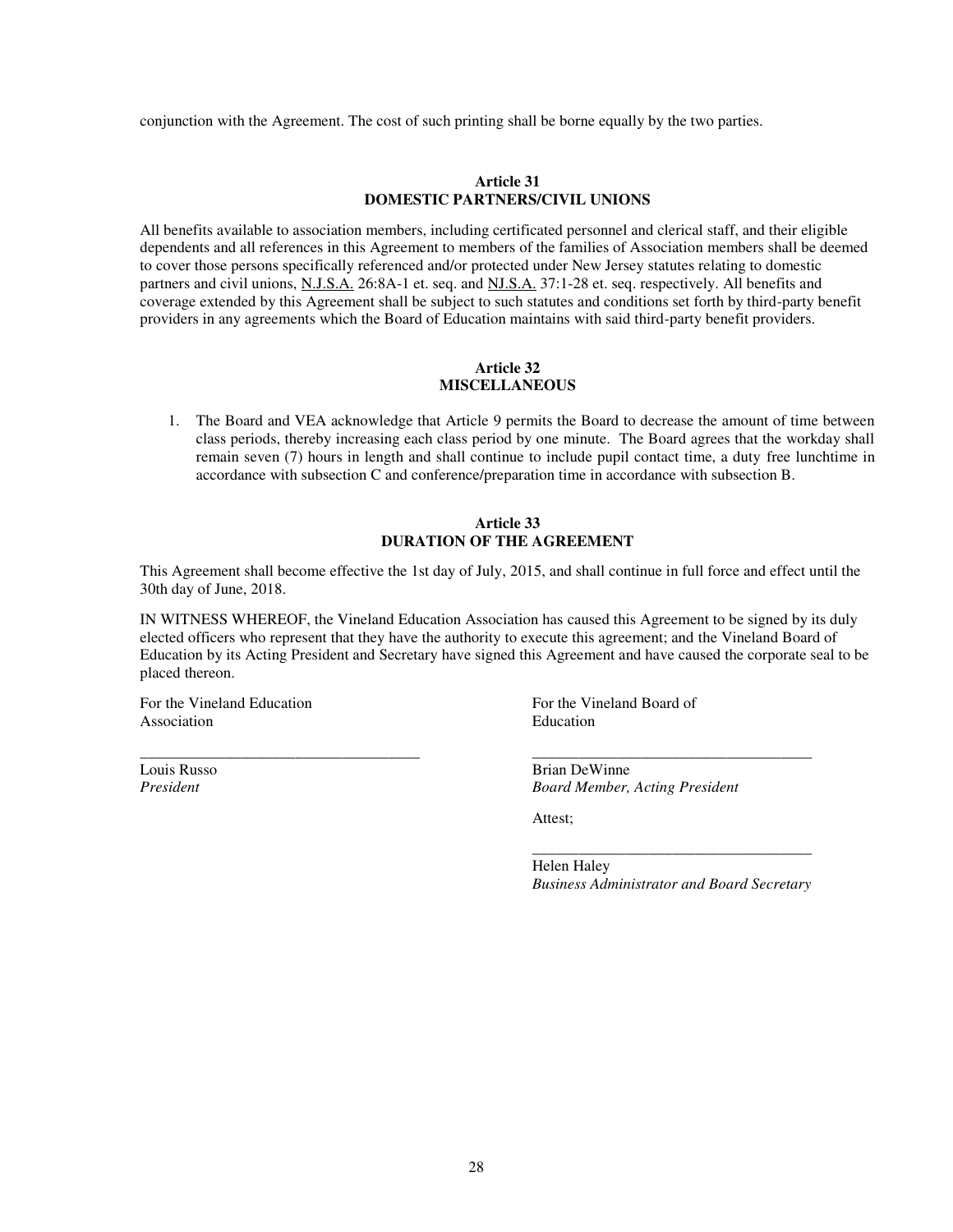# **SCHEDULE A SALARY GUIDES**

# 2015-2016

| <b>STEP</b>    | <b>ND</b> |        | BA           | <b>BA+30</b> | MA |        | <b>MA+30</b> |        |
|----------------|-----------|--------|--------------|--------------|----|--------|--------------|--------|
| 0              | \$        | 53,885 | \$<br>54,885 | \$<br>55,485 | \$ | 56,385 | \$           | 57,385 |
| $\mathbf{1}$   | \$        | 54,235 | \$<br>55,235 | \$<br>55,835 | \$ | 56,735 | \$           | 57,735 |
| 2              | \$        | 54,585 | \$<br>55,585 | \$<br>56,185 | \$ | 57,085 | \$           | 58,085 |
| 3              | \$        | 54,835 | \$<br>55,835 | \$<br>56,435 | \$ | 57,335 | \$           | 58,335 |
| 4              | \$        | 55,085 | \$<br>56,085 | \$<br>56,685 | \$ | 57,585 | \$           | 58,585 |
| 5              | \$        | 55,335 | \$<br>56,335 | \$<br>56,935 | \$ | 57,835 | \$           | 58,835 |
| 6              | \$        | 55,585 | \$<br>56,585 | \$<br>57,185 | \$ | 58,085 | \$           | 59,085 |
| $\overline{7}$ | \$        | 55,835 | \$<br>56,835 | \$<br>57,435 | \$ | 58,335 | \$           | 59,335 |
| 8              | \$        | 56,085 | \$<br>57,085 | \$<br>57,685 | \$ | 58,585 | \$           | 59,585 |
| 9              | \$        | 56,428 | \$<br>57,428 | \$<br>58,028 | \$ | 58,928 | \$           | 59,928 |
| 10             | \$        | 57,298 | \$<br>58,298 | \$<br>58,898 | \$ | 59,798 | \$           | 60,798 |
| 11             | \$        | 59,187 | \$<br>60,187 | \$<br>60,787 | \$ | 61,687 | \$           | 62,687 |
| 12             | \$        | 61,476 | \$<br>62,476 | \$<br>63,076 | \$ | 63,976 | \$           | 64,976 |
| 13             | \$        | 63,661 | \$<br>64,661 | \$<br>65,261 | \$ | 66,161 | \$           | 67,161 |
| 14             | \$        | 66,949 | \$<br>67,949 | \$<br>68,549 | \$ | 69,449 | \$           | 70,449 |
| 15             | \$        | 70,145 | \$<br>71,145 | \$<br>71,745 | \$ | 72,645 | \$           | 73,645 |
| 16             | \$        | 73,084 | \$<br>74,084 | \$<br>74,684 | \$ | 75,584 | \$           | 76,584 |
| 17             | \$        | 76,114 | \$<br>77,023 | \$<br>77,623 | \$ | 78,523 | \$           | 79,523 |
| 18             | \$        | 79,140 | \$<br>80,140 | \$<br>80,740 | \$ | 81,640 | \$           | 82,640 |
| 19             | \$        | 82,251 | \$<br>83,251 | \$<br>83,851 | \$ | 84,751 | \$           | 85,751 |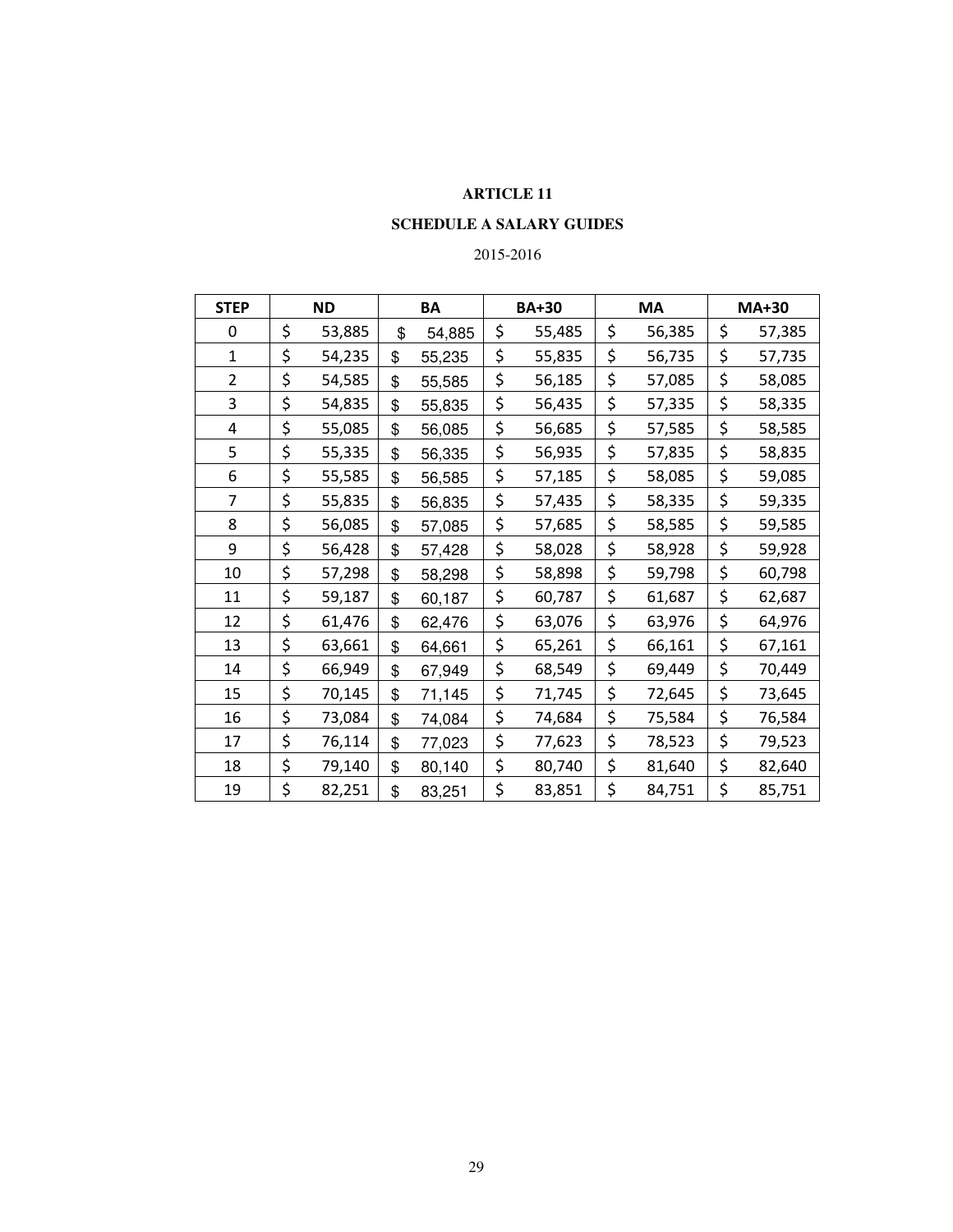# **SCHEDULE A SALARY GUIDES**

# **2016-2017**

| <b>STEP</b>    | <b>ND</b> |        | BA           | <b>BA+30</b> |        | <b>MA</b> |        | <b>MA+30</b> |        |
|----------------|-----------|--------|--------------|--------------|--------|-----------|--------|--------------|--------|
| 0              | \$        | 54,228 | \$<br>55,228 | \$           | 55,828 | \$        | 56,728 | \$           | 57,728 |
| 1              | \$        | 54,578 | \$<br>55,578 | \$           | 56,178 | \$        | 57,078 | \$           | 58,078 |
| $\overline{2}$ | \$        | 54,928 | \$<br>55,928 | \$           | 56,528 | \$        | 57,428 | \$           | 58,428 |
| 3              | \$        | 55,178 | \$<br>56,178 | \$           | 56,778 | \$        | 57,678 | \$           | 58,678 |
| 4              | \$        | 55,428 | \$<br>56,428 | \$           | 57,028 | \$        | 57,928 | \$           | 58,928 |
| 5              | \$        | 55,678 | \$<br>56,678 | \$           | 57,278 | \$        | 58,178 | \$           | 59,178 |
| 6              | \$        | 55,928 | \$<br>56,928 | \$           | 57,528 | \$        | 58,428 | \$           | 59,428 |
| 7              | \$        | 56,178 | \$<br>57,178 | \$           | 57,778 | \$        | 58,678 | \$           | 59,678 |
| 8              | \$        | 56,428 | \$<br>57,428 | \$           | 58,028 | \$        | 58,928 | \$           | 59,928 |
| 9              | \$        | 56,771 | \$<br>57,771 | \$           | 58,371 | \$        | 59,271 | \$           | 60,271 |
| 10             | \$        | 57,641 | \$<br>58,641 | \$           | 59,241 | \$        | 60,141 | \$           | 61,141 |
| 11             | \$        | 59,530 | \$<br>60,530 | \$           | 61,130 | \$        | 62,030 | \$           | 63,030 |
| 12             | \$        | 61,819 | \$<br>62,819 | \$           | 63,419 | \$        | 64,319 | \$           | 65,319 |
| 13             | \$        | 64,004 | \$<br>65,004 | \$           | 65,604 | \$        | 66,504 | \$           | 67,504 |
| 14             | \$        | 67,292 | \$<br>68,292 | \$           | 68,892 | \$        | 69,792 | \$           | 70,792 |
| 15             | \$        | 70,488 | \$<br>71,488 | \$           | 72,088 | \$        | 72,988 | \$           | 73,988 |
| 16             | \$        | 73,427 | \$<br>74,427 | \$           | 75,027 | \$        | 75,927 | \$           | 76,927 |
| 17             | \$        | 76,457 | \$<br>77,366 | \$           | 77,966 | \$        | 78,866 | \$           | 79,866 |
| 18             | \$        | 79,483 | \$<br>80,483 | \$           | 81,083 | \$        | 81,983 | \$           | 82,983 |
| 19             | \$        | 82,594 | \$<br>83,594 | \$           | 84,194 | \$        | 85,094 | \$           | 86,094 |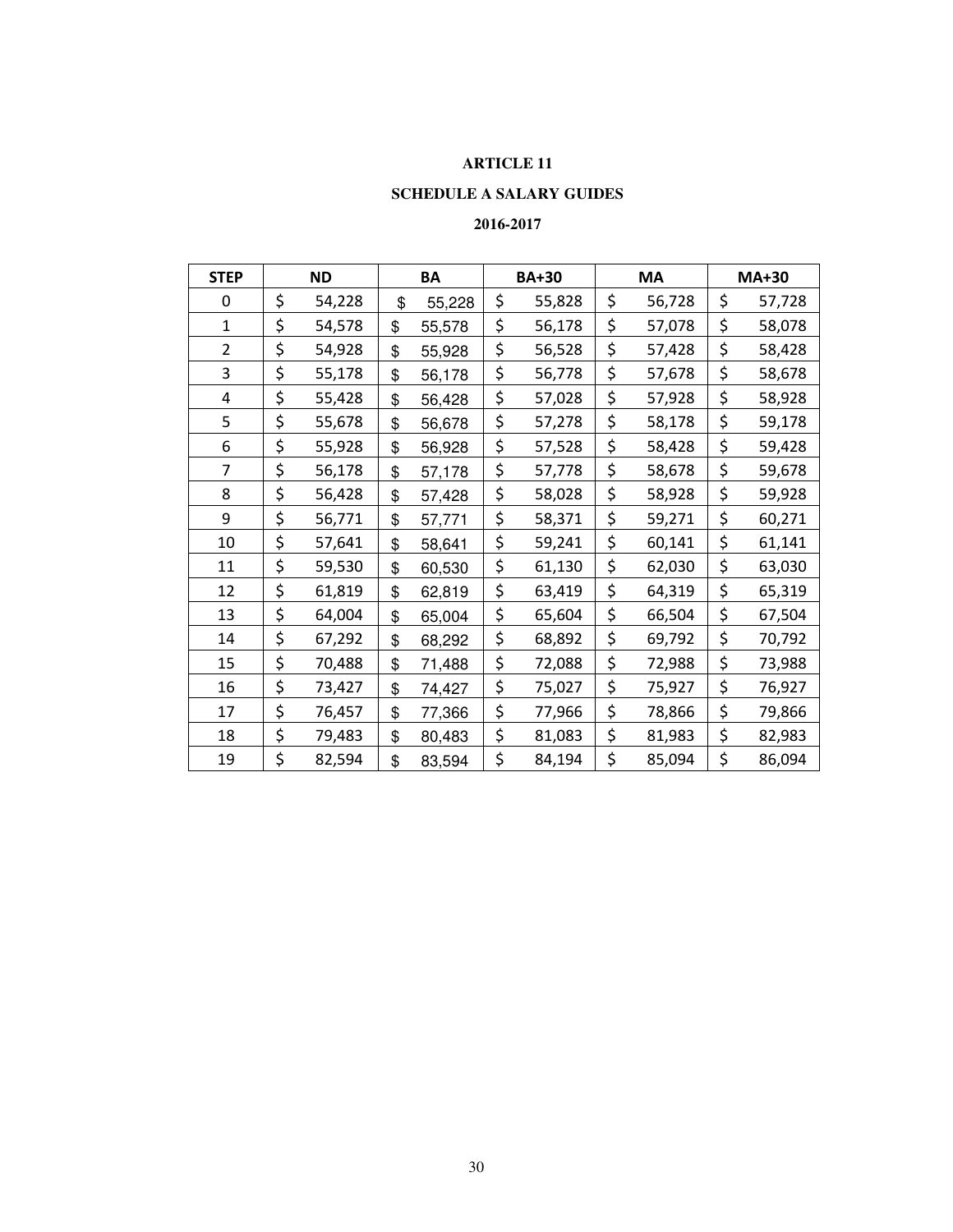# **SCHEDULE A SALARY GUIDES**

## **2017-2018**

| <b>STEP</b>    | <b>ND</b>    | BA           | <b>BA+30</b> |        | MA           | <b>MA+30</b> |
|----------------|--------------|--------------|--------------|--------|--------------|--------------|
| 0              | \$<br>54,533 | \$<br>55,533 | \$           | 56,133 | \$<br>57,033 | \$<br>58,033 |
| $\mathbf{1}$   | \$<br>54,883 | \$<br>55,883 | \$           | 56,483 | \$<br>57,383 | \$<br>58,383 |
| $\overline{2}$ | \$<br>55,233 | \$<br>56,233 | \$           | 56,833 | \$<br>57,733 | \$<br>58,733 |
| 3              | \$<br>55,483 | \$<br>56,483 | \$           | 57,083 | \$<br>57,983 | \$<br>58,983 |
| 4              | \$<br>55,733 | \$<br>56,733 | \$           | 57,333 | \$<br>58,233 | \$<br>59,233 |
| 5              | \$<br>55,983 | \$<br>56,983 | \$           | 57,583 | \$<br>58,483 | \$<br>59,483 |
| 6              | \$<br>56,233 | \$<br>57,233 | \$           | 57,833 | \$<br>58,733 | \$<br>59,733 |
| $\overline{7}$ | \$<br>56,483 | \$<br>57,483 | \$           | 58,083 | \$<br>58,983 | \$<br>59,983 |
| 8              | \$<br>56,733 | \$<br>57,733 | \$           | 58,333 | \$<br>59,233 | \$<br>60,233 |
| 9              | \$<br>57,076 | \$<br>58,076 | \$           | 58,676 | \$<br>59,576 | \$<br>60,576 |
| 10             | \$<br>57,946 | \$<br>58,946 | \$           | 59,546 | \$<br>60,446 | \$<br>61,446 |
| 11             | \$<br>59,835 | \$<br>60,835 | \$           | 61,435 | \$<br>62,335 | \$<br>63,335 |
| 12             | \$<br>62,124 | \$<br>63,124 | \$           | 63,724 | \$<br>64,624 | \$<br>65,624 |
| 13             | \$<br>64,309 | \$<br>65,309 | \$           | 65,909 | \$<br>66,809 | \$<br>67,809 |
| 14             | \$<br>67,597 | \$<br>68,597 | \$           | 69,197 | \$<br>70,097 | \$<br>71,097 |
| 15             | \$<br>70,793 | \$<br>71,793 | \$           | 72,393 | \$<br>73,293 | \$<br>74,293 |
| 16             | \$<br>73,732 | \$<br>74,732 | \$           | 75,332 | \$<br>76,232 | \$<br>77,232 |
| 17             | \$<br>76,762 | \$<br>77,671 | \$           | 78,271 | \$<br>79,171 | \$<br>80,171 |
| 18             | \$<br>79,788 | \$<br>80,788 | \$           | 81,388 | \$<br>82,288 | \$<br>83,288 |
| 19             | \$<br>82,899 | \$<br>83,899 | \$           | 84,499 | \$<br>85,399 | \$<br>86,399 |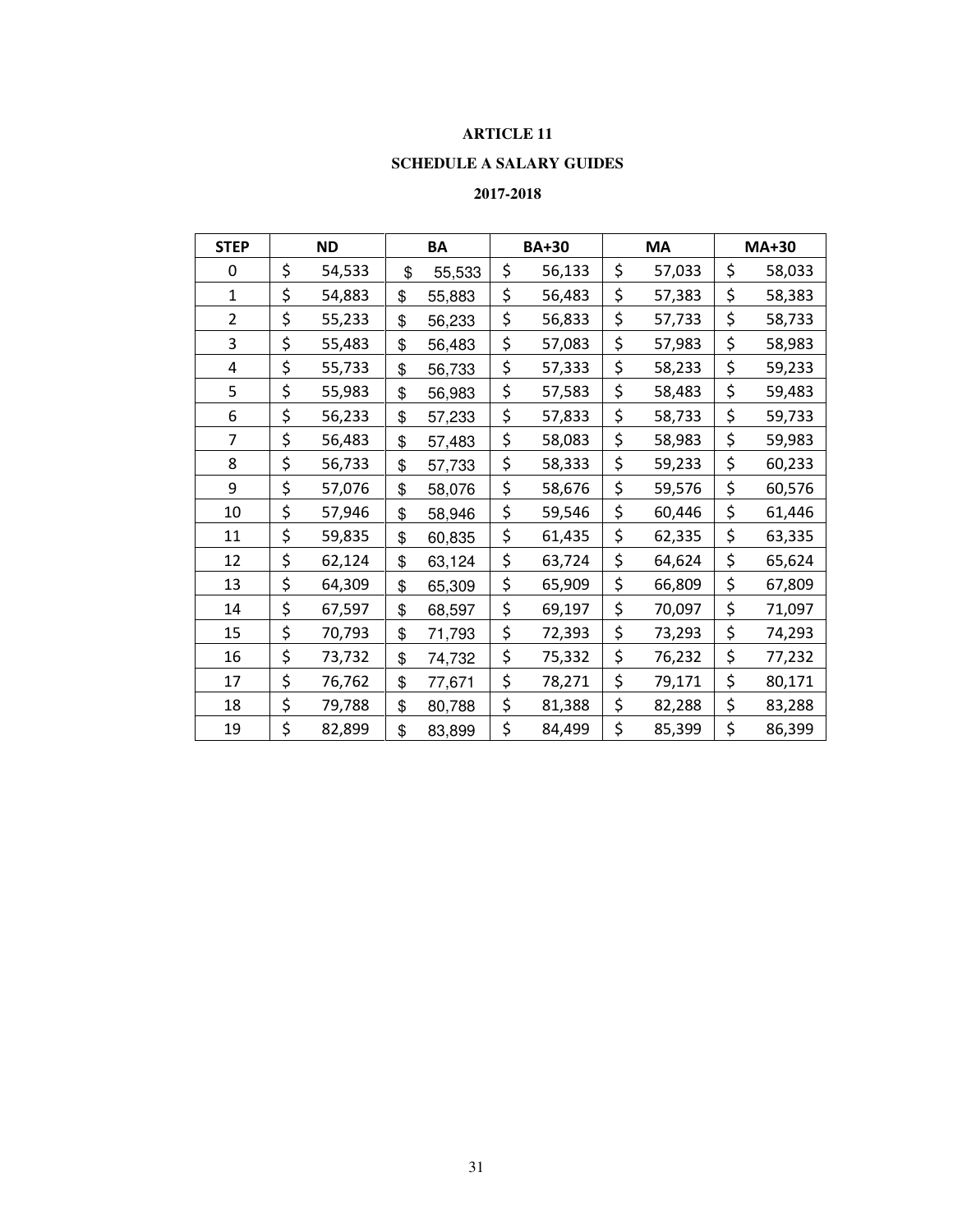## **Article 11 SCHEDULE B EXTRA PAY FOR EXTRA WORK**

**All stipends listed on this Schedule are for one gross payment for all school locations where the teaching staff member provides instruction and not a separate stipend for each school location.** 

## **1. ATHLETICS**

| Category                         | 2012-2013<br>Amount | 2013-2014<br>Amount | 2014-2015<br>Amount |
|----------------------------------|---------------------|---------------------|---------------------|
| A. HIGH SCHOOL                   |                     |                     |                     |
| <b>Baseball</b>                  |                     |                     |                     |
| Head Coach                       | 7,253               | 7,253               | 7,253               |
| <b>Assistant Coaches</b>         | 4,352               | 4,352               | 4,352               |
| Lacrosse                         |                     |                     |                     |
| Head Coach                       | 7,253               | 7,253               | 7,253               |
| <b>Assistant Coaches</b>         | 4,352               | 4,352               | 4,352               |
| Crew (Boys)                      |                     |                     |                     |
| <b>Head Coach</b>                | 7,253               | 7,253               | 7,253               |
| <b>Assistant Coaches</b>         | 4,352               | 4,352               | 4,352               |
| Crew (Girls)                     |                     |                     |                     |
| <b>Head Coach</b>                | 7,253               | 7,253               | 7,253               |
| <b>Assistant Coaches</b>         | 4,352               | 4,352               | 4,352               |
| <b>Softball</b>                  |                     |                     |                     |
| Head Coach                       | 7,253               | 7,253               | 7,253               |
| <b>Assistant Coaches</b>         | 4,352               | 4,352               | 4,352               |
| <b>Assistant Coaches</b>         | 4,352               | 4,352               | 4,352               |
| Tennis (Boys)                    |                     |                     |                     |
| <b>Head Coach</b>                | 7,253               | 7,253               | 7,253               |
| <b>Assistant Coaches</b>         | 4,352               | 4,352               | 4,352               |
| Golf                             |                     |                     |                     |
| <b>Head Coach</b>                | 7,253               | 7,253               | 7,253               |
| Track (Girls)                    |                     |                     |                     |
| <b>Head Coach</b>                | 7,253               | 7,253               | 7,253               |
| <b>Assistant Coaches</b>         | 4,352               | 4,352               | 4,352               |
| <b>Assistant Coaches</b>         | 4,352               | 4,352               | 4,352               |
| Track (Boys)                     |                     |                     |                     |
| <b>Head Coach</b>                | 7,253               | 7,253               | 7,253               |
| <b>Assistant Coaches</b>         | 4,352               | 4,352               | 4,352               |
| <b>Assistant Coaches</b>         | 4,352               | 4,352               | 4,352               |
| <b>Weightlifting Coordinator</b> |                     |                     |                     |
| Fall Season                      | 5,643               | 5,643               | 5,643               |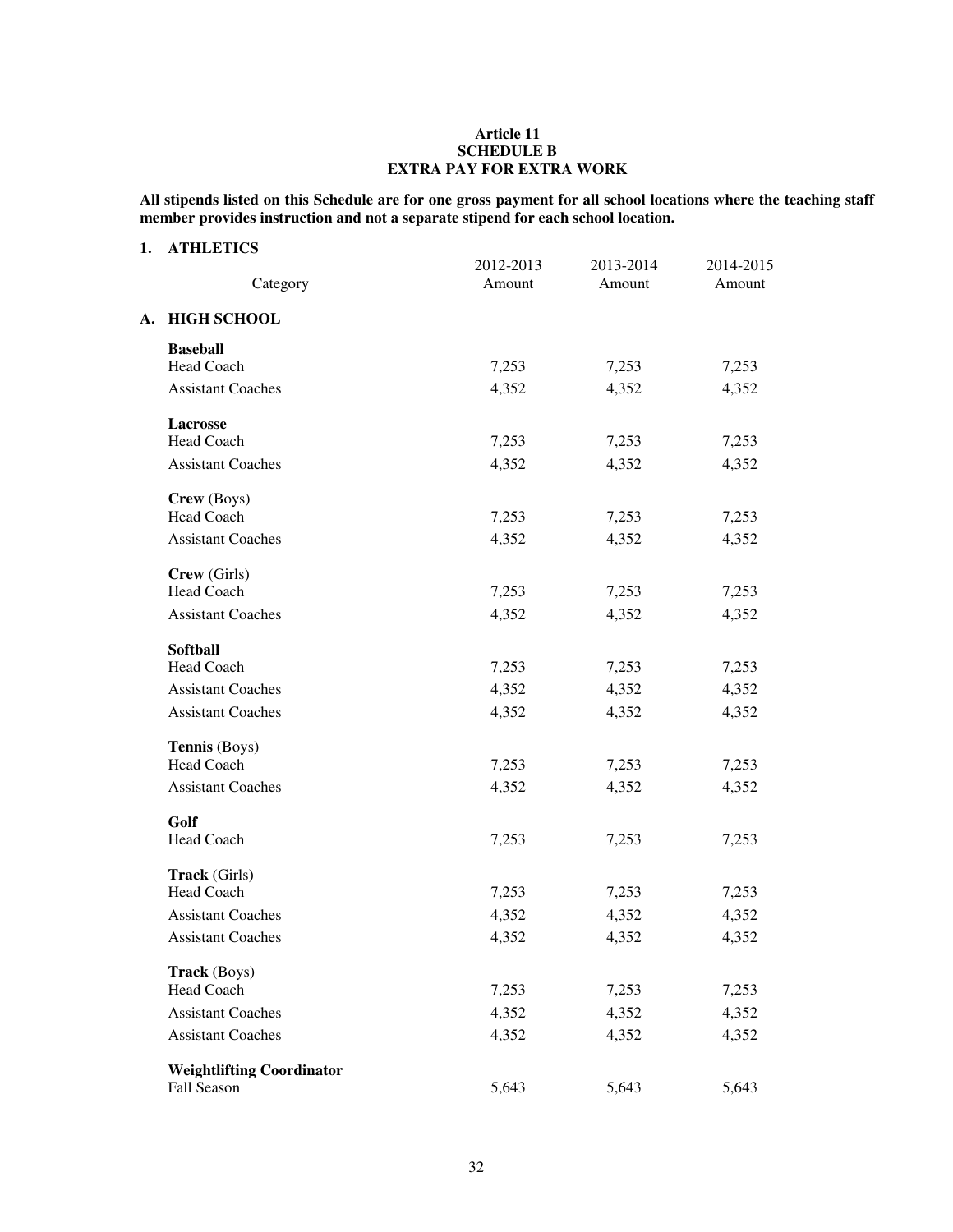| Winter Season                | 5,643 | 5,643 | 5,643 |
|------------------------------|-------|-------|-------|
| Spring Season                | 5,643 | 5,643 | 5,643 |
| Football                     |       |       |       |
| <b>Head Coach</b>            | 9,803 | 9,803 | 9,803 |
| <b>Assistant Coaches</b>     | 5,882 | 5,882 | 5,882 |
| <b>Cross Country (Boys)</b>  |       |       |       |
| <b>Head Coach</b>            | 7,253 | 7,253 | 7,253 |
| <b>Assistant Coaches</b>     | 4,352 | 4,352 | 4,352 |
| <b>Cross Country (Girls)</b> |       |       |       |
| Head Coach                   | 7,253 | 7,253 | 7,253 |
| <b>Assistant Coaches</b>     | 4,352 | 4,352 | 4,352 |
| <b>Field Hockey</b>          |       |       |       |
| <b>Head Coach</b>            | 7,253 | 7,253 | 7,253 |
| <b>Assistant Coaches</b>     | 4,352 | 4,352 | 4,352 |
| Soccer (Boys)                |       |       |       |
| Head Coach                   | 7,253 | 7,253 | 7,253 |
| <b>Assistant Coaches</b>     | 4,352 | 4,352 | 4,352 |
| Soccer (Girls)               |       |       |       |
| Head Coach                   | 7,253 | 7,253 | 7,253 |
| <b>Assistant Coaches</b>     | 4,352 | 4,352 | 4,352 |
| Tennis (Girls)               |       |       |       |
| Head Coach                   | 7,253 | 7,253 | 7,253 |
| <b>Assistant Coaches</b>     | 4,352 | 4,352 | 4,352 |
| <b>Cheerleading</b> (Fall)   |       |       |       |
| Head Coach                   | 7,253 | 7,253 | 7,253 |
| <b>Assistant Coaches</b>     | 4,352 | 4,352 | 4,352 |
| <b>Basketball</b> (Boys)     |       |       |       |
| Head Coach                   | 7,553 | 7,553 | 7,553 |
| <b>Assistant Coaches</b>     | 4,532 | 4,532 | 4,532 |
| <b>Assistant Coaches</b>     | 4,532 | 4,532 | 4,532 |
| <b>Basketball</b> (Girls)    |       |       |       |
| Head Coach                   | 7,553 | 7,553 | 7,553 |
| <b>Assistant Coaches</b>     | 4,532 | 4,532 | 4,532 |
| <b>Assistant Coaches</b>     | 4,532 | 4,532 | 4,532 |
| <b>Cheerleading</b> (Winter) |       |       |       |
| Head Coach                   | 7,553 | 7,553 | 7,553 |
| <b>Assistant Coaches</b>     | 4,532 | 4,532 | 4,532 |
| Wrestling                    |       |       |       |
| Head Coach                   | 7,553 | 7,553 | 7,553 |
| <b>Assistant Coaches</b>     | 4,532 | 4,532 | 4,532 |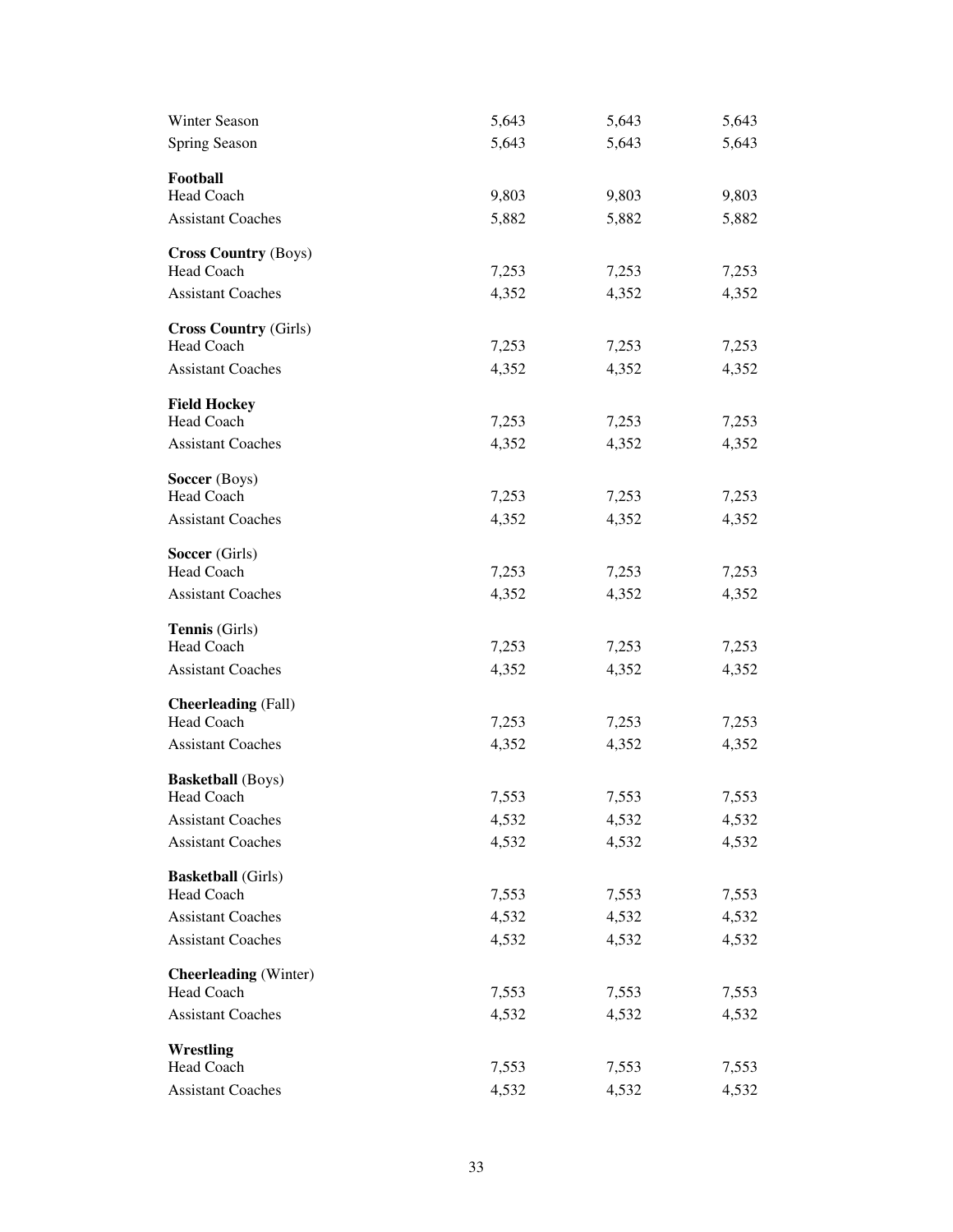| <b>Assistant Coaches</b> | 4,532 | 4,532 | 4,532 |
|--------------------------|-------|-------|-------|
| <b>Swimming</b> (Girls)  |       |       |       |
| <b>Head Coach</b>        | 7,553 | 7,553 | 7,553 |
| <b>Assistant Coaches</b> | 4,532 | 4,532 | 4,532 |
| <b>Track</b> (Winter)    |       |       |       |
| Head Coach               | 7,553 | 7,553 | 7,553 |
| <b>Assistant Coaches</b> | 4,532 | 4,532 | 4,532 |
| <b>Swimming</b> (Boys)   |       |       |       |
| <b>Head Coach</b>        | 7,553 | 7,553 | 7,553 |
| <b>Assistant Coaches</b> | 4,532 | 4,532 | 4,532 |
| <b>Swimming</b> (Diving) |       |       |       |
| <b>Assistant Coaches</b> | 4,532 | 4,532 | 4,532 |
| <b>Band</b>              |       |       |       |
| Director                 | 7,533 | 7,533 | 7,533 |
| <b>Assistants</b>        | 4,533 | 4,533 | 4,533 |
| Other                    |       |       |       |
| <b>Faculty Manager</b>   | 8,322 | 8,322 | 8,322 |
| <b>INTRAMURAL</b>        |       |       |       |
| Basketball (Boys)        |       |       |       |
| Grades 5-6               | 1,280 | 1,280 | 1,280 |
| Grades 7-8               | 1,280 | 1,280 | 1,280 |
| Basketball (Boys)        |       |       |       |
| Grades 5-6               | 1,280 | 1,280 | 1,280 |
| Grades 7-8               | 1,280 | 1,280 | 1,280 |
| In-Line Skating          | 1,280 | 1,280 | 1,280 |
| <b>Fitness Group</b>     | 1,280 | 1,280 | 1,280 |
| Weightlifting            | 1,280 | 1,280 | 1,280 |
| Volleyball               | 1,280 | 1,280 | 1,280 |
| Cheerleading             | 1,280 | 1,280 | 1,280 |
| <b>Baton Twirling</b>    | 1,280 | 1,280 | 1,280 |
| Middle School Wrestling  |       |       |       |
| <b>Head Coach</b>        | 2,560 | 2,560 | 2,560 |
| <b>Assistant Coaches</b> | 1,280 | 1,280 | 1,280 |
| Fall                     |       |       |       |
| Football (Tag)           | 1,280 | 1,280 | 1,280 |
| <b>Cross Country</b>     | 1,280 | 1,280 | 1,280 |
| Field Hockey             | 1,280 | 1,280 | 1,280 |

**B.**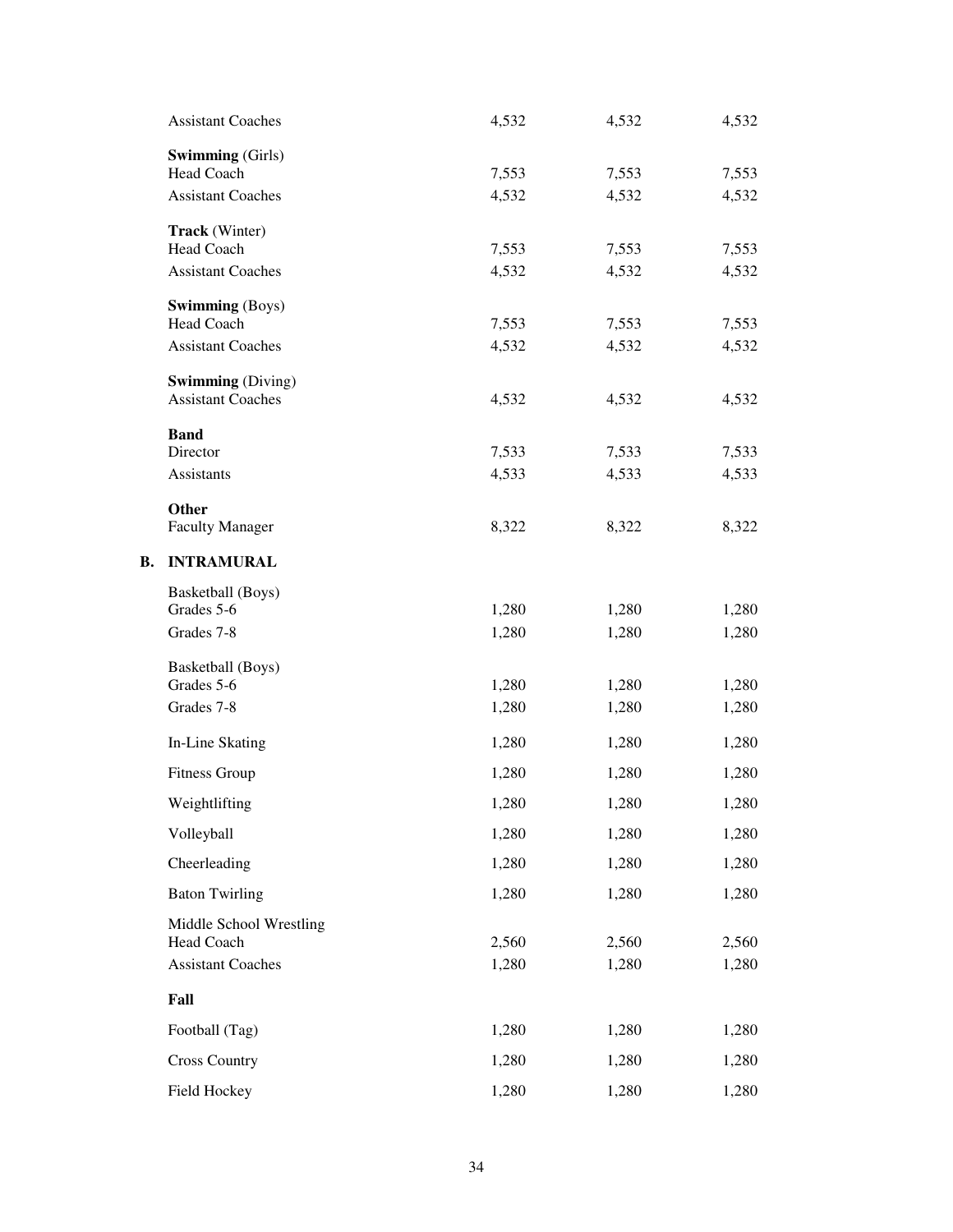|    | Weightlifting                          | 1,280          | 1,280          | 1,280          |
|----|----------------------------------------|----------------|----------------|----------------|
|    | Cheerleading                           | 1,280          | 1,280          | 1,280          |
|    | <b>Fitness Group</b>                   | 1,280          | 1,280          | 1,280          |
|    | Soccer                                 | 1,280          | 1,280          | 1,280          |
|    | Modern Dance                           | 1,280          | 1,280          | 1,280          |
|    | Volleyball                             | 1,280          | 1,280          | 1,280          |
|    | Basketball                             | 1,280          | 1,280          | 1,280          |
|    | <b>Street Hockey</b>                   | 1,280          | 1,280          | 1,280          |
|    | Floor Hockey                           | 1,280          | 1,280          | 1,280          |
|    | <b>Baton Twirling</b>                  | 1,280          | 1,280          | 1,280          |
|    | <b>SPRING</b>                          |                |                |                |
|    | Softball                               | 1,280          | 1,280          | 1,280          |
|    | Track                                  | 1,280          | 1,280          | 1,280          |
|    | Weightlifting                          | 1,280          | 1,280          | 1,280          |
|    | Cheerleading                           | 1,280          | 1,280          | 1,280          |
|    | Weightlifting (Traveling)              | 1,280          | 1,280          | 1,280          |
|    | Baseball                               | 1,280          | 1,280          | 1,280          |
|    | Tennis                                 | 1,280          | 1,280          | 1,280          |
|    | Track & Field                          | 1,280          | 1,280          | 1,280          |
|    | Modern Dance                           | 1,280          | 1,280          | 1,280          |
|    | Soccer                                 | 1,280          | 1,280          | 1,280          |
|    | <b>Mass Games</b>                      | 1,280          | 1,280          | 1,280          |
|    | Middle School Tennis                   |                |                |                |
|    | Head Coach<br><b>Assistant Coaches</b> | 2,560<br>1,280 | 2,560<br>1,280 | 2,560<br>1,280 |
| 2. | <b>NON ATHLETIC DUTIES</b>             |                |                |                |
| A. | <b>ELEMENTARY</b>                      |                |                |                |
|    | <b>Safety Patrol</b>                   | 1,750          | 1,750          | 1,750          |
|    | Teacher-ln-Charge                      | $2,450*$       | 2,450*         | $2,450*$       |
|    | <b>Grade Level Leaders</b>             | $2,420*$       | 2,420*         | 2,420*         |
|    | <b>B.S.I.P.</b> Contact Person         | 2,420*         | 2,420*         | 2,420*         |
|    | Publications - Yearbook                | 2,120          | 2,120          | 2,120          |
|    | Publications - Newspaper               | 1,790          | 1,790          |                |
|    |                                        |                |                | 1,790          |

**A.**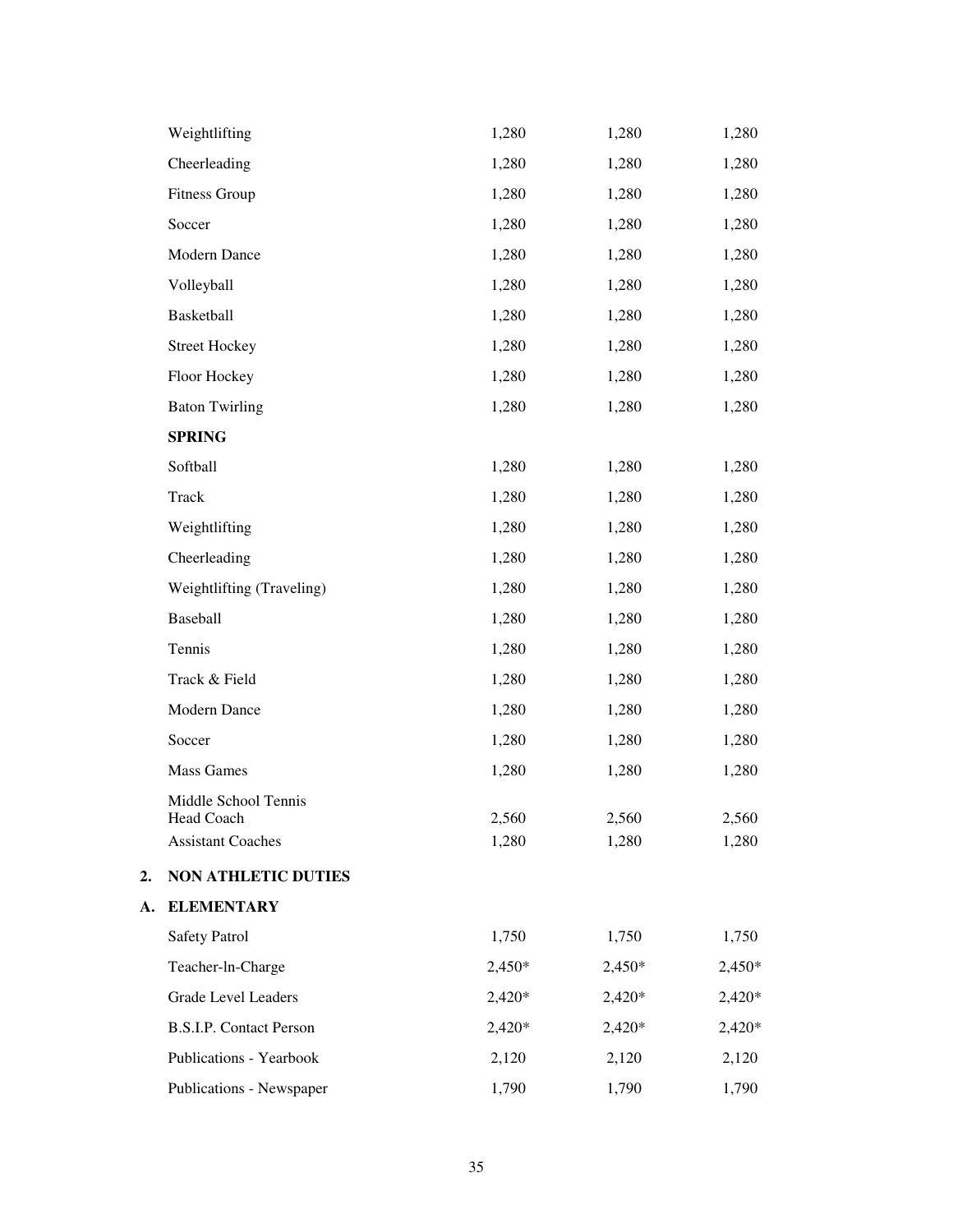|           | Drama                            | 2,175  | 2,175    | 2,175  |
|-----------|----------------------------------|--------|----------|--------|
|           | <b>Choral Director</b>           | 1,600  | 1,600    | 1,600  |
|           | Say Yes To Education             | 1,600  | 1,600    | 1,600  |
|           | Crisis Team - \$1,000 per team   | 1,600  | 1,600    | 1,600  |
|           | <b>SITE</b>                      | 1,600  | 1,600    | 1,600  |
|           | Math 24                          | 1,600  | 1,600    | 1,600  |
| <b>B.</b> | <b>MIDDLE</b>                    |        |          |        |
|           | Publications - Yearbook          | 2,120  | 2,120    | 2,120  |
|           | Publications - Newspaper         | 1,790  | 1,790    | 1,790  |
|           | Curriculum Chairperson           | 2,420* | $2,420*$ | 2,420* |
|           | <b>Safety Patrol</b>             | 1,750  | 1,750    | 1,750  |
|           | Dramatics                        | 2,175  | 2,175    | 2,175  |
|           | Audio Visual                     | 1,625  | 1,625    | 1,625  |
|           | <b>Grade Level Leaders</b>       | 2,420* | 2,420*   | 2,420* |
|           | <b>OM</b> Coaches                | 2,075  | 2,075    | 2,075  |
|           | Auditorium Director              | 1,600  | 1,600    | 1,600  |
|           | <b>String Ensemble</b>           | 3,200  | 3,200    | 3,200  |
|           | <b>Band Director</b>             | 1,600  | 1,600    | 1,600  |
|           | Mini-Model Congress              | 1,600  | 1,600    | 1,600  |
|           | Mock Trial Advisor               | 1,600  | 1,600    | 1,600  |
|           | National Junior Honor Society    | 1,600  | 1,600    | 1,600  |
|           | Math 24                          | 1,600  | 1,600    | 1,600  |
|           | Say Yes To Education             | 1,600  | 1,600    | 1,600  |
|           | Choral Director                  | 1,600  | 1,600    | 1,600  |
|           | Just Say No                      | 1,600  | 1,600    | 1,600  |
|           | Crisis Team                      | 1,600  | 1,600    | 1,600  |
|           | Rogate                           | 1,600  | 1,600    | 1,600  |
|           | Cognetics                        | 1,600  | 1,600    | 1,600  |
|           | Teacher-In-Charge                | 2,450* | 2,450*   | 2,450* |
| C.        | <b>HIGH SCHOOL</b>               |        |          |        |
|           | Publications - Newspaper (11/12) | 2,660  | 2,660    | 2,660  |
|           | Publications - Magazine (11/12)  | 2,235  | 2,235    | 2,235  |
|           | Publications - Yearbook:         |        |          |        |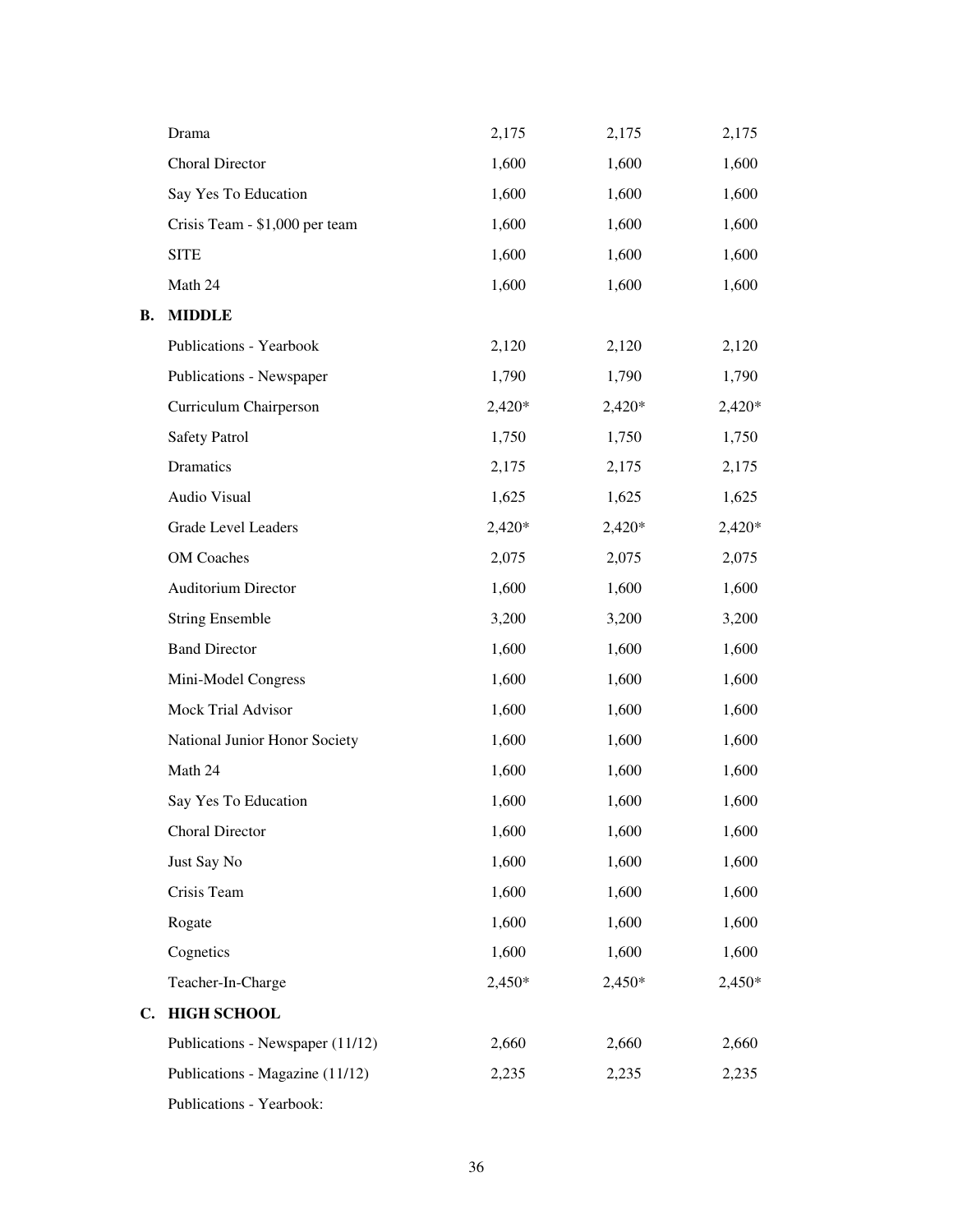| Literary                           | 2,425   | 2,425      | 2,425      |
|------------------------------------|---------|------------|------------|
| Photography                        | 2,235   | 2,235      | 2,235      |
| <b>Business</b>                    | 2,235   | 2,235      | 2,235      |
| Publications - Newspaper (9/10)    | 2,235   | 2,235      | 2,235      |
| Classbook(9/10):                   |         |            |            |
| Literary                           | 2,235   | 2,235      | 2,235      |
| Photography                        | 2,235   | 2,235      | 2,235      |
| <b>Business</b>                    | 2,235   | 2,235      | 2,235      |
| Student Government Advisor (11/12) | 2,300   | 2,300      | 2,300      |
| Student Government Advisor (9/10)  | 2,300   | 2,300      | 2,300      |
| Vocal, Concert, Stage Director     | 2,660   | 2,660      | 2,660      |
| <b>Dramatics Director</b>          | 2,660   | 2,660      | 2,660      |
| Class Advisors:                    |         |            |            |
| Senior Class                       | 2,660   | 2,660      | 2,660      |
| Junior Class                       | 2,500   | 2,500      | 2,500      |
| Sophomore Class                    | 2,400   | 2,400      | 2,400      |
| Freshman Class                     | 2,400   | 2,400      | 2,400      |
| Department Heads                   | 2,420*  | $2,600***$ | $2,600***$ |
| <b>Model Congress Advisors</b>     | 2,235   | 2,235      | 2,235      |
| <b>B.S.I.P.</b> Contact Person     |         |            |            |
| Project Graduation                 | 2,235   | 2,235      | 2,235      |
| National Honor Society Advisor     | 2,235   | 2,235      | 2,235      |
| <b>Mock Trial Advisor</b>          | 2,235   | 2,235      | 2,235      |
| <b>OM</b> Coaches                  | 2,235   | 2,235      | 2,235      |
| Teacher In Charge                  | 2,450*  | $2,450*$   | 2,450*     |
| Crisis Team                        | 2,400   | 2,400      | 2,400      |
| <b>ROTC</b> Instructor/Supervisor  | 2,600** | 2,600**    | 2,600**    |

### **D. CLUB ADVISORS (After School Clubs)**

Club Advisors shall receive \$24.00 in 2012-2013, \$24.00 in 2013-2014, and \$24.00 in 2014-2015 per meeting of their club. The number of club meetings shall be set by the Administration. No more than thirty (30) meetings will be required and the advisors will not be paid for more than 30 meetings.

# **E. CHILD STUDY TEAM**

If it becomes necessary for Child Study Team Learning Disabilities Specialists and/or School Social Workers to be utilized to reduce case loads, it will be done only on a volunteer basis and compensation will be at the rate of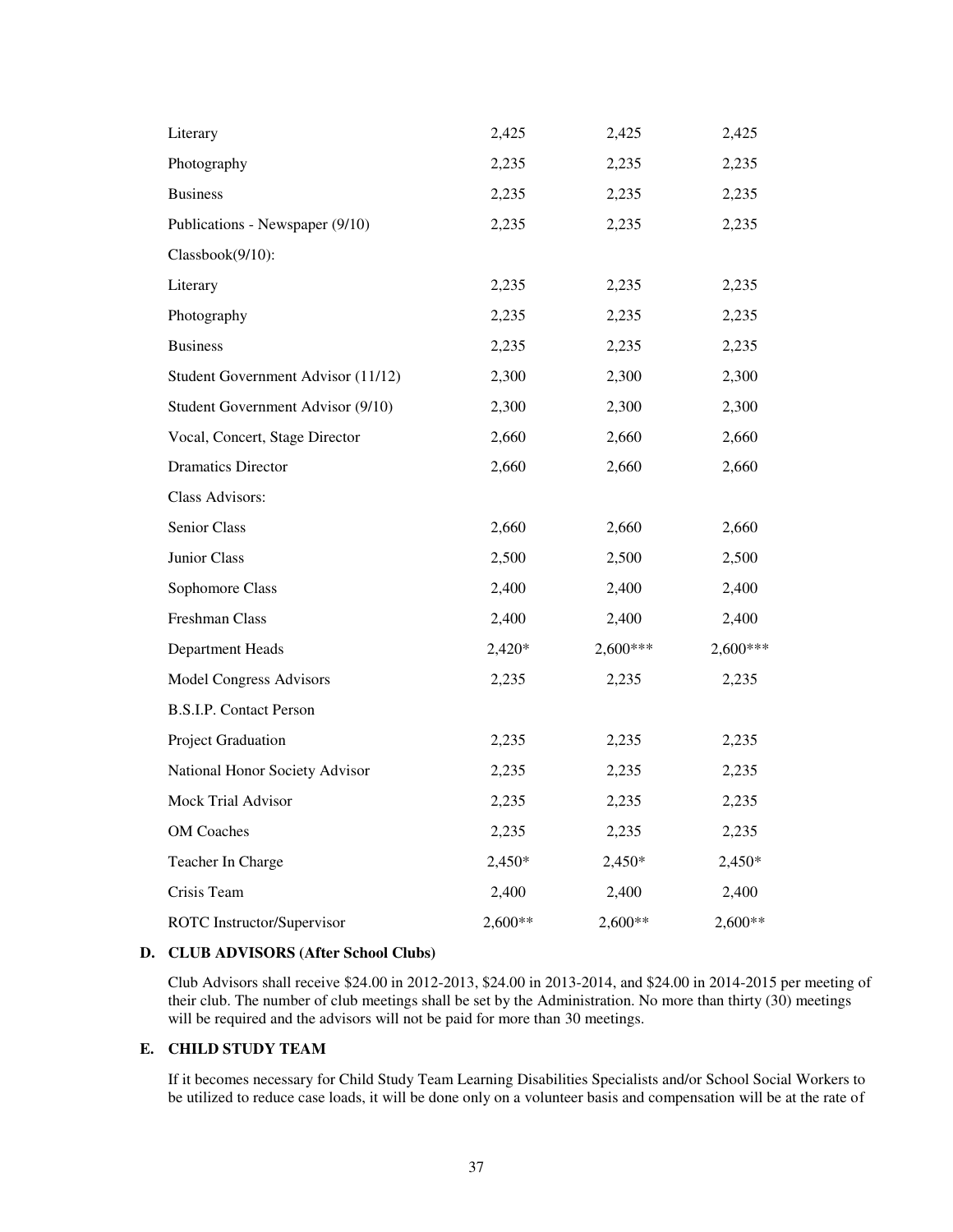\$189.50 in 2011-2012, \$189.50 in 2012-2013, and \$189.50 in 2014-2015 per case.

#### **F. MOVING EXPENSE**

Teachers who are compelled, other than as part of the school day, to move from one building to another building shall be compensated at the rate of \$20.50 per hour in 2012-2013, \$20.50 per hour in 2013-2014 and \$20.50 per hour in 2014-2015, upon their certification of hours spent moving, which hours shall not exceed a total of six (6) without written approval from the Superintendent or his designee. No other compensation shall be available to teachers for moving and/or setting up their classroom(s). Teachers who move on a voluntary basis shall not be entitled to payment.

\* Plus \$30.00 per teacher.

\*\*The Board of Education shall only be responsible for paying \$1,300 of this stipend. The remaining \$1,300 shall be paid by the military. In the event the military does not pay \$1,300, the Board will still only pay \$1,300 as the stipend.

\*\*\*Plus \$35.00 per teacher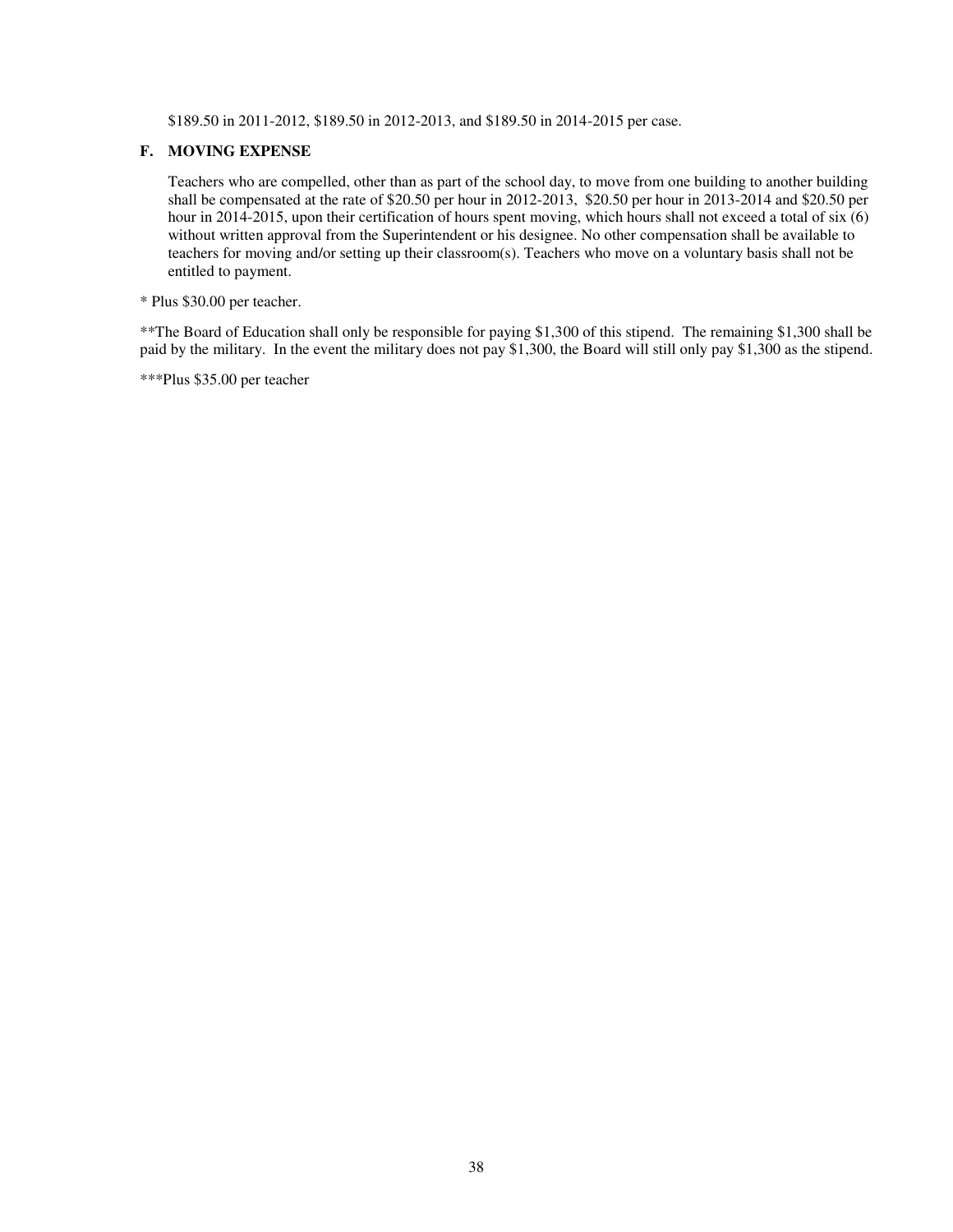# **SCHEDULE C SALARY GUIDES PLACEMENT**

| TITLES- TWELVE MONTH                                                                                                                                                                                                                                                                    | <b>PLACEMENT</b> |
|-----------------------------------------------------------------------------------------------------------------------------------------------------------------------------------------------------------------------------------------------------------------------------------------|------------------|
| Clerk                                                                                                                                                                                                                                                                                   | Generic 12       |
| Clerk Typist; Account Clerk (Typing)                                                                                                                                                                                                                                                    | Generic 12       |
| Clerk Typist Bilingual (English and Spanish); Clerk<br>Transcriber                                                                                                                                                                                                                      | Generic 12       |
| Clerk Stenographer, Telephone Operator (Typing); Data<br>Entry Machine Operator (Typing); Payroll Clerk;<br>Employment Benefits Clerk; Personnel Clerk; Graphic<br>Artist; Public Information Assistant.                                                                                | Generic 12       |
| Clerk Stenographer Bilingual (English and Spanish); Data<br>Control Clerk/Stenographer; Personnel Clerk/Bilingual                                                                                                                                                                       | Generic 12       |
| Senior Clerk Transcriber; Senior Accountant Clerk<br>(Typing); Senior Clerk Typist; Senior Clerk (Schools);<br>Senior Telephone Operator/Typing Receptionist; Senior<br>Photostat Operator                                                                                              | Senior 12        |
| Senior Accountant Clerk (Stenography); Senior Clerk<br>Stenographer; Senior Clerk Typist/Bilingual (English and<br>Spanish); Senior Payroll Clerk (Typing); Senior Data Entry<br>Machine Operator (Typing); Senior Personnel Clerk<br>(Typing); Senior Employee Benefits Clerk (Typing) | Senior 12        |
| Computer Operator                                                                                                                                                                                                                                                                       | Generic 12       |
| Senior Clerk Stenographer/Bilingual (English and<br>Spanish); Senior Purchasing Assistant (Typing)                                                                                                                                                                                      | Senior 12        |
| Principal Accountant Clerk (Typing); Principal Clerk<br>(Typing); Principal Clerk Transcriber; Principal Payroll<br>Clerk; Principal Benefits Clerk (Typing)                                                                                                                            | Principal 12     |
| Senior Computer Operator                                                                                                                                                                                                                                                                | Senior 12        |
| Principal Clerk Stenographer; Principal Data Entry<br>Machine Operator (Typing); Principal Purchasing<br>Assistant (Typing); Principal Clerk Typist/Bilingual                                                                                                                           | Principal 12     |
| Supervising Account Clerk (Typing); Supervising Clerk<br>Typist                                                                                                                                                                                                                         |                  |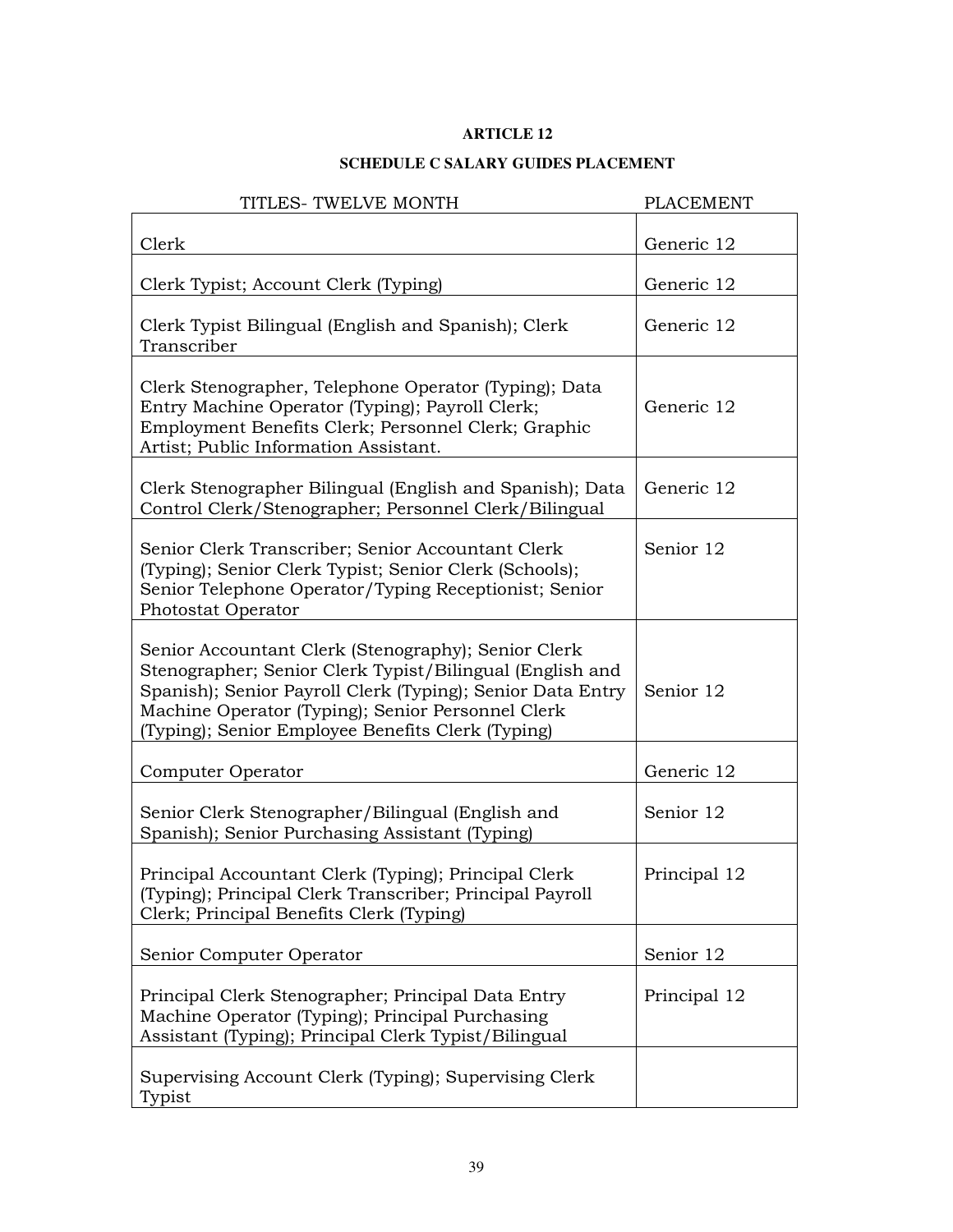| TITLES - TWELVE MONTH                                                                                                                                                                                                                                                                      | <b>PLACEMENT</b> |
|--------------------------------------------------------------------------------------------------------------------------------------------------------------------------------------------------------------------------------------------------------------------------------------------|------------------|
| Clerk                                                                                                                                                                                                                                                                                      | Generic 12       |
| Clerk Typist; Account Clerk (Typing)                                                                                                                                                                                                                                                       | Generic 12       |
| Clerk Typist Bilingual (English and Spanish); Clerk<br>Transcriber                                                                                                                                                                                                                         | Generic 12       |
| Clerk Stenographer, Telephone Operator (Typing);<br>Data Entry Machine Operator (Typing); Payroll<br>Clerk; Employment Benefits Clerk; Personnel Clerk;<br>Graphic Artist; Public Information Assistant.                                                                                   | Generic 12       |
| Clerk Stenographer Bilingual (English and<br>Spanish); Data Control Clerk/Stenographer;<br>Personnel Clerk/Bilingual                                                                                                                                                                       | Generic 12       |
| Senior Clerk Transcriber; Senior Accountant Clerk<br>(Typing); Senior Clerk Typist; Senior Clerk<br>(Schools); Senior Telephone Operator/Typing<br>Receptionist; Senior Photostat Operator                                                                                                 | Senior 12        |
| Senior Accountant Clerk (Stenography); Senior<br>Clerk Stenographer; Senior Clerk Typist/Bilingual<br>(English and Spanish); Senior Payroll Clerk<br>(Typing); Senior Data Entry Machine Operator<br>(Typing); Senior Personnel Clerk (Typing); Senior<br>Employee Benefits Clerk (Typing) | Senior 12        |
| Computer Operator                                                                                                                                                                                                                                                                          | Generic 12       |
| Senior Clerk Stenographer/Bilingual (English and<br>Spanish); Senior Purchasing Assistant (Typing)                                                                                                                                                                                         | Senior 12        |
| Principal Accountant Clerk (Typing); Principal Clerk<br>(Typing); Principal Clerk Transcriber; Principal<br>Payroll Clerk; Principal Benefits Clerk (Typing)                                                                                                                               | Principal 12     |
| Senior Computer Operator                                                                                                                                                                                                                                                                   | Senior 12        |
| Principal Clerk Stenographer; Principal Data Entry<br>Machine Operator (Typing); Principal Purchasing<br>Assistant (Typing); Principal Clerk Typist/Bilingual                                                                                                                              | Principal 12     |
| Supervising Account Clerk (Typing); Supervising<br>Clerk Typist                                                                                                                                                                                                                            |                  |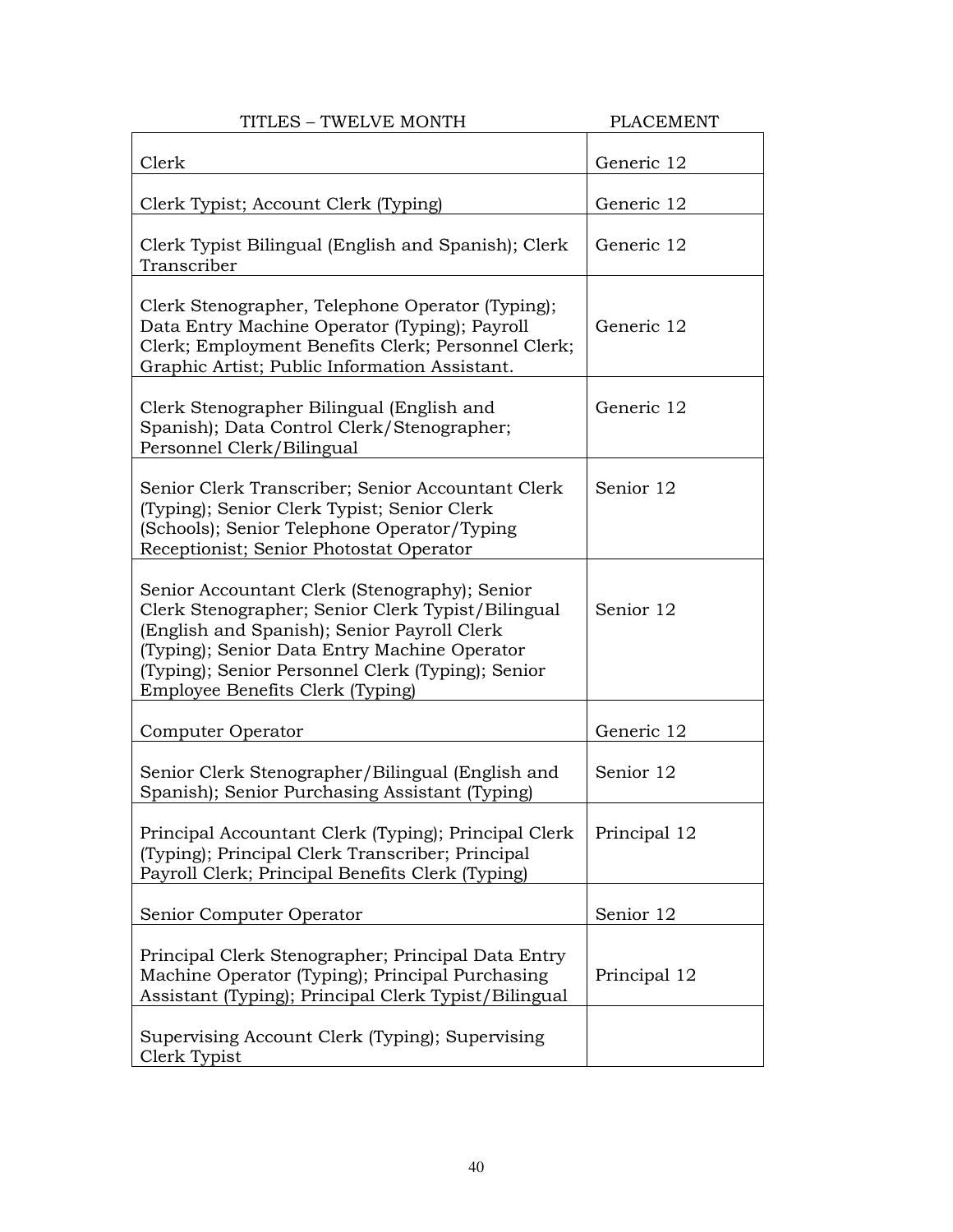| TITLE - TEN MONTH                                                                                                                                                                                                                                                                          | <b>PLACEMENT</b> |
|--------------------------------------------------------------------------------------------------------------------------------------------------------------------------------------------------------------------------------------------------------------------------------------------|------------------|
| Clerk                                                                                                                                                                                                                                                                                      | Generic 10       |
| Clerk Typist; Account Clerk (Typing)                                                                                                                                                                                                                                                       | Generic 10       |
| Clerk Typist Bilingual (English and Spanish); Clerk<br>Transcriber                                                                                                                                                                                                                         | Generic 10       |
| Clerk Stenographer, Telephone Operator (Typing);<br>Data Entry Machine Operator (Typing); Payroll<br>Clerk; Employment Benefits Clerk; Personnel Clerk;<br>Graphic Artist; Public Information Assistant.                                                                                   | Generic 10       |
| Clerk Stenographer Bilingual (English and<br>Spanish); Data Control Clerk/Stenographer;<br>Personnel Clerk/Bilingual                                                                                                                                                                       | Generic 10       |
| Senior Clerk Transcriber; Senior Accountant Clerk<br>(Typing); Senior Clerk Typist; Senior Clerk<br>(Schools); Senior Telephone Operator/Typing<br>Receptionist; Senior Photostat Operator                                                                                                 | Senior 10        |
| Senior Accountant Clerk (Stenography); Senior<br>Clerk Stenographer; Senior Clerk Typist/Bilingual<br>(English and Spanish); Senior Payroll Clerk<br>(Typing); Senior Data Entry Machine Operator<br>(Typing); Senior Personnel Clerk (Typing); Senior<br>Employee Benefits Clerk (Typing) | Senior 10        |
| Computer Operator                                                                                                                                                                                                                                                                          | Generic 10       |
| Senior Clerk Stenographer/Bilingual (English and<br>Spanish); Senior Purchasing Assistant (Typing)                                                                                                                                                                                         | Senior 10        |
| Principal Accountant Clerk (Typing); Principal Clerk<br>(Typing); Principal Clerk Transcriber; Principal<br>Payroll Clerk; Principal Benefits Clerk (Typing)                                                                                                                               | Principal 10     |
| Senior Computer Operator                                                                                                                                                                                                                                                                   | Senior 10        |
| Principal Clerk Stenographer; Principal Data Entry<br>Machine Operator (Typing); Principal Purchasing<br>Assistant (Typing); Principal Clerk Typist/Bilingual                                                                                                                              | Principal 10     |
| Supervising Account Clerk (Typing); Supervising<br>Clerk Typist                                                                                                                                                                                                                            |                  |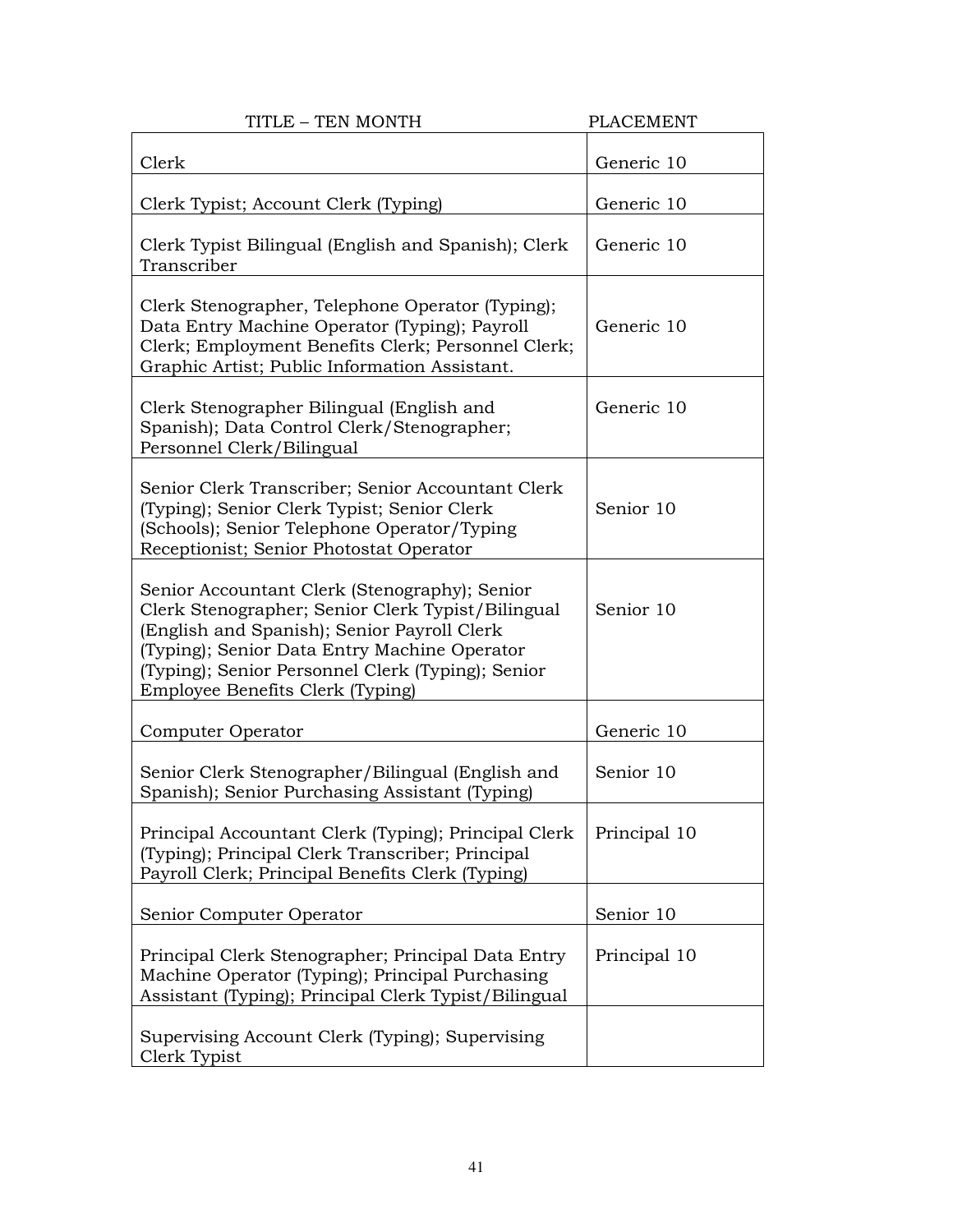# **SCHEDULE D SALARY GUIDES – SECRETARIES**

## **2015-2016**

| <b>STEP</b> | Generic 12 |        | Senior 12    |    | Principal 12 |    | Generic 10 |    | Senior 10 |    | Principal 10 |  |
|-------------|------------|--------|--------------|----|--------------|----|------------|----|-----------|----|--------------|--|
| 1           | \$         | 24,232 | \$<br>27,732 | \$ | 31,232       | \$ | 19,632     | \$ | 22,432    | \$ | 25,232       |  |
| 2           | \$         | 25,024 | \$<br>28,524 | \$ | 32,024       | \$ | 20,265     | \$ | 23,065    | \$ | 25,865       |  |
| 3           | \$         | 25,815 | \$<br>29,315 | \$ | 32,815       | \$ | 20,899     | \$ | 23,699    | \$ | 26,499       |  |
| 4           | \$         | 26,607 | \$<br>30,107 | \$ | 33,607       | \$ | 21,532     | \$ | 24,332    | \$ | 27,132       |  |
| 5           | \$         | 27,399 | \$<br>30,899 | \$ | 34,399       | \$ | 22,165     | \$ | 24,965    | \$ | 27,765       |  |
| 6           | \$         | 28,190 | \$<br>31,690 | \$ | 35,190       | \$ | 22,799     | \$ | 25,599    | \$ | 28,399       |  |
| 7           | \$         | 28,982 | \$<br>32,482 | \$ | 35,982       | \$ | 23,432     | \$ | 26,232    | \$ | 29,032       |  |
| 8           | \$         | 29,774 | \$<br>33,274 | \$ | 36,774       | \$ | 24,065     | \$ | 26,865    | \$ | 29,665       |  |
| 9           | \$         | 30,565 | \$<br>34,065 | \$ | 37,565       | \$ | 24,699     | \$ | 27,499    | \$ | 30,299       |  |
| 10          | \$         | 31,357 | \$<br>34,857 | \$ | 38,357       | \$ | 25,332     | \$ | 28,132    | \$ | 30,932       |  |
| 11          | \$         | 32,149 | \$<br>35,649 | \$ | 39,149       | \$ | 25,965     | \$ | 28,765    | \$ | 31,565       |  |
| 12          | \$         | 32,940 | \$<br>36,440 | \$ | 39,940       | \$ | 26,599     | \$ | 29,399    | \$ | 32,199       |  |
| 13          | \$         | 33,732 | \$<br>37,232 | \$ | 40,732       | \$ | 27,232     | \$ | 30,032    | \$ | 32,832       |  |
| 14          | \$         | 34,524 | \$<br>38,024 | \$ | 41,524       | \$ | 27,865     | \$ | 30,665    | \$ | 33,465       |  |
| 15          | \$         | 35,315 | \$<br>38,815 | \$ | 42,315       | \$ | 28,499     | \$ | 31,299    | \$ | 34,099       |  |
| 16          | \$         | 36,107 | \$<br>39,607 | \$ | 43,107       | \$ | 29,132     | \$ | 31,932    | \$ | 34,732       |  |
| 17          | \$         | 36,899 | \$<br>40,399 | \$ | 43,899       | \$ | 29,765     | \$ | 32,565    | \$ | 35,365       |  |
| 18          | \$         | 37,690 | \$<br>41,190 | \$ | 44,690       | \$ | 30,399     | \$ | 33,199    | \$ | 35,999       |  |
| 19          | \$         | 38,482 | \$<br>41,982 | \$ | 45,482       | \$ | 31,032     | \$ | 33,832    | \$ | 36,632       |  |
| 20          | \$         | 39,274 | \$<br>42,774 | \$ | 46,274       | \$ | 31,665     | \$ | 34,465    | \$ | 37,265       |  |
| 21          | \$         | 40,065 | \$<br>43,565 | \$ | 47,065       | \$ | 32,299     | \$ | 35,099    | \$ | 37,899       |  |
| 22          | \$         | 40,857 | \$<br>44,357 | \$ | 47,857       | \$ | 32,932     | \$ | 35,732    | \$ | 38,532       |  |
| 23          | \$         | 41,649 | \$<br>45,149 | \$ | 48,649       | \$ | 33,565     | \$ | 36,365    | \$ | 39,165       |  |
| 24          | \$         | 42,440 | \$<br>45,940 | \$ | 49,440       | \$ | 34,199     | \$ | 36,999    | \$ | 39,799       |  |
| 25          | \$         | 43,232 | \$<br>46,732 | \$ | 50,232       | \$ | 34,832     | \$ | 37,632    | \$ | 40,432       |  |

## **OFF GUIDE**

- **OG 1 \$37,998**
- **OG 2 \$38,733**
- **OG 3 \$39,873**
- **OG 4 \$41,368**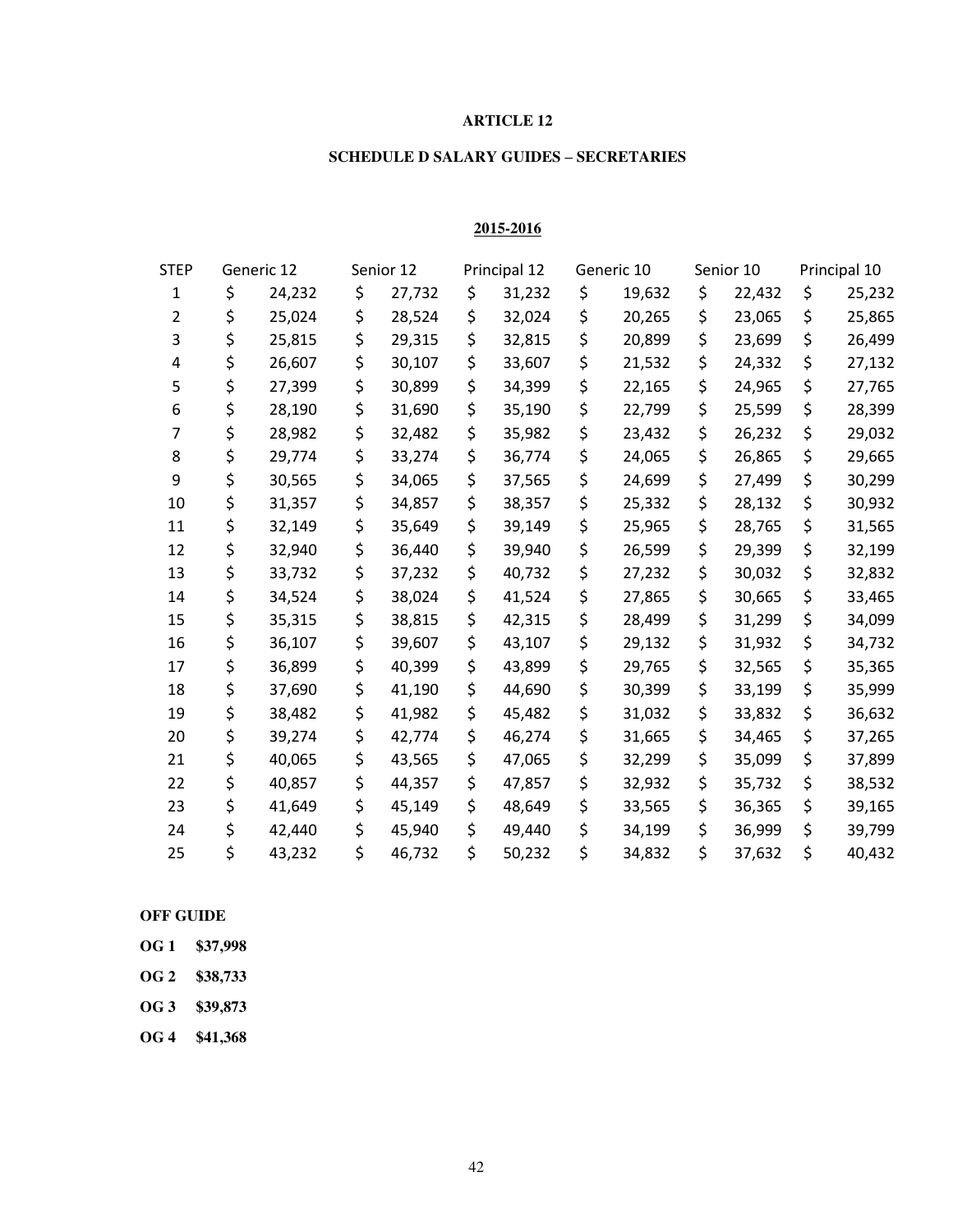# **SCHEDULE D SALARY GUIDES – SECRETARIES**

# **2016-2017**

| <b>STEP</b>    | Generic 12 |        | Senior 12    | Principal 12 |    | Generic 10 |    | Senior 10 |    | Principal 10 |  |
|----------------|------------|--------|--------------|--------------|----|------------|----|-----------|----|--------------|--|
| 1              | \$         | 24,584 | \$<br>28,084 | \$<br>31,584 | \$ | 19,984     | \$ | 22,784    | \$ | 25,584       |  |
| $\overline{2}$ | \$         | 25,376 | \$<br>28,876 | \$<br>32,376 | \$ | 20,617     | \$ | 23,417    | \$ | 26,217       |  |
| 3              | \$         | 26,167 | \$<br>29,667 | \$<br>33,167 | \$ | 21,251     | \$ | 24,051    | \$ | 26,851       |  |
| 4              | \$         | 26,959 | \$<br>30,459 | \$<br>33,959 | \$ | 21,884     | \$ | 24,684    | \$ | 27,484       |  |
| 5              | \$         | 27,751 | \$<br>31,251 | \$<br>34,751 | \$ | 22,517     | \$ | 25,317    | \$ | 28,117       |  |
| 6              | \$         | 28,542 | \$<br>32,042 | \$<br>35,542 | \$ | 23,151     | \$ | 25,951    | \$ | 28,751       |  |
| $\overline{7}$ | \$         | 29,334 | \$<br>32,834 | \$<br>36,334 | \$ | 23,784     | \$ | 26,584    | \$ | 29,384       |  |
| 8              | \$         | 30,126 | \$<br>33,626 | \$<br>37,126 | \$ | 24,417     | \$ | 27,217    | \$ | 30,017       |  |
| 9              | \$         | 30,917 | \$<br>34,417 | \$<br>37,917 | \$ | 25,051     | \$ | 27,851    | \$ | 30,651       |  |
| 10             | \$         | 31,709 | \$<br>35,209 | \$<br>38,709 | \$ | 25,684     | \$ | 28,484    | \$ | 31,284       |  |
| 11             | \$         | 32,501 | \$<br>36,001 | \$<br>39,501 | \$ | 26,317     | \$ | 29,117    | \$ | 31,917       |  |
| 12             | \$         | 33,292 | \$<br>36,792 | \$<br>40,292 | \$ | 26,951     | \$ | 29,751    | \$ | 32,551       |  |
| 13             | \$         | 34,084 | \$<br>37,584 | \$<br>41,084 | \$ | 27,584     | \$ | 30,384    | \$ | 33,184       |  |
| 14             | \$         | 34,876 | \$<br>38,376 | \$<br>41,876 | \$ | 28,217     | \$ | 31,017    | \$ | 33,817       |  |
| 15             | \$         | 35,667 | \$<br>39,167 | \$<br>42,667 | \$ | 28,851     | \$ | 31,651    | \$ | 34,451       |  |
| 16             | \$         | 36,459 | \$<br>39,959 | \$<br>43,459 | \$ | 29,484     | \$ | 32,284    | \$ | 35,084       |  |
| 17             | \$         | 37,251 | \$<br>40,751 | \$<br>44,251 | \$ | 30,117     | \$ | 32,917    | \$ | 35,717       |  |
| 18             | \$         | 38,042 | \$<br>41,542 | \$<br>45,042 | \$ | 30,751     | \$ | 33,551    | \$ | 36,351       |  |
| 19             | \$         | 38,834 | \$<br>42,334 | \$<br>45,834 | \$ | 31,384     | \$ | 34,184    | \$ | 36,984       |  |
| 20             | \$         | 39,626 | \$<br>43,126 | \$<br>46,626 | \$ | 32,017     | \$ | 34,817    | \$ | 37,617       |  |
| 21             | \$         | 40,417 | \$<br>43,917 | \$<br>47,417 | \$ | 32,651     | \$ | 35,451    | \$ | 38,251       |  |
| 22             | \$         | 41,209 | \$<br>44,709 | \$<br>48,209 | \$ | 33,284     | \$ | 36,084    | \$ | 38,884       |  |
| 23             | \$         | 42,001 | \$<br>45,501 | \$<br>49,001 | \$ | 33,917     | \$ | 36,717    | \$ | 39,517       |  |
| 24             | \$         | 42,792 | \$<br>46,292 | \$<br>49,792 | \$ | 34,551     | \$ | 37,351    | \$ | 40,151       |  |
| 25             | \$         | 43,584 | \$<br>47,084 | \$<br>50,584 | \$ | 35,184     | \$ | 37,984    | \$ | 40,784       |  |

**OFF GUIDE** 

- **OG 1 \$38,350**
- **OG 2 \$39,085**
- **OG 3 \$40,225**

**OG 4 \$41,720**